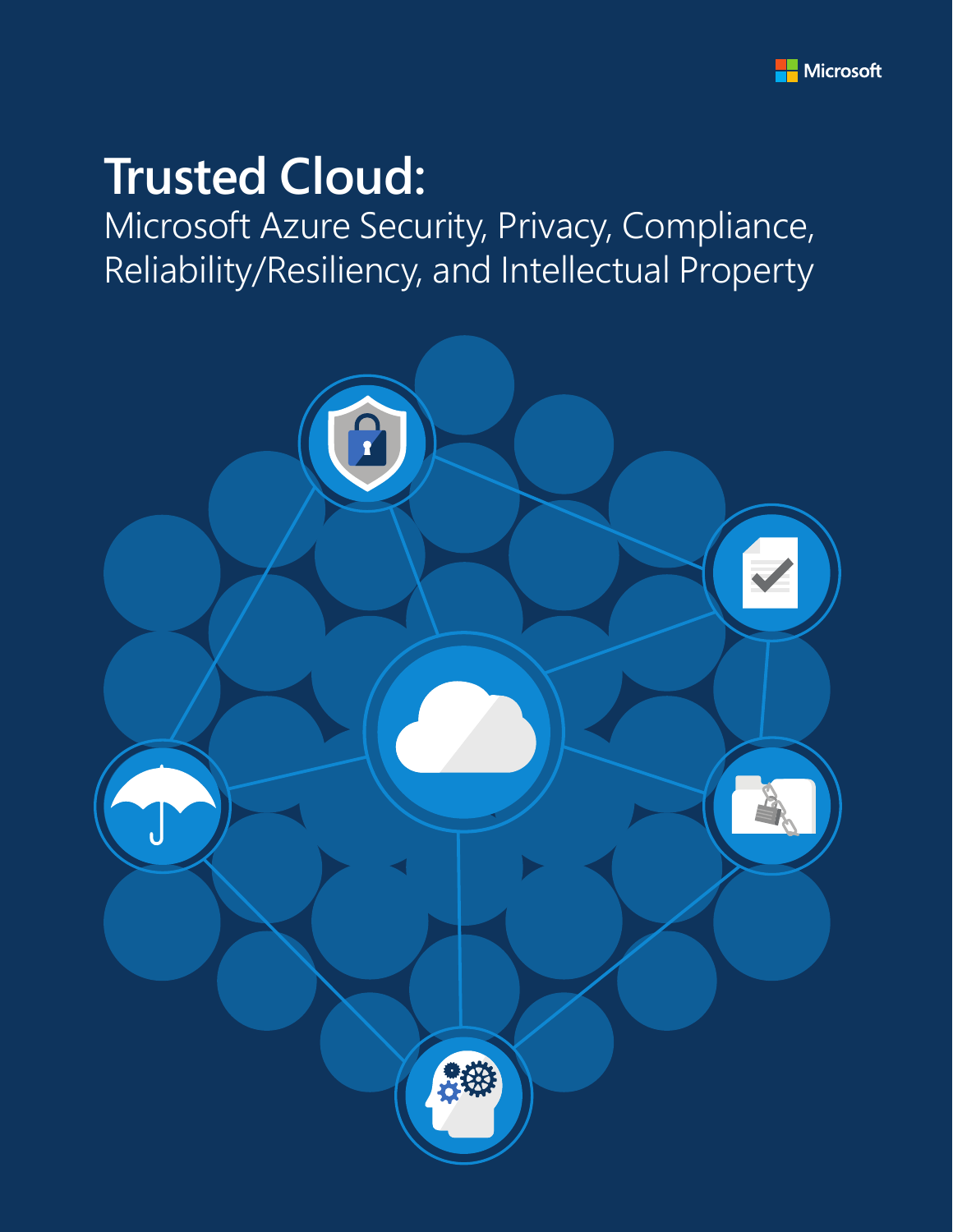

© 2019 Microsoft Corporation. All rights reserved. This document is provided as is. Information and views expressed in this document, including URL and other Internet website references, may change without notice. You bear the risk of using it. This document does not provide you with any legal rights to any intellectual property in any Microsoft product. You may copy and use this document for your internal, reference purposes.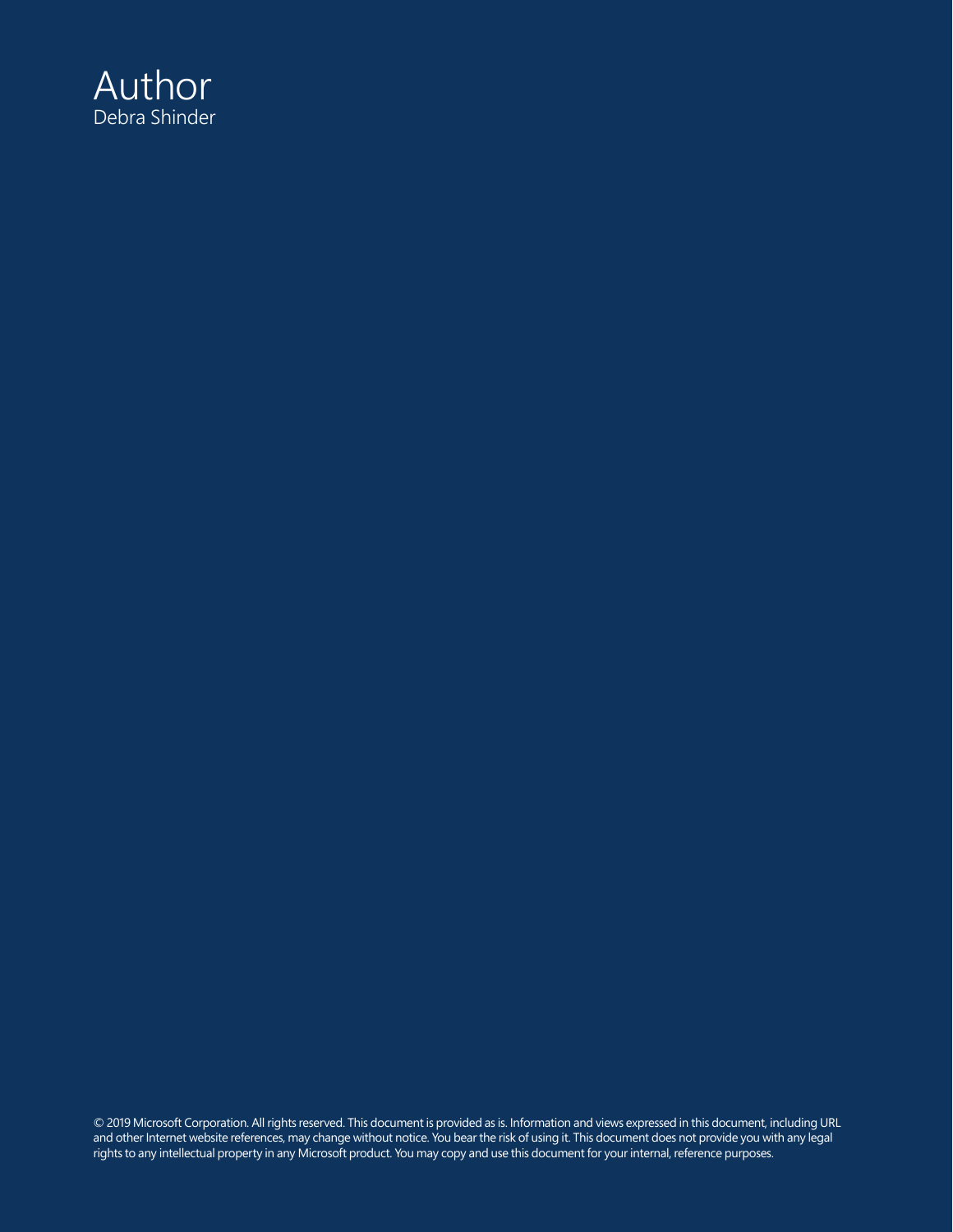## Contents

| Reliability and Resiliency: Azure keeps your applications up and running and |  |
|------------------------------------------------------------------------------|--|
|                                                                              |  |
|                                                                              |  |
|                                                                              |  |
|                                                                              |  |
|                                                                              |  |
|                                                                              |  |
|                                                                              |  |
|                                                                              |  |
|                                                                              |  |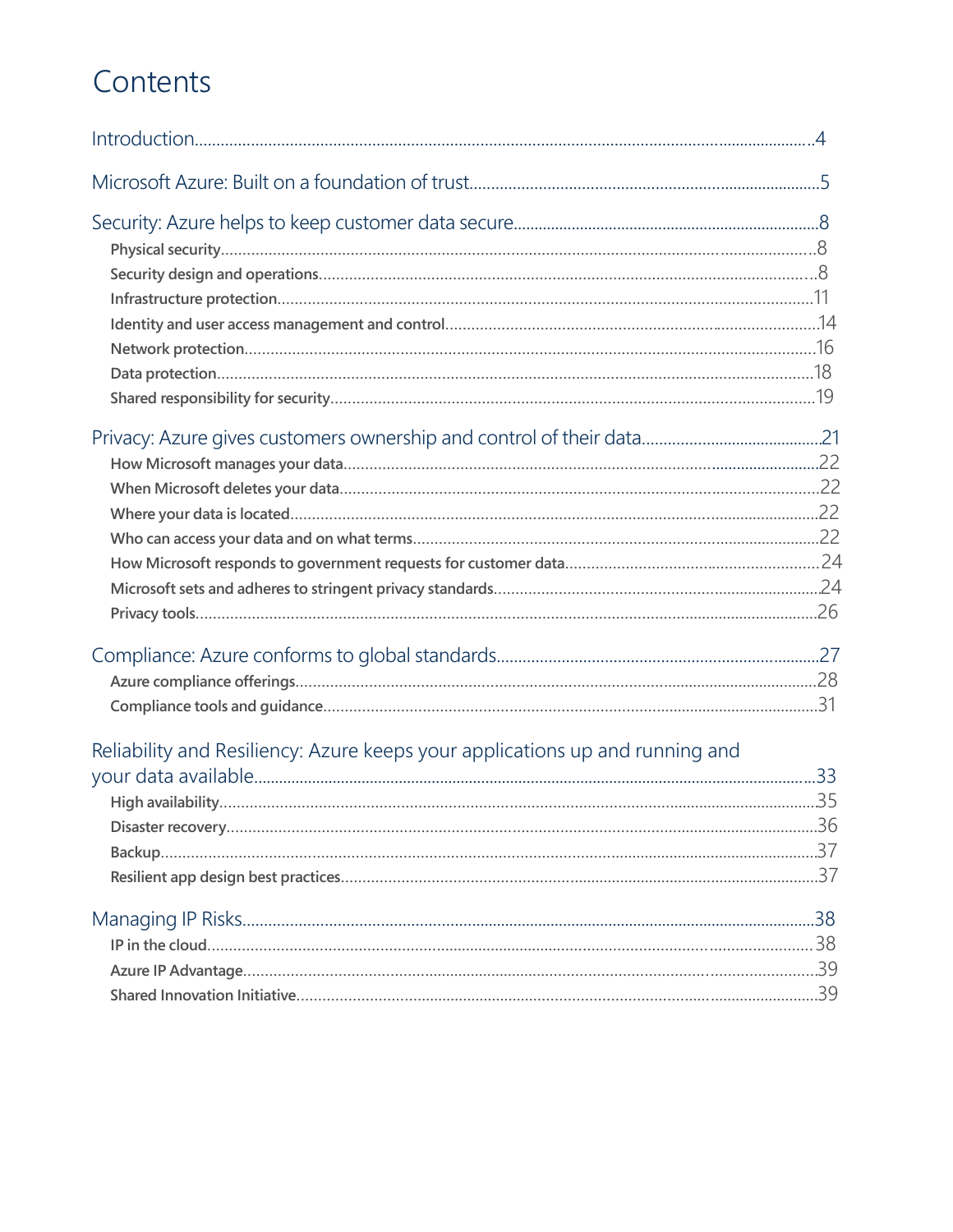## <span id="page-3-0"></span>Introduction

Cloud computing plays an increasingly important role in the operations of organizations of all sizes and in all industries around the world. While cost reduction is still a top priority, scalability, mobility, connectivity, and business agility have stepped to the forefront for decision makers. The cloud offers all this and more. A digital transformation is taking place in the business world. Anticipated growth of artificial intelligence (AI) applications and the Internet of Things (IoT) means the demands on computing resources are increasing at a pace that makes it hard for enterprises to keep up. Projections indicate that [the number](https://www.businessinsider.com/internet-of-things-report)  [of IoT devices will increase to over 55 billion by 2025.](https://www.businessinsider.com/internet-of-things-report) The global AI market is expected to [grow approximately 150%](https://www.statista.com/statistics/607960/worldwide-artificial-intelligence-market-growth/) during the period from 2017 to 2025.

The cloud enables these exciting technologies, and trust is the foundation on which cloud computing is built. Customers will not use technologies or technology providers they don't trust. Trust in cloud computing requires the ability to rely on services and data being available when you need them. You must be able to recover quickly from problems or outages. Reliability and resiliency are critical elements in the trust relationship between cloud provider and customer. Trust is a major consideration in cloud adoption and decision making. You want assurance that your data will be accessible to those who need it to do their jobs, and secured against unauthorized access, tampering, or loss. Thus data protection is a major concern.

Threats to cloud security and data privacy are on the rise. In the healthcare sector alone, as of August 2019 the number of patient records that had been breached was more than double that of the entire previous year. A report by Risk Based Security indicated that 4.1 billion records were exposed in the first half of 2019.

Organizations are more security conscious than ever, but trust is about more than just security features. It's also about protecting personal privacy while at the same time promoting the free flow of data. It's about reliability and resiliency. It's about preventing cybercrime and reducing technology-related fraud and online exploitation. It's about providing affordable and accessible connectivity everywhere, for everyone. This requires a consistently trusted, responsible, and inclusive cloud policy.

Trust begins with keeping customer data safe. Data breaches are costly and can cause irreparable damage to your customers and to your company's reputation. New data protection laws, regulations, and industry standards have increased compliance requirements. Organizations must navigate increased data protection requirements and address dynamic threats to privacy and security, while embracing digital transformation. Today, many organizations find that the best way to achieve these goals is through the cloud—but not just any cloud. Choosing a trustworthy cloud services provider is vital. IT and business leaders need a trusted partner with the right technologies and processes to help build scalable, reliable, inclusive cloud solutions and increase business agility while taking the necessary steps to secure data and help ensure privacy and compliance across the enterprise.

At Microsoft, we take these principles seriously, and we have invested heavily in building trust. Microsoft Azure provides a collection of integrated cloud services for the enterprise and government that you can use to help protect your business assets while reducing security costs and complexity. Building on the principles of security, privacy, compliance, resiliency, and intellectual property protection, Microsoft strives to earn and keep your trust.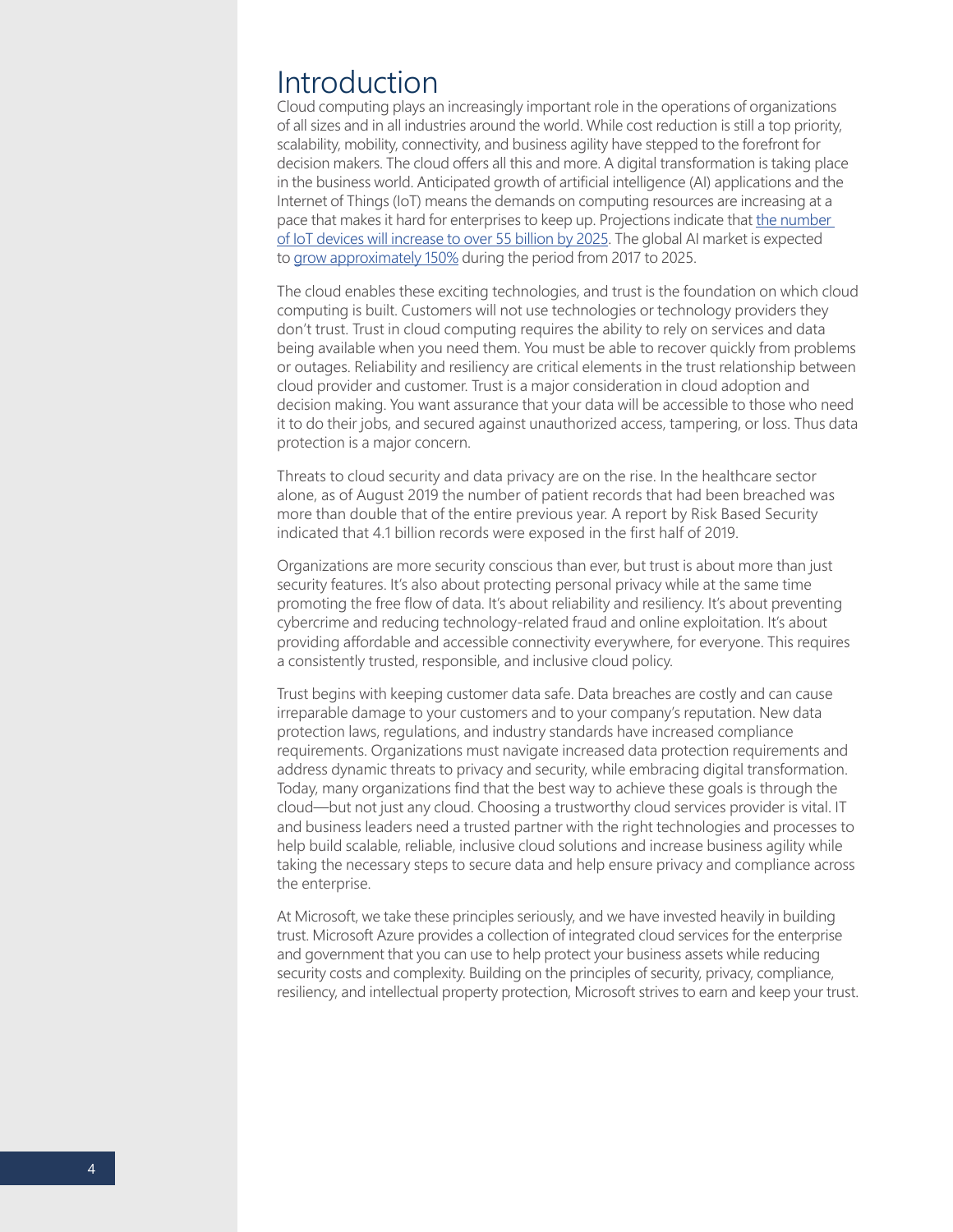## <span id="page-4-0"></span>Microsoft Azure: Built on a foundation of trust

Azure is a rapidly growing cloud computing platform that features an ever-expanding suite of cloud services. These include analytics, computing, database, mobile, networking, storage, and web. Azure integrates tools, templates, and managed services. These work together to make it easier to build and manage enterprise, mobile, web, and Internet of Things (IoT) apps faster, using the tools, applications, and frameworks you choose.

As a public cloud service, Azure delivers these services to organizations of all sizes, including many of the world's leading enterprises.

Additionally, Microsoft Cloud for US Government delivers [Azure](https://azure.microsoft.com/en-us/global-infrastructure/government/) services, such as Azure [Government,](https://azure.microsoft.com/en-us/global-infrastructure/government/) and supports mission-critical government workloads. This includes a unique cloud instance, exclusively for government customers and their solution providers, and hardened US datacenters operated by screened personnel.

The Azure approach to trust is based on the following foundational principles: security, privacy, compliance, resiliency, and intellectual property (IP) protection.

## **Security: Azure helps you keep customer data secure**

[The Security Development Lifecycle \(SDL\)](https://www.microsoft.com/en-us/securityengineering/sdl/) introduces and emphasizes security and privacy early and throughout all phases of the development process.

- Azure is built on leading security technologies to help organizations manage and control user identity and access, which are central elements in securing your environment.
- Azure delivers network and infrastructure security technologies and tools to help protect your applications and data.
- Azure uses encryption to protect communications and operational processes including your data in transit. Azure also offers encryption for your data at rest.
- Azure offers advanced tools to detect and defend against threats.

## **Privacy: You own and control your data**

The Azure approach to privacy and data protection is grounded in a commitment to give organizations ownership of and control over the collection, use, and distribution of customer data.

- You own all your data in Azure, and Microsoft will use it only to provide the services agreed upon. Microsoft will not mine your data for marketing or advertising purposes.
- You have control over where your data is located, who can access it, and on what terms.
- You can access your own customer data at any time and for any reason.
- Microsoft imposes carefully defined requirements for government and law enforcement requests for customer data.
- If you discontinue the service, Microsoft follows strict standards for removing your data.

**The Azure approach to trust is based on the following foundational principles: security, privacy, compliance, resiliency, and protection of intellectual property.**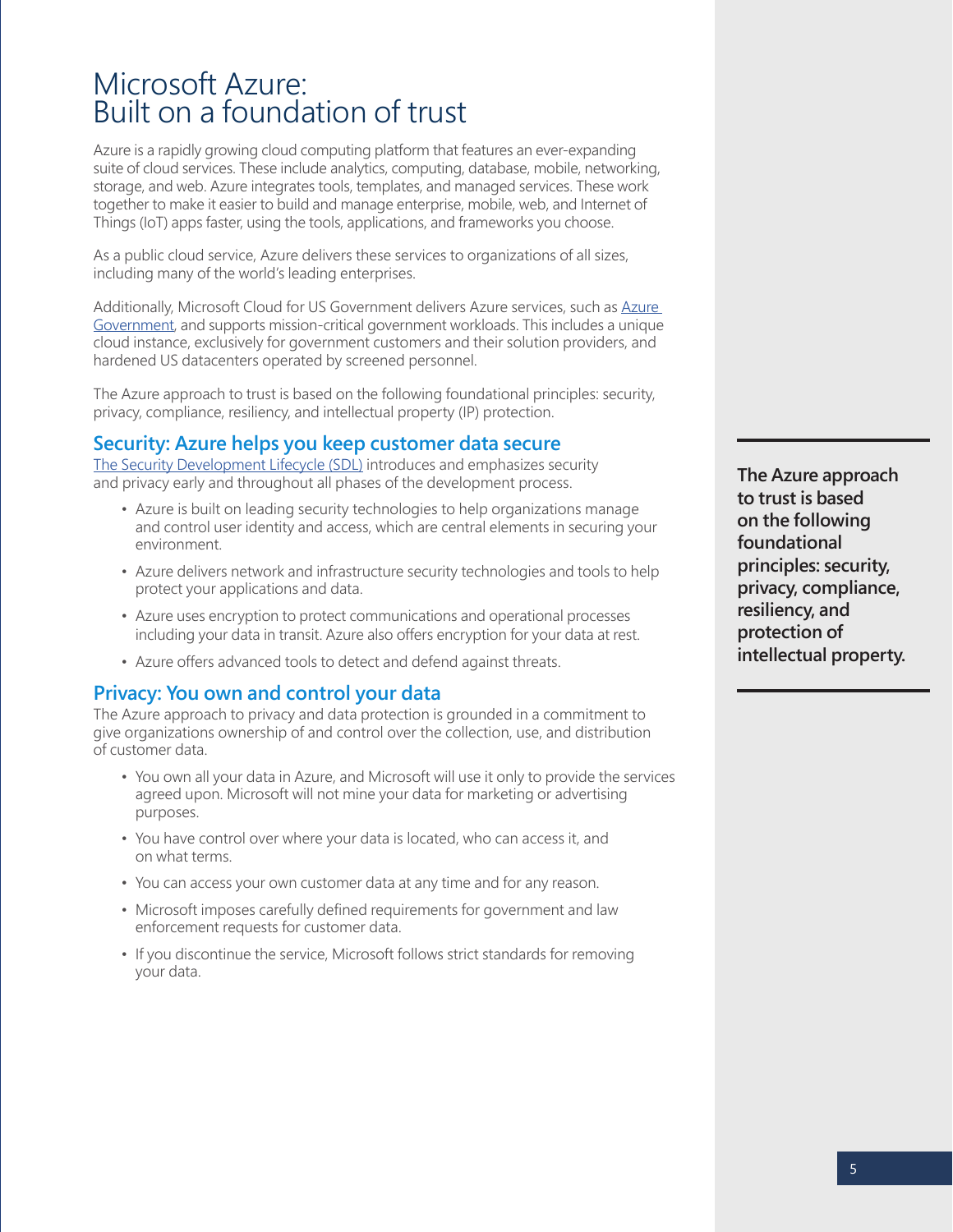## **Compliance: Azure conforms to global standards**

Compliance plays a critical role in providing assurance for customers and is an important element in the trust relationship. Through rigorous and widely recognized formal standards that are certified by independent third parties, Microsoft helps organizations comply with constantly shifting requirements and regulations governing the collection and use of individuals' data.

With Azure, you can take advantage of more than 90 current compliance certifications, including over 50 region- and country-specific offerings for the United States, the United Kingdom, the European Union, Germany, Japan, India, China, and more. You can also benefit from over 35 compliance offerings specific to the needs of such key industries as healthcare, government, finance, education, manufacturing, and media.

New legislation and regulations are constantly emerging, but Microsoft engages globally with both governmental and non-governmental regulators and standards bodies to keep your current and future compliance needs covered.

Azure offers a broad set of key global and industry-specific standards and supporting materials for key regulations, including, for example, ISO/IEC 27001 and ISO/IEC 27018, FedRAMP, and SOC 1, 2, and 3 Reports. Azure also meets regional and national standards that include the EU Model Clauses, EU-U.S. Privacy Shield, Singapore MTCS, and the CS Mark in Japan.

## **Reliability and Resiliency: Azure keeps your applications up and running and your data available**

Azure helps you to avoid potential disasters and quickly recover if your organization does get hit by disaster. Azure offers resiliency for your cloud-based applications and data by providing for business continuity in the following ways:

- High availability
- Disaster recovery
- Backup

Azure was the first cloud platform to provide a built-in backup and disaster recovery solution. Alternatively, you may have your own solution, and that works on Azure too. Azure is cost effective, simple, and scalable, and offers an industry-leading certification portfolio.

## **Managing IP risks: Azure helps protect your IP**

Trust in the cloud encompasses not only the assurance of security, privacy, compliance, and resiliency, but also clarity and confidence that your intellectual property will be protected against frivolous infringement claims, including when you develop innovative solutions working with a cloud provider. Azure IP Advantage and the Shared Innovation Initiative can offer that assurance.

These principles are supported by the Microsoft commitment to transparency, by which you get broad visibility into Azure processes and practices. This white paper explains in plain, clear language what Microsoft does with your customer data, how it protects and secures that data, and why you can rely on Azure to keep your data available to you when you need it and recover your data if a disaster occurs.

**Learn more:** Visit the [Microsoft Trust Center](https://www.microsoft.com/en-us/trustcenter) for the most comprehensive and up-todate information about the policies, processes, and practices that help you exercise your right to control your data and comply with government and industry regulations.

**Learn more:** Find out how [Azure resiliency](https://azure.microsoft.com/en-us/features/resiliency/) can help you build comprehensive business continuity solutions, keep your applications up and running, and create a resilient environment faster.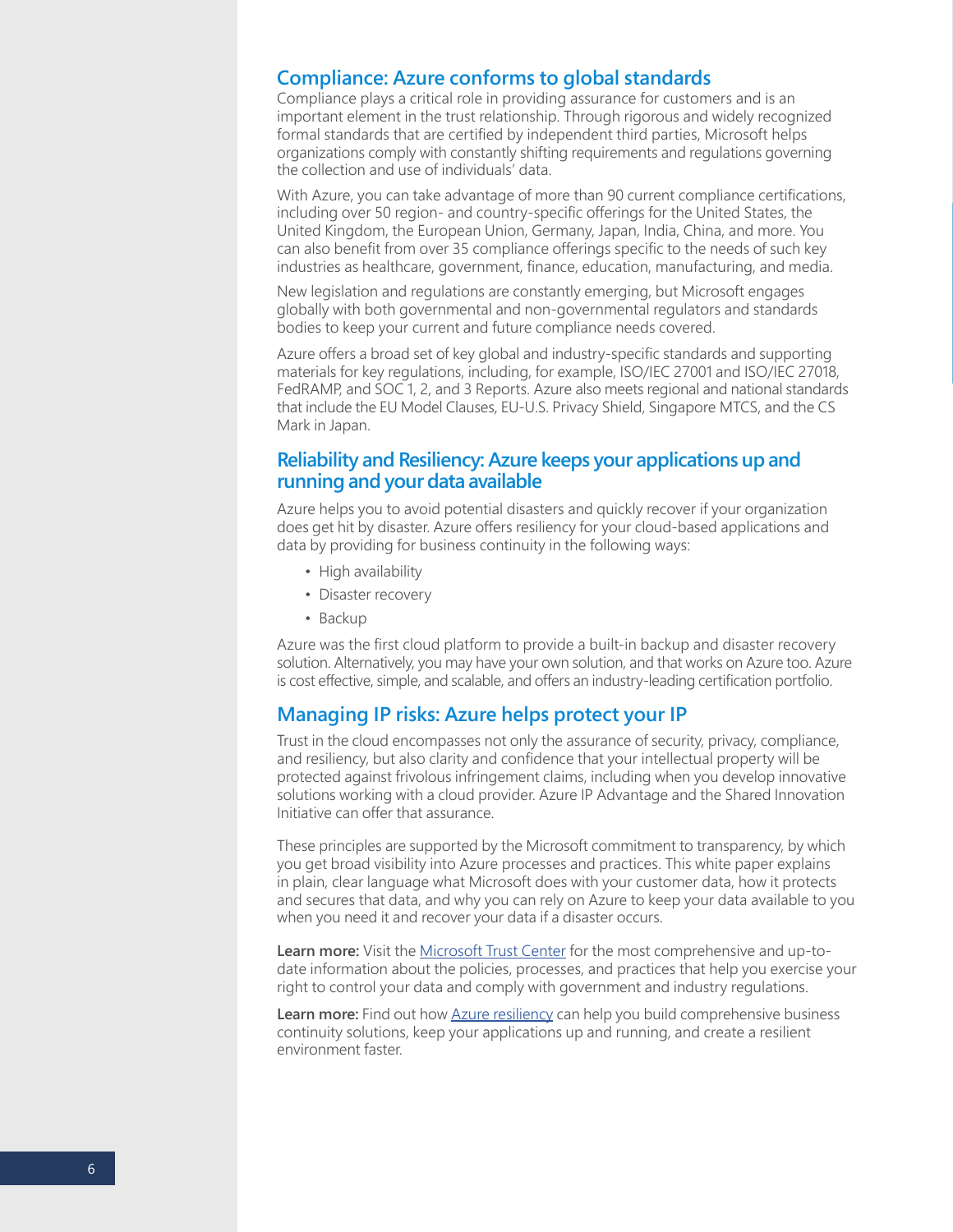<span id="page-6-0"></span>

## **Security:**  Azure helps you keep customer data secure

Microsoft is committed to providing you with a trusted set of cloud services. We have leveraged our decades-long industry experience building enterprise software and running some of the world's largest online services to create a robust set of Azure security technologies and practices. These work to help reduce the cost, complexity, and risk associated with security in the cloud.

Our mission is to deliver the highest levels of security, privacy, compliance, and availability to private and public sector organizations and help you protect your business assets while reducing security costs. Toward that end, Microsoft invests over \$1 billion annually in cybersecurity, including the Azure platform, and employs over 3500 dedicated cybersecurity professionals.

Azure helps you strengthen your security posture, streamline your compliance efforts, and enable digital transformation. Thousands of companies and governments all over the world have chosen Azure as their trusted cloud and benefit from its industry-leading infrastructure and operational security foundation.

Microsoft takes a defense-in-depth approach to security in Azure. We work together with customers, combining built-in security controls and partner solutions to help you get protected faster across identity, network, and data, as well as providing tools to help you with security management and threat protection.

**Microsoft invests over \$1 billion annually in cybersecurity, including the Azure platform, and employs over 3500 dedicated cybersecurity professionals.**

## **Defense in Depth**

| <b>Identity &amp;</b><br><b>Access</b>      | Apps & Data<br>Security   | <b>Network</b><br><b>Security</b> | <b>Threat</b><br>Protection           | <b>Security</b><br>Management     |
|---------------------------------------------|---------------------------|-----------------------------------|---------------------------------------|-----------------------------------|
| Role-based<br>access                        | Encryption                | <b>DDOS</b><br>Protection         | Antimalware                           | Log<br>Management                 |
| <b>Multifactor</b><br>Authentication        | Confidential<br>Computing | <b>NG Firewall</b>                | Al-Based<br>Detection and<br>Response | Security<br>Posture<br>Assessment |
| Central Identity<br>Management              | Key<br>Managément         | <b>Web App</b><br>Firewall        | Cloud<br>Workload<br>Protection       | Policy and<br>Governance          |
| <b>Identity</b><br>Protection               | Certificate<br>Management | Private<br><b>Connections</b>     | <b>SOL Threat</b><br>Protection       | Regulatory<br>Compliance          |
| Privileged<br>Identity<br><b>Management</b> | Information<br>Protection | <b>Network</b><br>Segmentation    | <b>IoT Security</b>                   | <b>SIEM</b>                       |

**Security**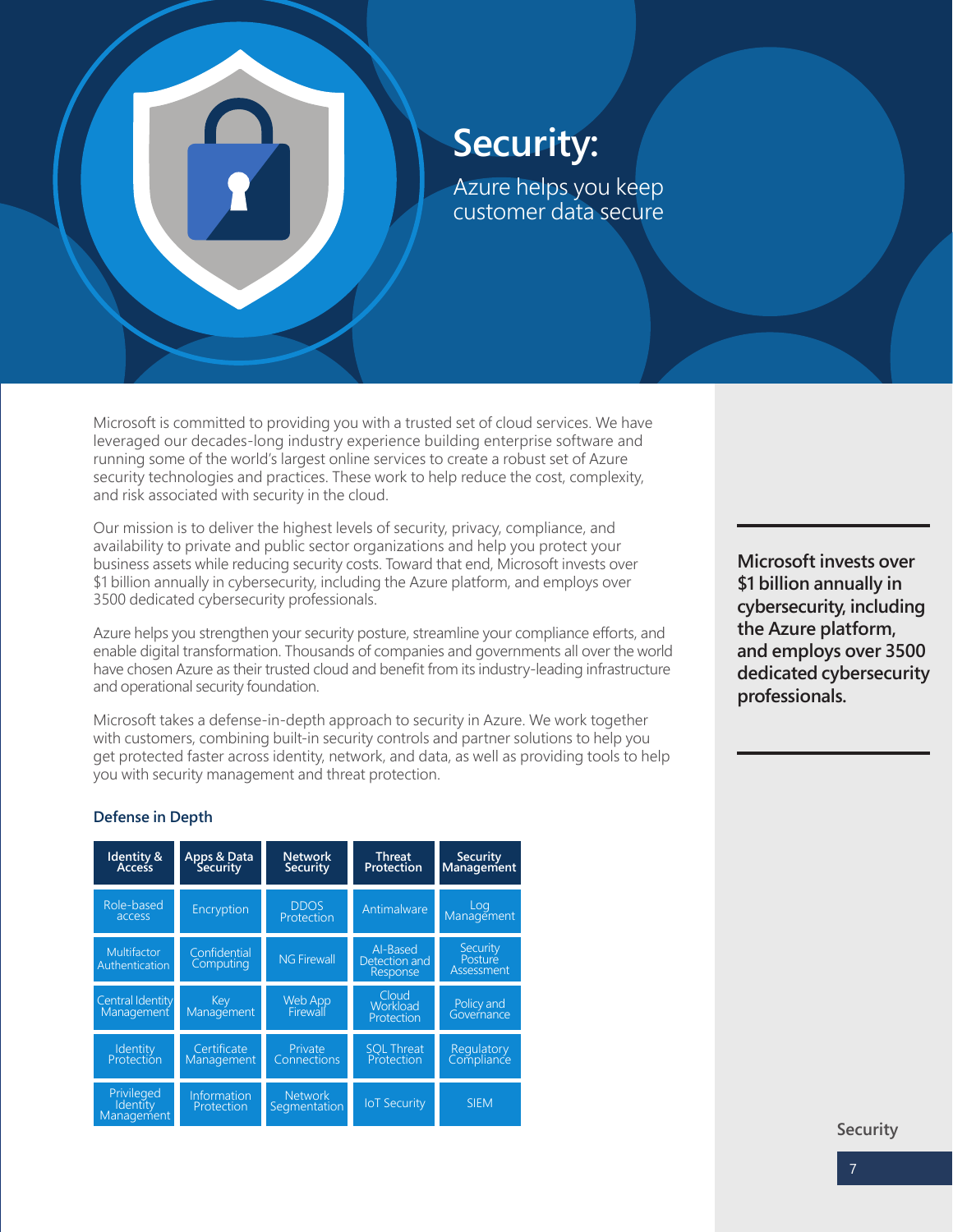<span id="page-7-0"></span>Automated Azure processes in the cloud can reduce or eliminate human error that is responsible for many security breaches. State-of-the-art physical security protecting Microsoft datacenters is designed, built, and operated to internationally recognized standards. Microsoft is invested in making the Azure infrastructure resilient to attack, safeguarding user access to the Azure environment, and helping keep customer data secure.

- **• Physical security.** Microsoft datacenters have extensive layers of protection to reduce the risk of unauthorized physical access to datacenter resources.
- **• Security design and operations.** Microsoft makes Azure security a priority at every step, including code development that follows the [Security Development Lifecycle](https://www.microsoft.com/en-us/securityengineering/sdl/) (SDL), a company-wide, mandatory process based on a rigorous set of security controls that govern operations, as well as robust incident response strategies. [Operational Security Assurance \(OSA\)](https://www.microsoft.com/en-us/securityengineering/osa) makes Microsoft business cloud services more resilient to attack by decreasing the amount of time needed to prevent, detect, and respond to real and potential internet-based security threats.
- **• Infrastructure protection.** The guiding principle of our security strategy is to "assume breach." The Microsoft global incident response team works around the clock to mitigate the effects of any attack against our cloud services.
- **• Network protection.** Azure provides the infrastructure to securely connect virtual machines (VMs) to one another and to connect on-premises datacenters with Azure VMs. The Azure infrastructure ensures that all infrastructure communications (for which Microsoft is responsible) that carry customer information are encrypted over the wire. Distributed denial-of-service (DDoS) protection at every Azure datacenter helps protect against even the largest of DDoS attacks seen on the internet today.
- **• Data protection.** Azure safeguards customer data for applications, platform, system, and storage using four specific methods: segregation, encryption, redundancy, and destruction. Azure offers protection for customer data both in transit and at rest, and supports encryption for data, files, applications, services, communications, and drives.
- **• Identity and user access management and control.** Azure manages and controls identity and user access to enterprise environments, data, and applications by federating user identities to Azure Active Directory and enabling multifactor authentication for more secure sign-in. Microsoft uses stringent identity management and access controls to limit data and systems access to those with a genuine business need (least-privileged).

This paper discusses each of these in greater detail below.

## **Physical security**

Microsoft designs, builds, and operates datacenters in a way that strictly controls physical access to the areas where your data is stored. Microsoft has hundreds of Azure datacenters in 54 regions (as of 2019), and each of these has extensive multilayered protections to ensure unauthorized users cannot gain physical access to your customer data. Layered physical security measures at Microsoft datacenters include access approval:

- At the facility's perimeter.
- At the building's perimeter.
- Inside the building.
- On the datacenter floor.

Physical security reviews of the facilities are conducted periodically to ensure the datacenters properly address Azure security requirements.

## **Security design and operations**

Secure cloud solutions are the result of comprehensive planning, innovative design, and efficient operations. Microsoft makes security a priority at every step, and operational security best practices are integrated into every aspect of Azure. This includes implementing controls that restrict unauthorized access from Microsoft personnel and contractors.

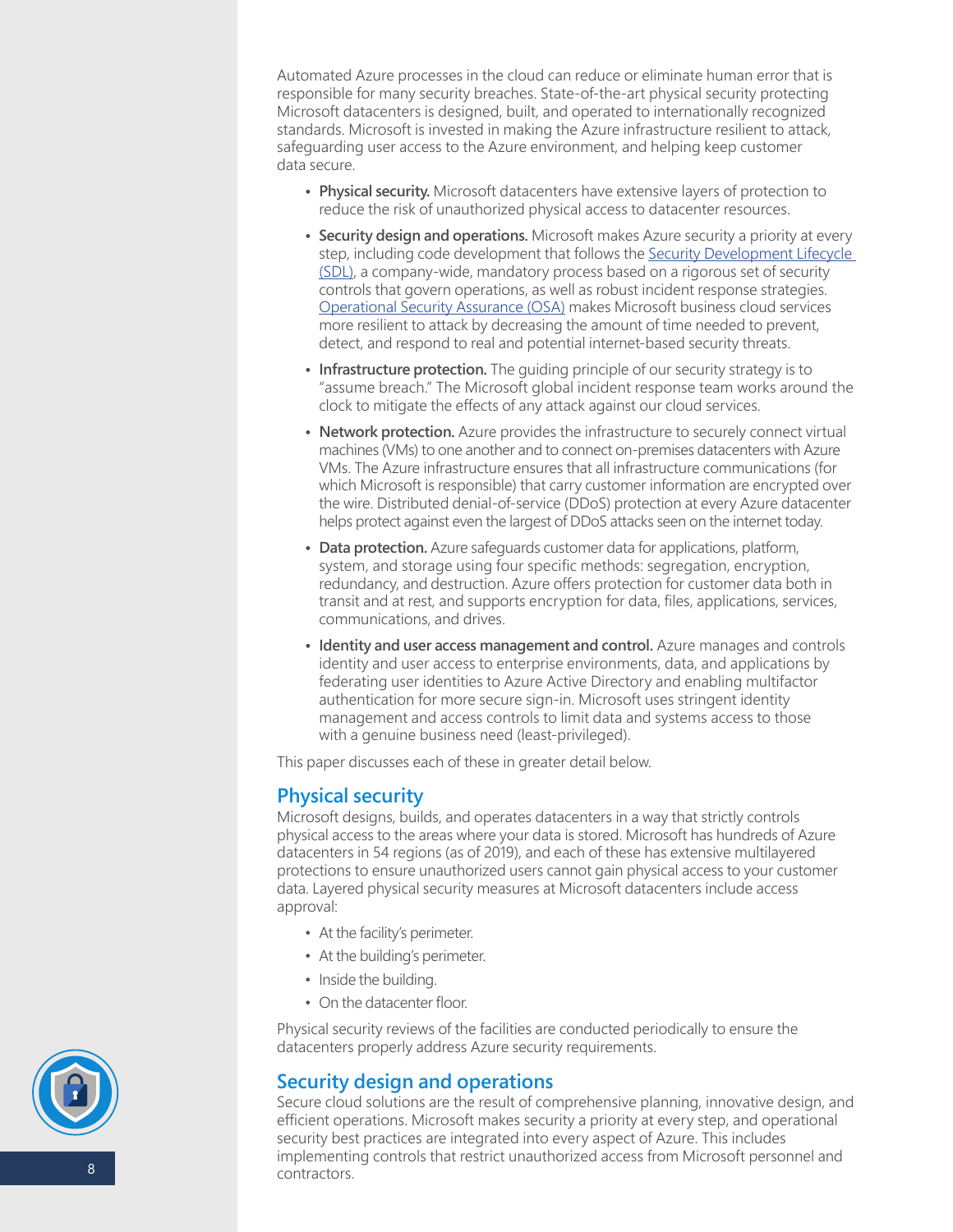Microsoft provides multilayered security across physical datacenters, infrastructure, and operations. We help our developers build more secure software and meet security compliance requirements, and Azure operations and security professionals work to protect your data from unauthorized access.

## **Security embedded in software development**

Azure code development adheres to the Microsoft Security Development Lifecycle [\(SDL\)](https://www.microsoft.com/en-us/securityengineering/sdl/). The SDL is a software development process that helps developers build more secure software and address security and compliance requirements while reducing development cost. The SDL became central to Microsoft development practices over a decade ago and is shared freely with the industry and customers. It embeds security requirements into systems and software through the planning, design, development, and deployment phases.

The SDL process has evolved to encompass not only traditional desktop applications but also cloud-based applications and the agile development methodology.

**Learn more:** [Agile Development Using Microsoft Security Development Lifecycle](https://blogs.msdn.microsoft.com/bryang/2011/04/26/applying-the-sdl-to-windows-azure/)

## **Enhanced operational security**

Azure adheres to a rigorous set of security controls that govern operations and support. Microsoft deploys combinations of preventive, defensive, and reactive controls including the following mechanisms to help protect against unauthorized developer and administrative activity:

- Tight access controls on sensitive data, including a requirement for multifactor authentication to perform sensitive operations
- Combinations of controls that enhance independent detection of malicious activity
- Multiple levels of monitoring, logging, and reporting
- Just-in-time access, to minimize the number of people who have administrative privileges on a permanent or ongoing basis

Microsoft also conducts background verification checks of operations personnel and limits access to applications, systems, and network infrastructure in proportion to the level of background verification.

To support a comprehensive, cross-company approach to security, every year Microsoft invests more than a billion dollars in security research and development. These investments include:

- [The Cyber Defense Operations Center,](https://www.microsoft.com/en-us/msrc/cdoc) a state-of-the-art facility that brings together cybersecurity specialists and data scientists from across the company to combat cyber adversaries, and protect against, detect, and respond to threats in real time.
- The Cybersecurity Solutions Group, a dedicated group of security experts worldwide that delivers security solutions, expertise, and services to help organizations modernize IT platforms, securely move to the cloud, and help keep data safe from modern security risks.

## **Assume breach**

One key operational principle that Microsoft follows in hardening its cloud services is to "assume breach." Traditionally, a large proportion of resources in the application development lifecycle were dedicated to preventive measures, such as application security, network segmentation, and host hardening. The current mindset recognizes that prevention alone, while very important, is only the beginning of an effective security strategy.

"Assume breach" assumes that attackers will be able to get in. If an attack is successful, you must be prepared to mitigate the impact through effective detection and response capabilities. This assumption necessitates greater emphasis on and investment in early detection and rapid response efforts.

**Microsoft provides multilayered security across physical datacenters, infrastructure, and operations.** 

**Security**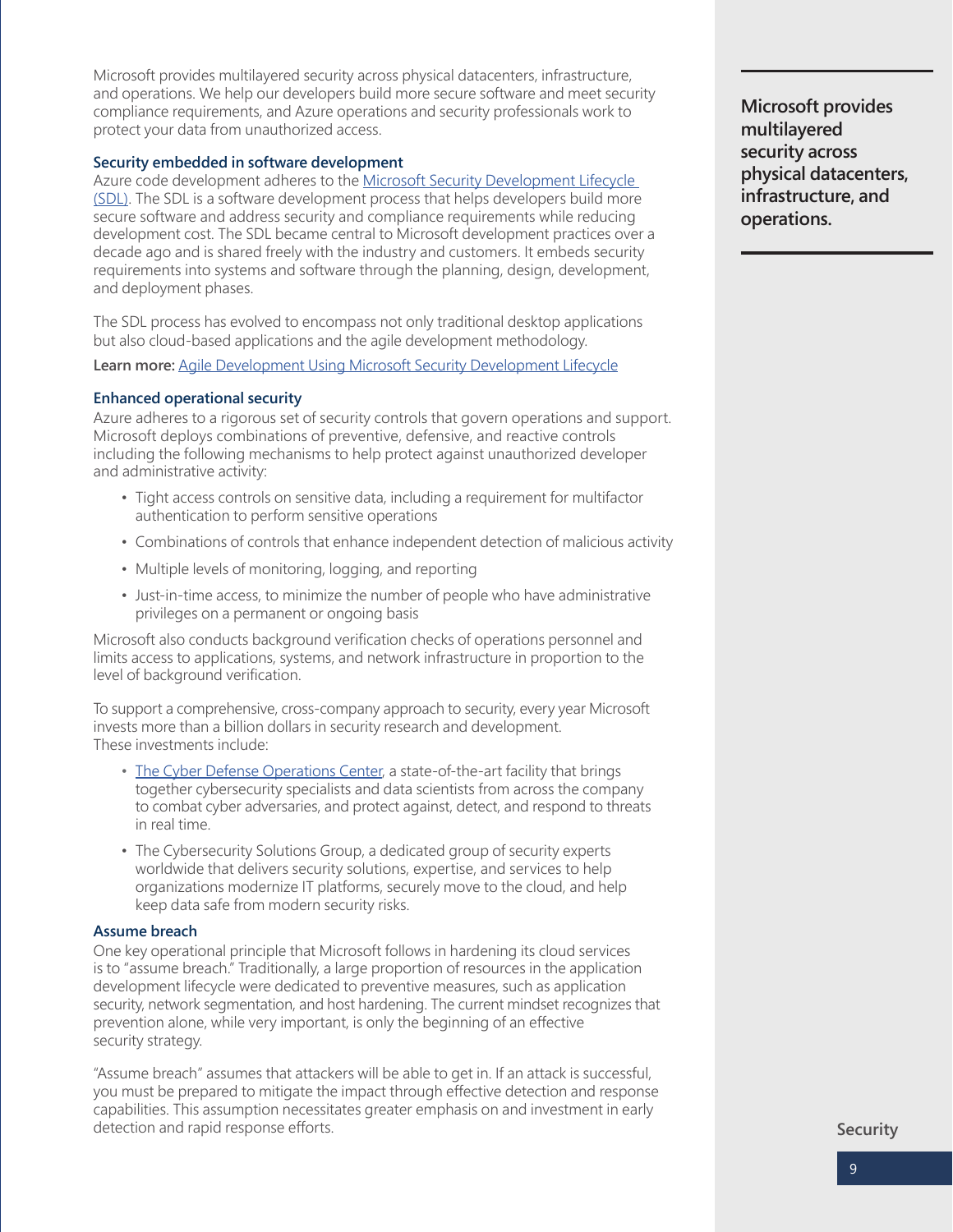"Red teaming" was developed by the military to improve effectiveness by assuming an adversarial role. At Microsoft, a dedicated red team of software security experts simulates real-world attacks at the network, platform, and application layers, testing the ability of Azure to detect, protect against, and recover from breaches. By constantly challenging the security capabilities of the service, Microsoft works continuously to stay ahead of emerging threats.

**Learn more:** [Microsoft Enterprise Cloud Red Teaming](http://go.microsoft.com/fwlink/?linkid=518599&clcid=0x409)

#### **Incident response and management**

The Microsoft global incident response service works every day to mitigate the effects of attacks and malicious activity.

The goal of security incident management is to identify and remediate threats quickly, investigate thoroughly, and notify affected parties. The incident response team follows an established set of procedures for incident management, communication, and recovery.



Microsoft takes five steps to respond to and manage incidents:

- **1. Detect**. This is the first indication that a security event has occurred and initiates an investigation.
- **2.Assess.** An incident response team member assesses the impact and severity of the event. Based on the evidence gathered, the assessment may or may not result in further escalation to the security response team.
- **3.Diagnose.** Security response experts conduct a technical or forensic investigation to identify containment, mitigation, and workaround strategies. If the security team believes that customer data may have been exposed to an unauthorized individual or that an unlawful act has occurred, the customer incident notification process begins in parallel.
- **4.Stabilize and recover.** The incident response team creates a recovery plan to mitigate the issue. Crisis containment steps such as quarantining impacted systems may occur immediately and in parallel with diagnosis. Longer term mitigations may be planned to occur after the immediate risk has passed.
- **5.Close.** The incident response team creates a post-mortem record that outlines the details of the incident, with the intention to revise policies, procedures, and processes to prevent a reoccurrence.

Microsoft recognizes that shared responsibility means you need tools to conduct your own incident response.

Azure Security Center can play a key role in your incident response strategy. It provides you with insight into the source of the attack, identifying impacted resources and making policy-based recommendations to help you remediate detected issues and resolve them quickly, as well as suggestions for preventing future attacks.

Azure Security Center provides a centralized, real-time monitoring view into the security state of your hybrid cloud resources. Azure Security Center's Investigation Path helps in identifying all the entities involved an attack, such as SQL injection, and quickly remediate against the attack.

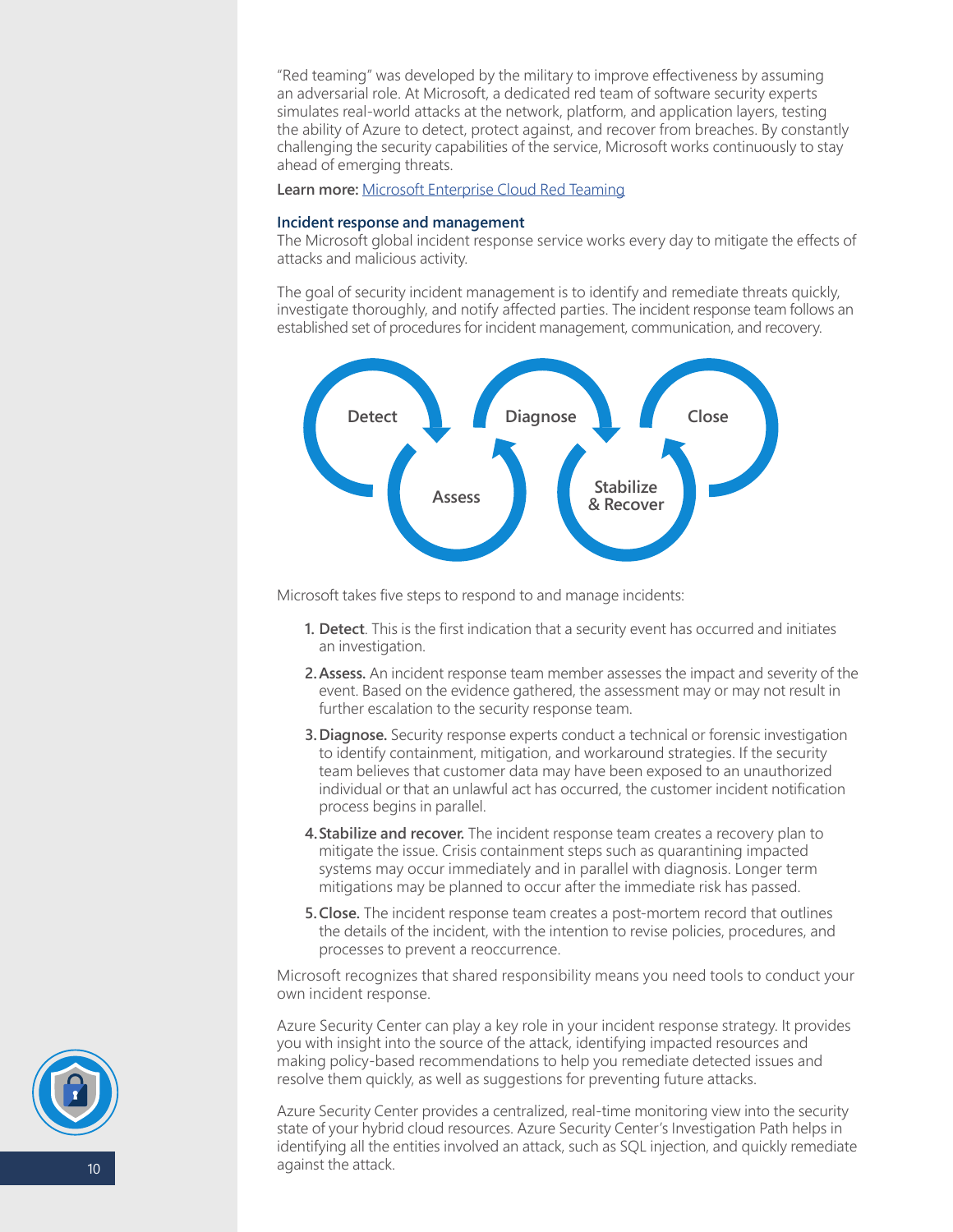<span id="page-10-0"></span>In addition, Azure Sentinel can be used in the incident response process by providing a powerful, cloud-based Security Information and Event Manager (SIEM). Security analysts can investigate threats with AI and hunt suspicious activities at scale by tapping into decades of cybersecurity work at Microsoft.

Learn more: [Azure Security Response in the Cloud](https://gallery.technet.microsoft.com/Azure-Security-Response-in-dd18c678) discusses the Microsoft response process in detail and examines how Microsoft investigates, manages, and responds to security incidents within Azure.

**Learn more**: [What is Azure Sentinel](https://docs.microsoft.com/en-us/azure/sentinel/overview) provides an overview of what Sentinel can do to support your SIEM requirements.

**Learn more** about **[Azure Security Center detection](https://docs.microsoft.com/en-us/azure/security-center/security-center-detection-capabilities) and investigation capabilities.** 

## **Infrastructure protection**

Infrastructure security is a key component of the secure foundation on which Microsoft cloud services are built. Azure addresses security risks across its infrastructure, which includes hardware, software, networks, administrative and operations staff, and the physical datacenters that house it all.

## **Secure Foundation**



Industry-leading security systems across global datacenters

Cloud infrastructure with custom hardware and platform-level protections



Collectively secured with cutting-edge operational security

## **Physical security**

Azure runs in geographically distributed and highly secured Microsoft facilities around the world, sharing space and utilities with other Microsoft Online Services. Physical access is strictly controlled on a "need to" basis and limited in both area and time.

Each facility is designed to run 24 hours a day, 365 days a year, and employs multiple layers of security measures to help protect operations from power failure, physical intrusion, and network outages.

- **• Perimeter:** Security staff around the clock, facility setback requirements, fencing and other barriers, and continuous surveillance camera monitoring
- **• Buildings:** Alarms, seismic bracing, and security cameras, routine patrol of the datacenter by well-vetted and highly trained security personnel
- **• Server facilities:** Multifactor-authentication-based access controls that use biometrics and card readers, cameras, and backup power supplies
- **• Datacenter floor:** Full body metal detection screening and additional security scan, video monitoring, and restriction on allowed devices

Microsoft datacenters comply with industry standards (such as ISO/IEC 27001) for physical security and availability. They are managed, monitored, and administered by Microsoft operations personnel. Microsoft conducts periodic physical security reviews of the facilities to ensure the datacenters properly address Azure security requirements.

**Learn more about how** [Microsoft datacenters are physically secured.](https://docs.microsoft.com/en-us/azure/security/azure-physical-security)

## **Monitoring and logging**

Centralized monitoring, correlation, and analysis systems manage the large amount of information generated by devices within the Azure environment, providing continuous visibility and timely alerts to the teams that manage the service. Additional monitoring, logging, and reporting capabilities further enhance visibility.

**Azure Security Center provides a centralized, real-time monitoring view into the security state of your hybrid cloud resources.** 

**Security**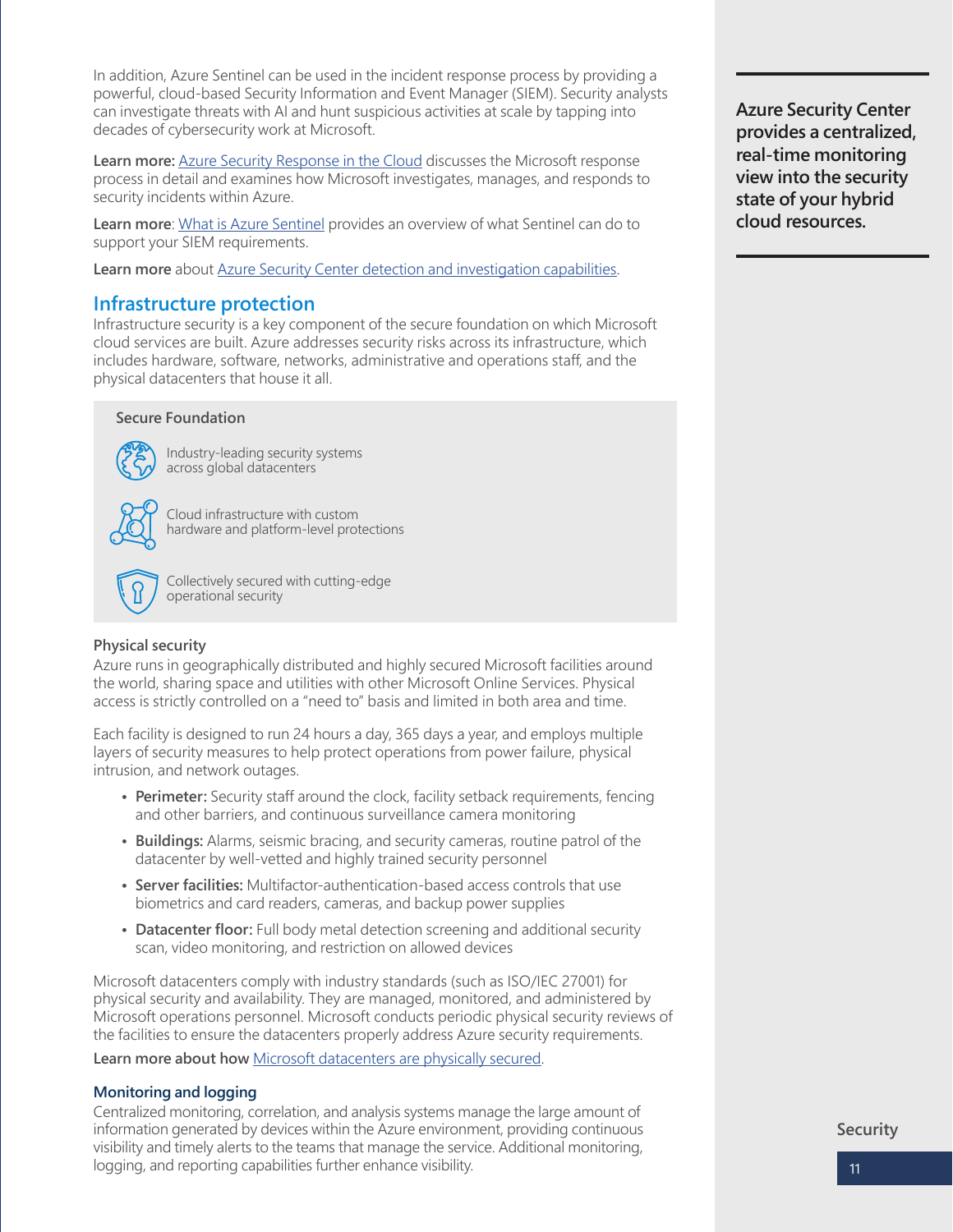Azure reviews and updates configuration settings and baseline configurations of hardware, software, and network devices annually. Changes are developed, tested, and approved prior to entering the production environment from a development and/or test environment. The baseline configurations that are required for Azure-based services are reviewed by the Azure security and compliance team and by service teams.

## Learn more about **Azure infrastructure monitoring**.

In keeping with the shared responsibility model, Azure provides you with a wide array of configurable security auditing and logging options for insight into your security state and security-related events. These include Azure Active Directory reporting, Azure Key Vault logs, Azure Storage Analytics, and more. Logs from your Azure resources can be integrated with your on-premises security information and event management (SIEM) system.

[Azure Monitor](https://docs.microsoft.com/en-us/azure/azure-monitor/overview) helps you understand how your applications are performing and proactively identifies issues affecting them and the resources they depend on. It delivers a comprehensive solution for collecting, analyzing, and acting on telemetry from your cloud and on-premises environments. Azure Monitor also includes several features and tools that provide valuable insights into your applications and other resources that they depend on.

Azure Security Center gives you a centralized view of the security state of your hybrid resources and the configurations of the security controls that are in place to protect them. This enables you to detect threats more quickly and respond more effectively. REST APIs support integration with existing change management and security operations systems.

**Learn more** about [Azure Security Center](https://docs.microsoft.com/en-us/azure/security-center/security-center-enable-data-collection) monitoring and logging.

[Azure Sentinel](https://azure.microsoft.com/en-us/services/azure-sentinel/) is a SIEM reinvented for the public cloud that helps you see and stop threats before they cause harm. Sentinel puts the cloud and large-scale intelligence from decades of Microsoft security experience to work and makes your threat detection and response smarter and faster with artificial intelligence (AI). It helps eliminate security infrastructure setup and maintenance, and elastically scales to meet your security needs while reducing IT cost.

## **Update management**

Security update management helps protect systems from known vulnerabilities. Azure uses integrated deployment systems to manage the distribution and installation of security updates for Microsoft software. Azure uses a combination of Microsoft and third-party scanning tools to run operating system, web application, and database scans of the Azure environment.

Security teams perform vulnerability scans on a regular basis. Microsoft contracts with independent assessors to perform penetration testing of the Azure boundary. Red team exercises are also routinely conducted, and the results are used to make security improvements, including those in operational security.

Under the shared responsibility model, you are responsible for managing updates and patches for your virtual machines running on Azure. You can enable and use the [Update](https://docs.microsoft.com/en-us/azure/automation/automation-update-management)  [Management](https://docs.microsoft.com/en-us/azure/automation/automation-update-management) solution to quickly assess the status of available updates, schedule installation of required updates, review deployment results, and create an alert to verify that updates apply successfully.

Learn more about [how to manage Windows updates by using Azure Automation.](https://docs.microsoft.com/en-us/azure/automation/automation-tutorial-update-management)

#### **Antivirus and antimalware**

Malicious code is one of today's top security threats, so Microsoft implements a multiplicity of measures to address it.

• Azure software components must go through a virus scan before deployment. Each virus scan creates a log within the associated build directory, detailing what was scanned and the results of the scan. The virus scan is part of the build source code for every component within Azure. Code is not moved to production without a clean and successful virus scan.

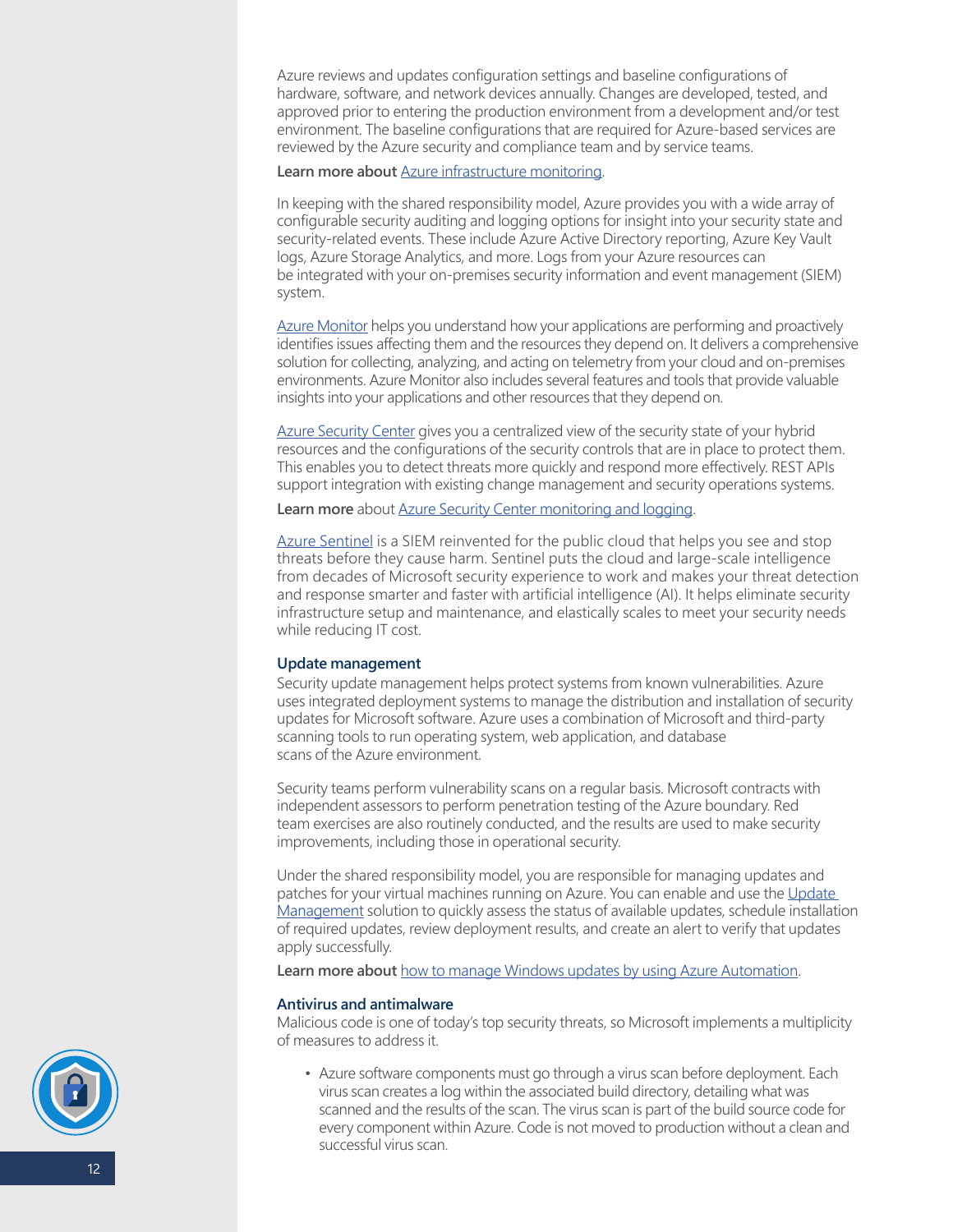• Microsoft provides native antimalware on all Azure virtual machines (VMs) that run and manage the fabric, to guard against subsequent infestation. When using Azure App Service, the underlying service that hosts the web app has Microsoft Antimalware enabled on it.

The Microsoft Antimalware Client and Service is not installed by default in the Virtual Machines platform. It is available as an optional feature through the Azure portal and Visual Studio Virtual Machine configuration under Security Extensions. Under the shared responsibility model, you are responsible for virus protection within your virtual machines. Microsoft recommends that organizations install and run some form of antimalware or antivirus, such as [Microsoft Antimalware for Azure Cloud Services and Virtual Machines](https://docs.microsoft.com/en-us/azure/security/azure-security-antimalware), on all VMs.

[Microsoft Antimalware](https://docs.microsoft.com/en-us/azure/security/fundamentals/antimalware) is a single-agent solution for applications and tenant environments designed to run in the background without human intervention. You can deploy protection based on the needs of your application workloads, with either basic secure-by-default or advanced custom configuration, including antimalware monitoring. You can also deploy Microsoft Antimalware through [Azure Security Center](https://azure.microsoft.com/en-us/services/security-center/).

In addition, VMs can be routinely reimaged to clean out intrusions that may have gone undetected.

[Azure Advanced Threat Protection \(ATP\)](https://azure.microsoft.com/en-us/features/azure-advanced-threat-protection/) is a cloud-based security solution that leverages your on-premises Active Directory signals to identify, detect, and investigate advanced threats, compromised identities, and malicious insider actions directed at your organization. Azure ATP enables SecOp analysts and security professionals to detect advanced attacks in hybrid environments in the following ways:

- Monitors users, entity behavior, and activities with learning-based analytics.
- Protects user identities and credentials stored in Active Directory.
- Identifies and investigates suspicious user activities and advanced attacks throughout all phases of a cyberattack.
- Provides clear incident information on a simple timeline for fast triage.

## **Penetration testing**

Microsoft conducts regular penetration testing to improve Azure security controls and processes, as described above.

Microsoft understands that in a shared responsibility model, security assessment is also an important part of your application development and deployment. Thus, Microsoft has established a policy that allows for organizations to carry out authorized penetration testing on their own—and only their own—applications hosted in Azure.

As of June 15, 2017, Microsoft no longer requires pre-approval to conduct penetration tests against Azure resources. Customers who wish to formally document upcoming penetration testing engagements against Azure are encouraged to fill out the Azure Service Penetration [Testing Notification form](https://portal.msrc.microsoft.com/en-us/engage/pentest).

If, during your penetration testing, you believe you have discovered a potential security flaw related to the Microsoft Cloud or any other Microsoft service, please report it to Microsoft within 24 hours by following the instructions on the Report a Computer Security Vulnerability [page.](https://www.microsoft.com/en-us/msrc/faqs-report-an-issue) Once submitted, you agree that you will not disclose this vulnerability information publicly or to any third party until you hear back from Microsoft that the vulnerability has been fixed. All vulnerabilities reported must follow the [Coordinated Vulnerability Disclosure](https://www.microsoft.com/en-us/msrc/cvd)  [principle](https://www.microsoft.com/en-us/msrc/cvd).

**Learn more:** [Microsoft Cloud Penetration Testing Rules of Engagement](https://www.microsoft.com/en-us/msrc/pentest-rules-of-engagement?rtc=1). This document describes the unified rules for customers wishing to perform penetration tests against their Microsoft Cloud components.

**Security**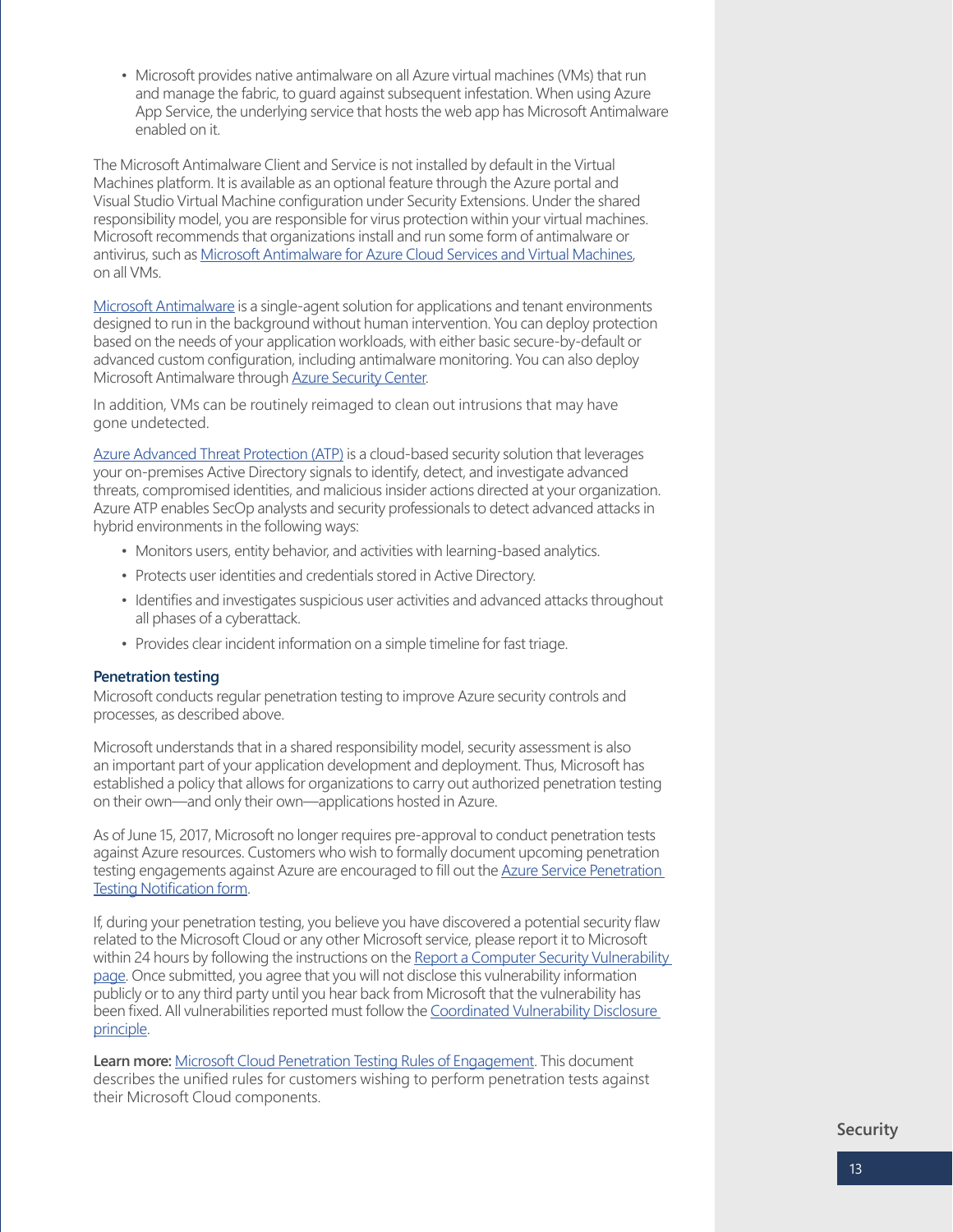#### <span id="page-13-0"></span>**Distributed denial-of-service (DDoS) protection**

Azure has a defense system to help protect against DDoS attacks on Azure platform services. Using standard detection and mitigation techniques, it is designed to withstand attacks generated from both outside and inside the platform. The Basic DDoS protection is automatically enabled as part of the Azure platform. Azure DDoS Protection Basic tier provides always-on traffic monitoring with near real-time detection of a DDoS attack, with no intervention required. DDoS Protection automatically mitigates the attack as soon as it's detected. The DDoS service understands your resources and resource configuration and uses intelligent traffic profiling to learn application traffic patterns over time.

[Azure DDoS Protection](https:///docs.microsoft.com/en-us/azure/virtual-network/ddos-protection-overview) Standard tier is an optional service that provides additional mitigation capabilities over the Basic service tier, and is tuned specifically to Azure Virtual Network resources. These include real-time attack metrics and diagnostic logs, post-attack mitigation reports, near real-time log stream for Security Information and Event Management (SIEM) integration, and access to DDoS experts during an active attack.

**Learn more** about [Azure DDoS Protection.](https://docs.microsoft.com/en-us/azure/virtual-network/ddos-protection-overview)

## **Identity and user-access management and control**

Identity is a crucial boundary layer for security. Many consider it to be the primary perimeter for security. This is a shift from the traditional focus on network security, as network perimeters keep getting more porous.

Microsoft has strict controls that restrict access to Azure by Microsoft personnel. Microsoft personnel do not have default access to cloud customer data. Instead, they are granted access, under management oversight, only when necessary.

Azure enables you to restrict access to your environments, data, and applications to authorized users based on role assignment, role authorization, and permission authorization.

#### **Enterprise cloud directory**

[Azure Active Directory](https://azure.microsoft.com/en-us/services/active-directory/) is a comprehensive identity and access management solution in the cloud. It combines core directory services, advanced identity governance, security, and application access management. Azure AD makes it easy for your developers to build policy-based identity management into your organization's applications.

Azure AD Premium editions include additional features to meet the advanced identity and access needs of enterprise organizations, such as:

- The ability for someone to sign in to thousands of applications, including onpremises business applications as well as cloud-based and consumer apps.
- Multifactor authentication.
- Conditional access based on group and location, or device state.
- Azure IoT device-level authentication.
- Access monitoring and logging.
- Cloud App Discovery.
- Self-Service Password Reset (SSPR).

Azure AD enables a single identity management capability across on-premises, cloud, and mobile solutions.

**Azure enables you to restrict access to your environments, data, and applications to authorized users based on role assignment, role authorization, and permission authorization.**

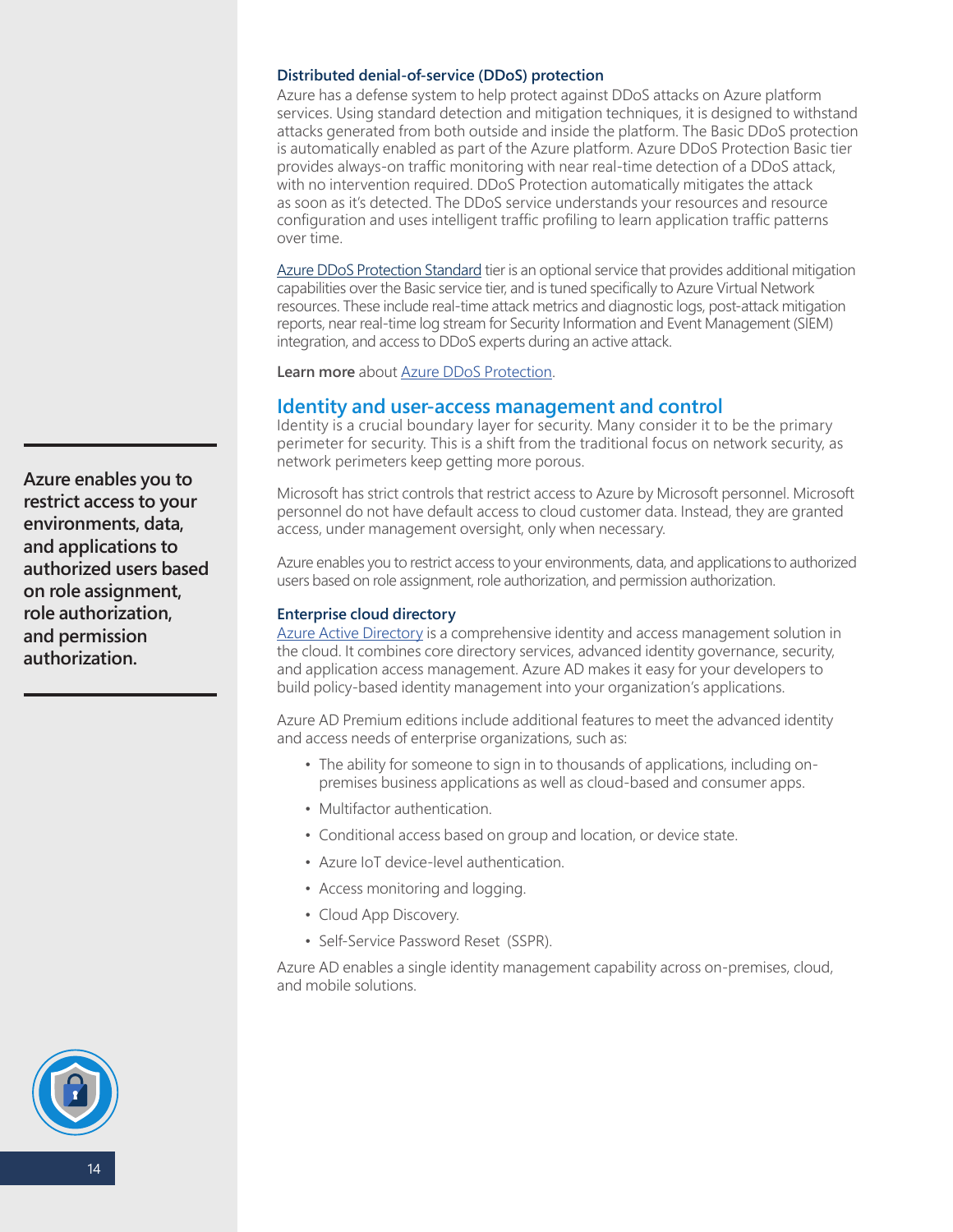

The Azure AD Premium P2 edition offers three important features:

- [Azure AD Identity Protection](https://docs.microsoft.com/en-us/azure/active-directory/identity-protection/overview) leverages the anomaly detection of Azure AD to detect anomalies in real time. It uses adaptive machine-learning algorithms and heuristics to detect indications that an identity has been compromised. With Azure AD Identity Protection, you can detect potential vulnerabilities affecting your organization's identities, configure automated responses to detected suspicious actions that are related to your organization's identities, investigate suspicious incidents, and take appropriate action to resolve them.
- [Azure AD Privileged Identity Management](https://docs.microsoft.com/en-us/azure/active-directory/privileged-identity-management/pim-configure) helps you manage, control, and monitor access within your organization, by identifying Azure AD administrators, enabling just-in-time administrative access to online services, and providing reports and alerts about administrative access.
- [Access reviews](https://docs.microsoft.com/en-us/azure/active-directory/governance/access-reviews-overview) provide governance of identities to ensure users and administrators have the correct access to apps and resources over time. Access reviews enable IT organizations to review access to groups or resources and confirm they still need access to perform their tasks.

**Learn more** For a comprehensive list of the features included in each of the Active Directory editions, see [Azure Active Directory Pricing Details](https://azure.microsoft.com/en-us/pricing/details/active-directory/).

## **Multifactor authentication**

The use of multiple authentication factors reduces the risk of unauthorized user access, such as through phishing attacks, and Azure MFA works for both on-premises and cloud applications and across both in a hybrid configuration, helping to safeguard access to data and applications. It delivers strong authentication through a range of easy verification options—phone call, text message, or mobile app notification—allowing users to choose the method they prefer for both on-premises and cloud applications.

#### **Learn more about** [Azure MFA and how it works](https://docs.microsoft.com/en-us/azure/active-directory/authentication/concept-mfa-howitworks).

**Conditional access.** Users can access your organization's resources by using a variety of devices and apps from anywhere, so just focusing on who can access a resource is not sufficient anymore. You need to make sure that these devices meet your standards for security and compliance. With Azure AD conditional access, you can make automated access-control decisions for accessing your cloud apps that are based on conditions such as device state, location, client application, and sign-in risk.

#### **Learn more about** [conditional access in Azure AD](https://docs.microsoft.com/en-us/azure/active-directory/conditional-access/overview).

**Azure IoT device-level authentication.** Authentication applies to devices as well as users, especially in today's Internet of Things (IoT). Azure IoT supports X.509 certificates for enhanced authentication at the device level. Device identity can be transmitted safely and securely from the edge to the cloud. You can use the IoT Hub device identity registry to configure per-device security credentials and access control using tokens. Azure IoT Hub grants access to endpoints by verifying a token against the shared access policies and identity registry security credentials. Security credentials, such as symmetric keys, are never sent over the wire.

**Learn more about** [identity registry in your IoT hub](https://docs.microsoft.com/en-us/azure/iot-hub/iot-hub-devguide-identity-registry).

**There are two types of risks related to user accounts that are flagged by Azure AD.** 

**Risky sign-in is real time, based on the location, device and sign-in behavior, and indicates that someone other than the legitimate account owner might be attempting to sign in.** 

**Risky users are flagged for indications of the possibility of a compromised account, based on data collected on the user. For example, if a user's credentials are suspected to have been leaked, that is a risky user.**

**Azure AD creates a risk event record whenever it detects either type of suspicious action.** 

**Learn more about**  [users flagged for risk](https://docs.microsoft.com/en-us/azure/active-directory/reports-monitoring/concept-user-at-risk)  [security report](https://docs.microsoft.com/en-us/azure/active-directory/reports-monitoring/concept-user-at-risk).

**Security**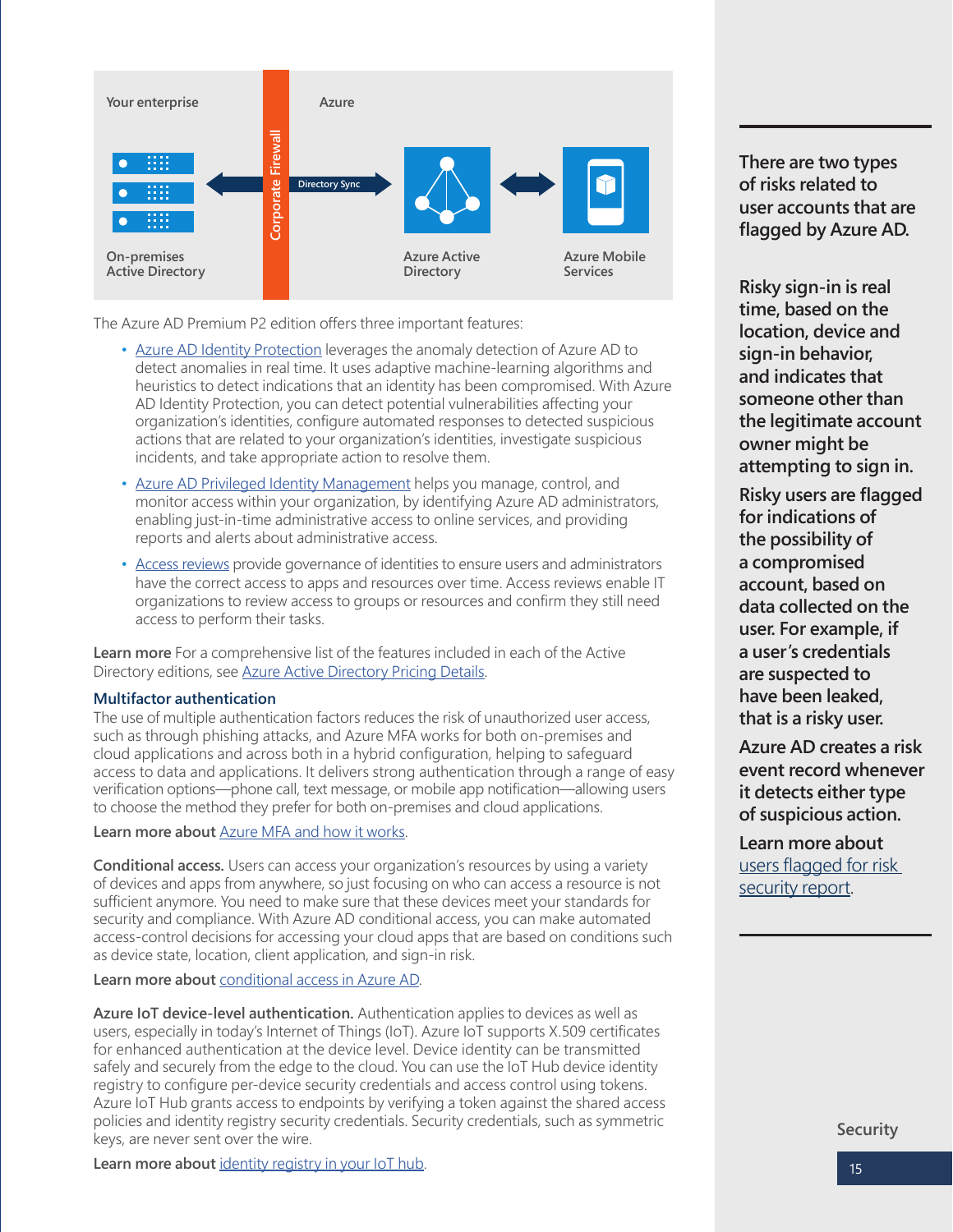<span id="page-15-0"></span>**Access monitoring and logging.** Security reports are used to detect access patterns and to proactively identify and mitigate potential threats. Microsoft administrative operations, including system access, are logged to provide an audit trail if unauthorized or accidental changes are made. You can turn on additional access monitoring in Azure and use third-party tools to detect additional threats. You can also request reports from Microsoft that provide information about user access to your environment.

#### Learn more about **Azure identity** management.

**Cloud App Discovery** provides a comprehensive view into your cloud app usage, enabling you to address Shadow IT. You can measure app usage by number of users, volume of data, and web requests, and identify which users are using an application. You can also export data for additional analytics and manage applications with Azure Active Directory to enable single sign-on (SSO) and user management.

**Learn more about** [Azure AD Cloud App Discovery.](https://docs.microsoft.com/en-us/cloud-app-security/set-up-cloud-discovery)

**Self-Service Password Reset (SSPR).** Azure AD SSPR provides both a web-based and Windows-integrated experience that enables users to reset their own passwords. This provides a better, faster, and more efficient password reset experience for users.

**Learn more about** [how Azure AD Self-Service Password Reset works](https://docs.microsoft.com/en-us/azure/active-directory/authentication/concept-sspr-howitworks).

## **Network protection**

Azure networking provides the infrastructure to securely connect virtual machines (VMs) to one another and to connect on-premises datacenters with Azure VMs and PaaS services. The Azure shared infrastructure hosts hundreds of millions of active VMs, so protecting the security and confidentiality of network traffic is critical.

In the traditional datacenter model, your corporate IT organization controls your networked systems, including physical access to networking equipment. In the cloud service model, the responsibilities for network protection and management are shared between the cloud provider and the customer. You don't have physical access to switches, routers, and other network devices, but you implement the logical equivalent within your cloud environment using tools such as guest operating system firewalls, virtual network gateway configuration, and virtual private networks.

Azure provides features and tools to help you secure your virtual networks.

**Virtual networks.** You can assign multiple deployments within a subscription to a virtual network and allow those deployments to communicate with each other through private IP addresses. All resources in a virtual network can communicate outbound to the Internet by default. You can communicate inbound to a resource by assigning a public IP address or a public load balancer.

Azure resources communicate securely with each other through a virtual network or through a virtual network service endpoint.

## **Learn more about** [virtual network service endpoints](https://docs.microsoft.com/en-us/azure/virtual-network/virtual-network-service-endpoints-overview).

**Network isolation.** Azure is a multitenant service, meaning that your data, deployments, and VMs may be stored on the same physical hardware as that of other customers. Azure uses logical isolation to segregate virtual networks and processing for each customer to help ensure that your customer data is not combined with anyone else's over your virtual networks in Azure. This provides the scale and economic benefits of multitenant services while rigorously preventing customers from accessing one another's data.

[Azure Virtual Networks](https://azure.microsoft.com/en-us/services/virtual-network/) enable you to use network isolation yourself by creating separate virtual networks (VNets) for different purposes (development, testing, production). Each VNet is isolated from other VNets. You can also segment a VNet into multiple subnets.

Learn more about [network isolation with Azure best practices for network security.](https://docs.microsoft.com/en-us/azure/security/fundamentals/network-best-practices)

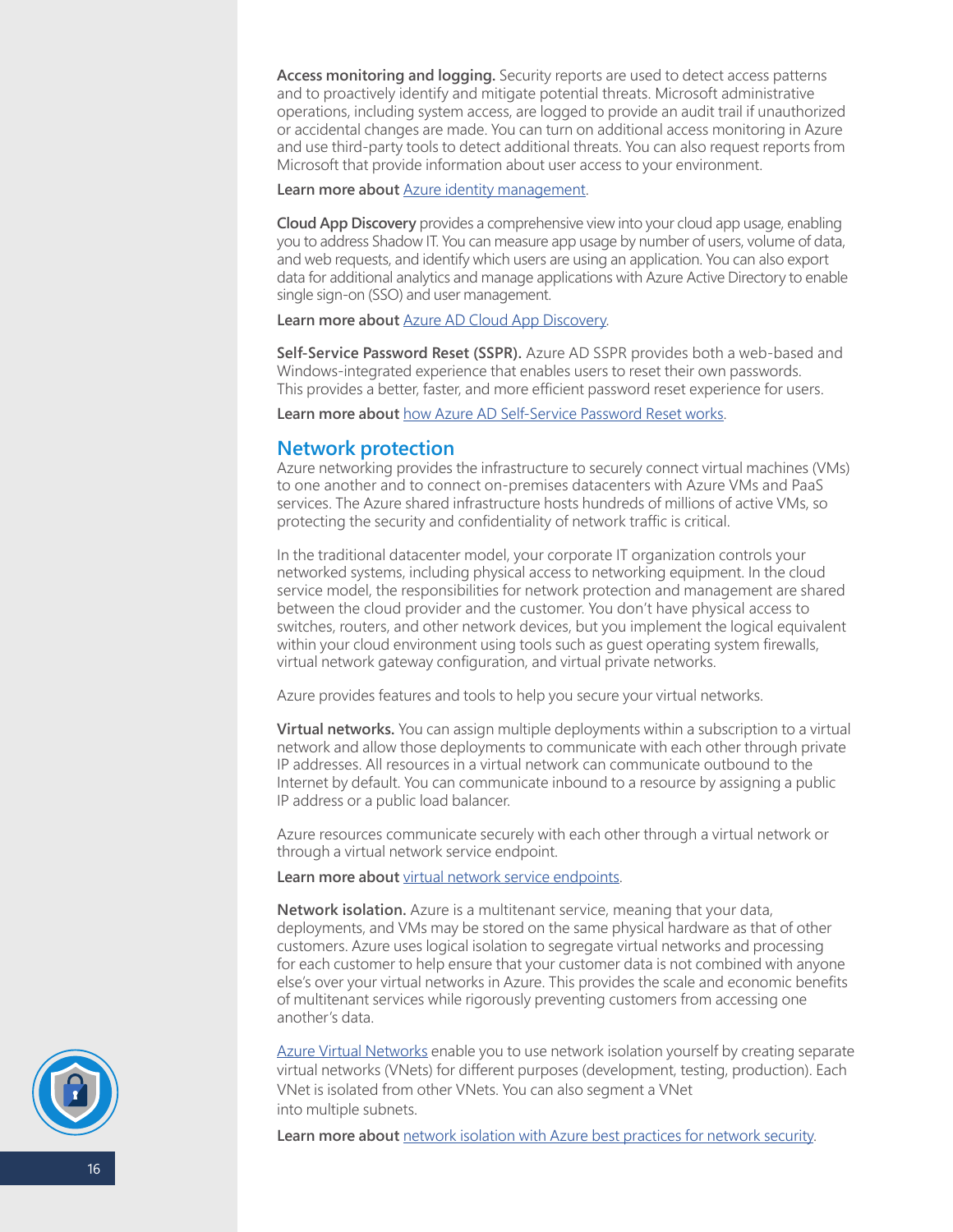<span id="page-16-0"></span>**Virtual machine encryption.** You can encrypt Azure VMs using Azure Disk Encryption to protect the contents of both Windows and Linux VMs. This uses BitLocker for Windows and DM-Crypt for Linux to encrypt both the operating system volume and the data disks. Encryption keys are managed via Azure Key Vault. You can use Azure Storage Service Encryption (SSE) to encrypt VHD files stored in Azure blobs.

## **Learn more about** [Azure Disk Encryption for Windows and Linux IaaS VMs VPN](https://docs.microsoft.com/en-us/azure/security/azure-security-disk-encryption-overview).

Microsoft enables connections from customer sites and remote workers to Azure Virtual Networks using Site-to-Site and Point-to-Site VPNs. A Site-to-Site (S2S) VPN gateway connection is used to connect your on-premises network to an Azure virtual network over an IPsec/IKE VPN tunnel. A Point-to-Site (P2S) VPN gateway connection lets you create a secure connection to your virtual network from an individual client computer.

Learn more about [creating a site-to-site VPN and a point-to-site VPN in Azure](https://docs.microsoft.com/en-us/azure/vpn-gateway/point-to-site-about).

For even better performance, you have the option to use ExpressRoute, a private fiber link into Azure datacenters that keeps your traffic off the Internet. ExpressRoute connections offer more reliability, faster speeds, and lower latencies than typical internet connections.

## **Learn more about** [Azure ExpressRoute.](https://azure.microsoft.com/en-us/services/expressroute/)

**Encrypting communications.** Built-in cryptographic technology enables you to encrypt communications within and between deployments, between Azure regions, and from Azure to on-premises datacenters.

Azure offers many mechanisms for keeping data private as it moves from one location to another, including Transport Layer Security (TLS) and Perfect Forward Secrecy (PFS). When you interact with Azure Storage through the Azure portal, all transactions take place over HTTPS.

## **Learn more about** [Azure Encryption](https://docs.microsoft.com/en-us/azure/security/fundamentals/encryption-overview).

**Threat detection.** [Azure Security Center](https://azure.microsoft.com/en-us/services/security-center/) uses new behavioral analytics to detect insider threats and attempts to persist within a compromised system. Detection algorithms are continuously developed and refined to create insights that you can use to remediate attacks more quickly.

Azure Advanced Threat Protection (ATP) is a cloud-based security solution that helps you detect and investigate security incidents across your enterprise by monitoring user, device, and resource behaviors and identifying anomalies right away.

Advanced Threat Protection for Azure SQL Database is a unified package for advanced SQL security capabilities. It includes functionality for discovering and classifying sensitive data, surfacing and mitigating potential database vulnerabilities, and detecting anomalous activities that could indicate a threat to your database.

## **Learn more** [about Azure Advanced Threat Protection](https://docs.microsoft.com/en-us/azure-advanced-threat-protection/what-is-atp) and [Advanced Threat Protection for](https://docs.microsoft.com/en-us/azure/sql-database/sql-advanced-threat-protection)  [Azure SQL Database](https://docs.microsoft.com/en-us/azure/sql-database/sql-advanced-threat-protection)

Azure Sentinel enables you to see and stop threats before they harm your network with this next generation Security Information and Event Management (SIEM) solution. It provides you with a bird's-eye view across your enterprise and uses artificial intelligence and integrated automation and orchestration to detect, investigate, and respond to incidents rapidly. Azure Firewall is a managed, cloud-based network security service that helps protect your Azure Virtual Network resources. It is a fully stateful firewall as a service that features:

- Built-in high availability with unrestricted cloud scalability.
- Ability to centrally create, enforce, and log application and network connectivity policies.
- Source and destination Network Address Translation (SNAT and DNAT) support.
- Full integration with Azure Monitor for logging and analytics.
- Support for hybrid connectivity through deployment behind VPN and ExpressRoute Gateways.

**Learn more about** [Azure Firewall](https://azure.microsoft.com/en-us/services/azure-firewall/).

## **Security**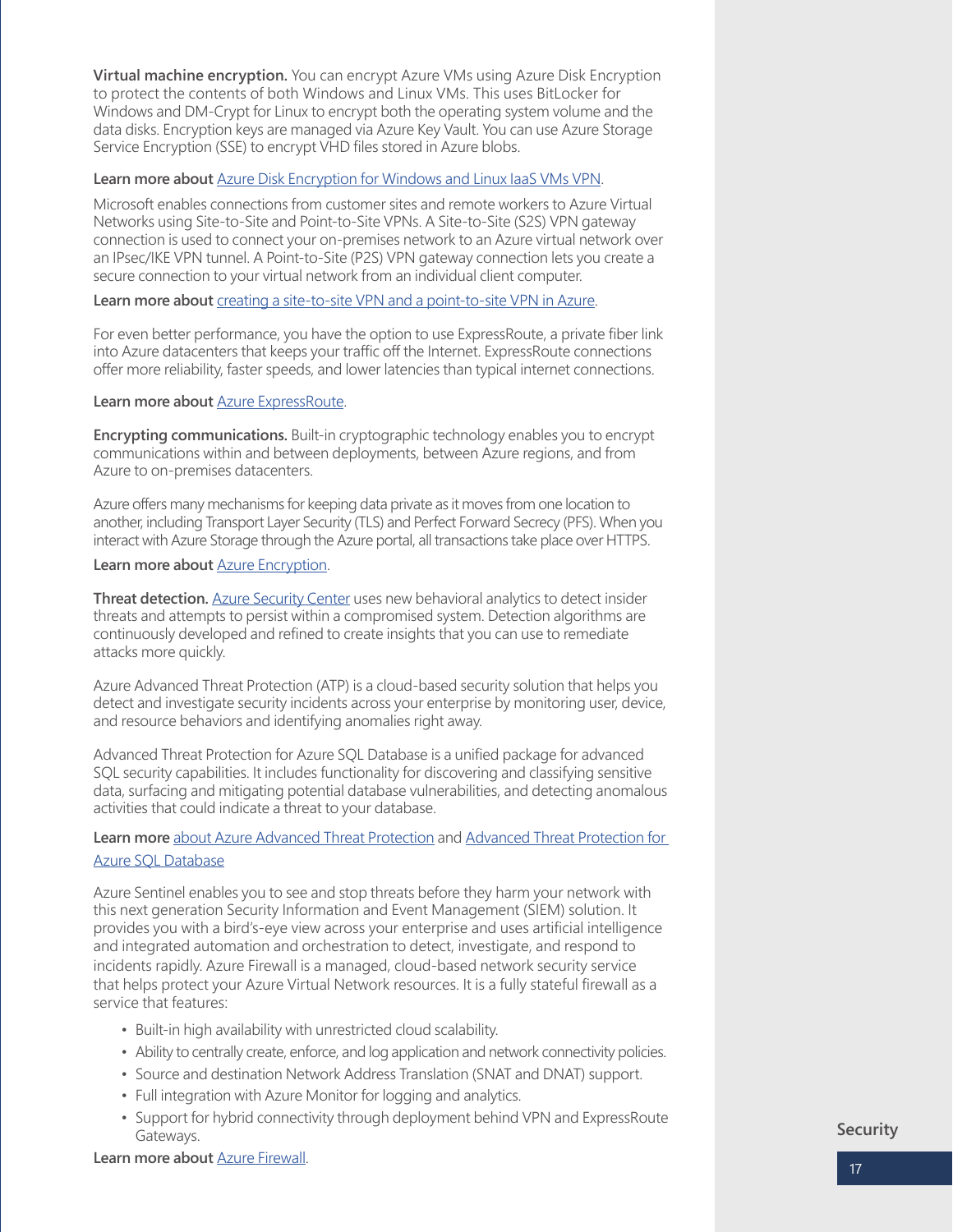## <span id="page-17-0"></span>**Data protection**

Your data is your most valuable digital asset. Azure enables you to encrypt data and manage keys. It safeguards your customer data for applications, platform, system, and storage using four specific methods: segregation, encryption, redundancy, and destruction.

**Data segregation.** As a multitenant service, Azure uses logical isolation to segregate storage and processing for each customer to help ensure that your customer data is not combined with anyone else's.

**Data encryption.** You can encrypt data in storage and in transit to align with best practices for protecting the confidentiality and integrity of your data. Azure supports various encryption models, including both client-side and server-side encryption.

For data at rest, Azure offers a wide range of encryption capabilities, giving you the flexibility to choose the solution that best meets your needs.

Azure Disk Encryption leverages the industry-standard BitLocker feature of Windows and the DM-Crypt feature of Linux to provide volume encryption for the OS and data disks. Transparent data encryption (TDE) helps protect Azure SQL Database.

**Learn more about** [Azure Disk Encryption for IaaS VMs](https://docs.microsoft.com/en-us/azure/security/azure-security-disk-encryption-overview) and [TDE for SQL Database and](https://docs.microsoft.com/en-us/azure/sql-database/transparent-data-encryption-azure-sql)  [Data Warehouse.](https://docs.microsoft.com/en-us/azure/sql-database/transparent-data-encryption-azure-sql)

Azure Key Vault helps you easily and cost-effectively streamline key management and maintain control of keys used by cloud applications and services to encrypt data. Encryption at rest with Azure Site Recovery supports Storage Service Encryption (SSE).

Learn more about **[Azure Storage Service Encryption for Data at Rest](https://docs.microsoft.com/en-us/azure/storage/common/storage-service-encryption).** 

For data in transit, Azure uses industry-standard transport protocols such as TLS 1.2+ between devices and Microsoft datacenters and within datacenters themselves. You can enable encryption for traffic between your own virtual machines and end users.

SMB 3.0 can be used in VMs that are running Windows Server 2012 or later to make data transfers secure by encrypting data in transit over Azure Virtual Networks. Administrators can enable SMB encryption for the entire server or just specific shares.

Secure Shell (SSH) can be used to connect to Linux VMs running in Azure. SSH is an encrypted connection protocol that allows secure sign-ins over unsecured connections.

Azure VPN encryption creates a secure, encrypted tunnel to protect the privacy of data sent across the network. Site-to-Site VPNs use IPsec for transport encryption. You can configure Azure VPN gateways to use a custom IPsec/IKE policy with specific cryptographic algorithms and key strengths. Point-to-Site VPNs use Secure Socket Tunneling Protocol (SSTP) to create the VPN tunnel that allows individual client computers access to an Azure virtual network.

## **Learn more about** [Azure encryption of data in transit](https://docs.microsoft.com/en-us/azure/security/security-azure-encryption-overview#encryption-of-data-in-transit).

**Data redundancy.** You may opt for in-country storage for compliance or latency considerations or out-of-country storage for security or disaster recovery purposes. Data may be replicated within a selected geographic area for redundancy.

Data in your Azure storage account is always replicated to ensure durability and high availability. You can choose from the following replication options:

- Locally redundant storage
- Zone-redundant storage
- Geo-redundant storage
- Read-access geo-redundant storage

Learn more about [replication options in Azure Storage.](https://docs.microsoft.com/en-us/azure/storage/common/storage-redundancy)

**Azure is based on a shared responsibility model, in which part of the responsibility for security lies with the cloud services provider and part belongs to the customer.**

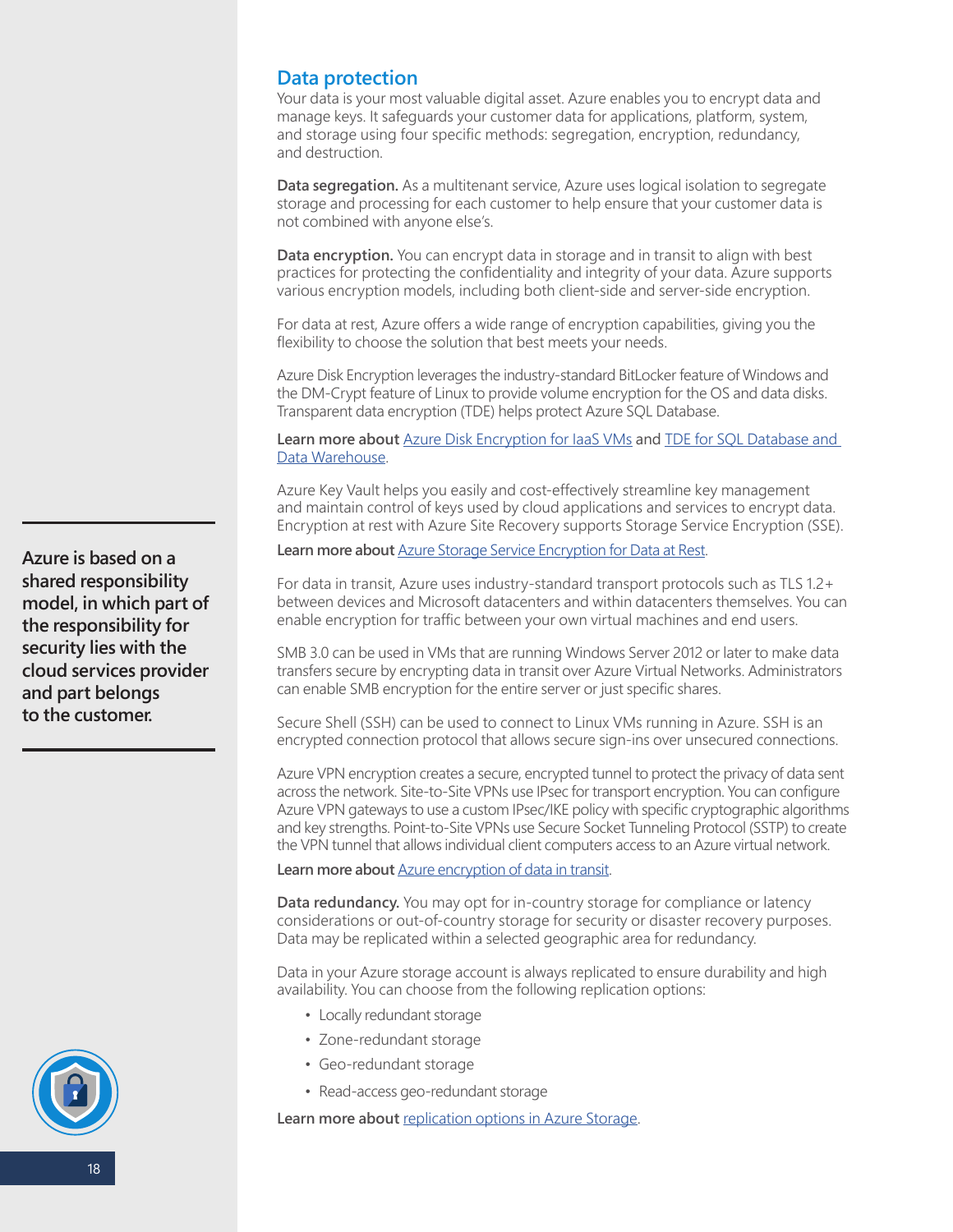[Advanced Threat Protection for Azure Storage](https://docs.microsoft.com/en-us/azure/storage/common/storage-advanced-threat-protection) provides an additional layer of security intelligence that detects unusual and potentially harmful attempts to access or exploit storage accounts. This layer of protection allows you to address threats without the need to be a security expert or manage security monitoring systems.

Security alerts are triggered when anomalies in activity occur. These security alerts are integrated with Azure Security Center, and are also sent via email to subscription administrators, with details of suspicious activity and recommendations on how to investigate and remediate threats.

[Advanced Threat Protection for SQL Database](https://docs.microsoft.com/en-us/azure/sql-database/sql-database-threat-detection-overview) is part of the Advanced Data Security (ADS) offering, which is a unified package for advanced SQL security capabilities. It detects anomalous activities indicating unusual and potentially harmful attempts to access or exploit databases. This provides a new layer of security, which enables customers to detect and respond to potential threats as they occur by providing security alerts on anomalous activities.

**Data destruction.** When you delete data or leave the Azure service, Microsoft follows industry-standard processes for overwriting storage resources before reuse, including following the National Institute of Standards and Technology (NIST) Special Publication 800-88 guidelines for media sanitization.

**Learn more about** [NIST SP 800-88 R1.](https://csrc.nist.gov/publications/detail/sp/800-88/rev-1/final)

## **Shared responsibility for security**

Azure is based on a shared responsibility model, in which part of the responsibility for security lies with the cloud services provider and part belongs to the customer. This is in contrast to the traditional on-premises datacenter model, in which the organization that owns the data is solely responsible for securing it from end to end.

The division of responsibilities between cloud customers and cloud providers depends on the cloud service model in use (infrastructure, platform, or software as a service), as illustrated by the figure below.



In the Azure cloud, Microsoft is responsible for the security of the physical machines and the infrastructure within the Microsoft datacenter that hosts a customer's virtual machines (VMs). Microsoft endeavors to make its services secure by default, but it is the customer's responsibility to use those services in a secure way.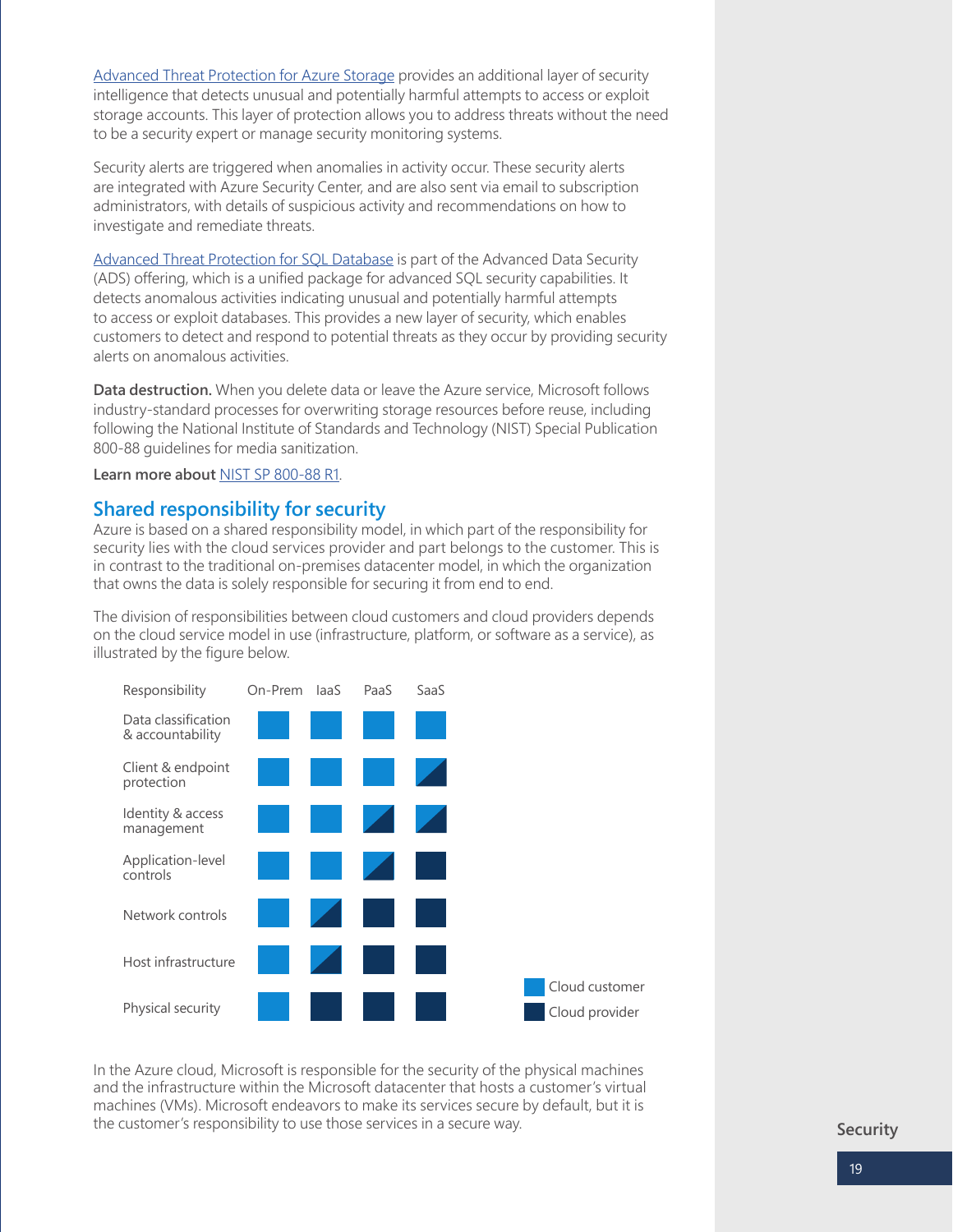For example, the security within the confines of the VMs, such as data classification, access management, and application-level controls, is the responsibility of the customer. Likewise, the security of client and endpoint devices is the customer's responsibility. However, Microsoft provides tools that customers can use to protect cloud data and applications, and monitor and respond to security incidents that fall under your area of responsibility, such as:

- [Encryption options.](https://docs.microsoft.com/en-us/azure/security/security-azure-encryption-overview) Many network encryption options are available to users to secure the network data for which they're responsible. These include Azure Disk Encryption, Azure Storage Service Encryption, and other encryption options as discussed in the preceding section.
- [Azure Active Directory](https://docs.microsoft.com/en-us/azure/active-directory/fundamentals/active-directory-whatis) is the Microsoft multitenant, cloud-based directory, and identity management service that is built to work for apps in the cloud, on mobile, or on-premises.
- [Azure Key Vault](https://azure.microsoft.com/en-us/services/key-vault/) helps you increase security by safeguarding the cryptographic keys and other secrets (such as passwords) used by cloud apps and services.
- [Azure Information Protection](https://docs.microsoft.com/en-us/azure/information-protection/what-is-information-protection) (AIP) (Rights Management Services) helps you classify your data based on sensitivity, define who can access data and what they can do with it, and track activities on shared data.
- [Azure Security Center](https://azure.microsoft.com/en-us/services/security-center/) provides you with a unified view of security across all of your on-premises and cloud workloads, so you can find and fix vulnerabilities before they can be exploited.
- [Antimalware protection.](https://docs.microsoft.com/en-us/azure/security/azure-security-antimalware) Azure offers Microsoft Antimalware for Azure to protect cloud services and virtual machines, and also employs intrusion detection, distributed denial-of-service (DDoS) attack prevention, and regular penetration testing.

**Learn more:** [Shared Responsibilities for Cloud Computing](https://gallery.technet.microsoft.com/Shared-Responsibilities-81d0ff91) explains the relationship between cloud service providers and their customers, and delineates their roles and responsibilities.

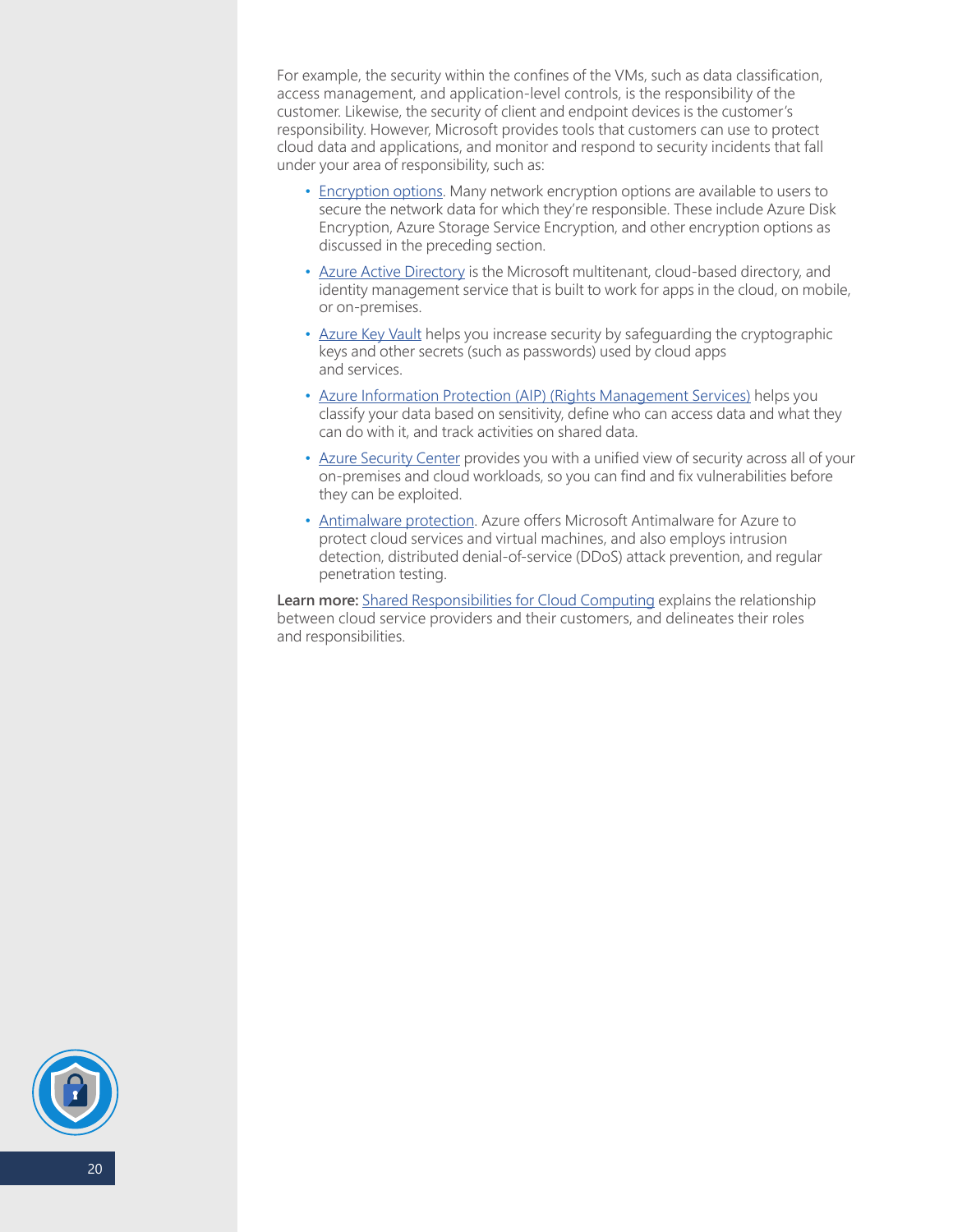

## **Privacy:**

Azure gives customers ownership and control of their data

Microsoft understands that when you use Azure, you are entrusting us with your most valuable asset—your data. You trust that its privacy will be protected and that it will be used only in a way that is consistent with your expectations.

For many organizations, keeping your data private is no longer merely desirable—it's mandatory. Government and industry regulations require that you protect the privacy of certain types of data. Breaches that expose personal information can have serious consequences.

The Microsoft approach to privacy is grounded in its commitment to give you control over the collection, use, and distribution of your customer data. Knowledge is the key to controlling your data, and with Azure:

- You know how Microsoft manages your data. Microsoft uses your customer data only to provide the services agreed upon and does not mine it for marketing or advertising. If you leave the service, Microsoft takes the necessary steps to ensure the continued ownership of your data.
- You know where your data is located. Customers who want to maintain their data in a specific geographic location can rely on the expanding network of Azure datacenters around the world. Microsoft also complies with international data protection laws regarding transfers of customer data across borders.
- You know who can access your data and on what terms. Microsoft takes strong measures to protect your data from inappropriate access, including restrictions that limit access for Microsoft personnel and subcontractors. However, you can access your own customer data at any time and for any reason.
- You know how Microsoft responds to government and law enforcement requests to access your customer data. Microsoft will not disclose customer data hosted in the Microsoft Cloud to a government or law enforcement except as you direct or where required by law.

**Privacy**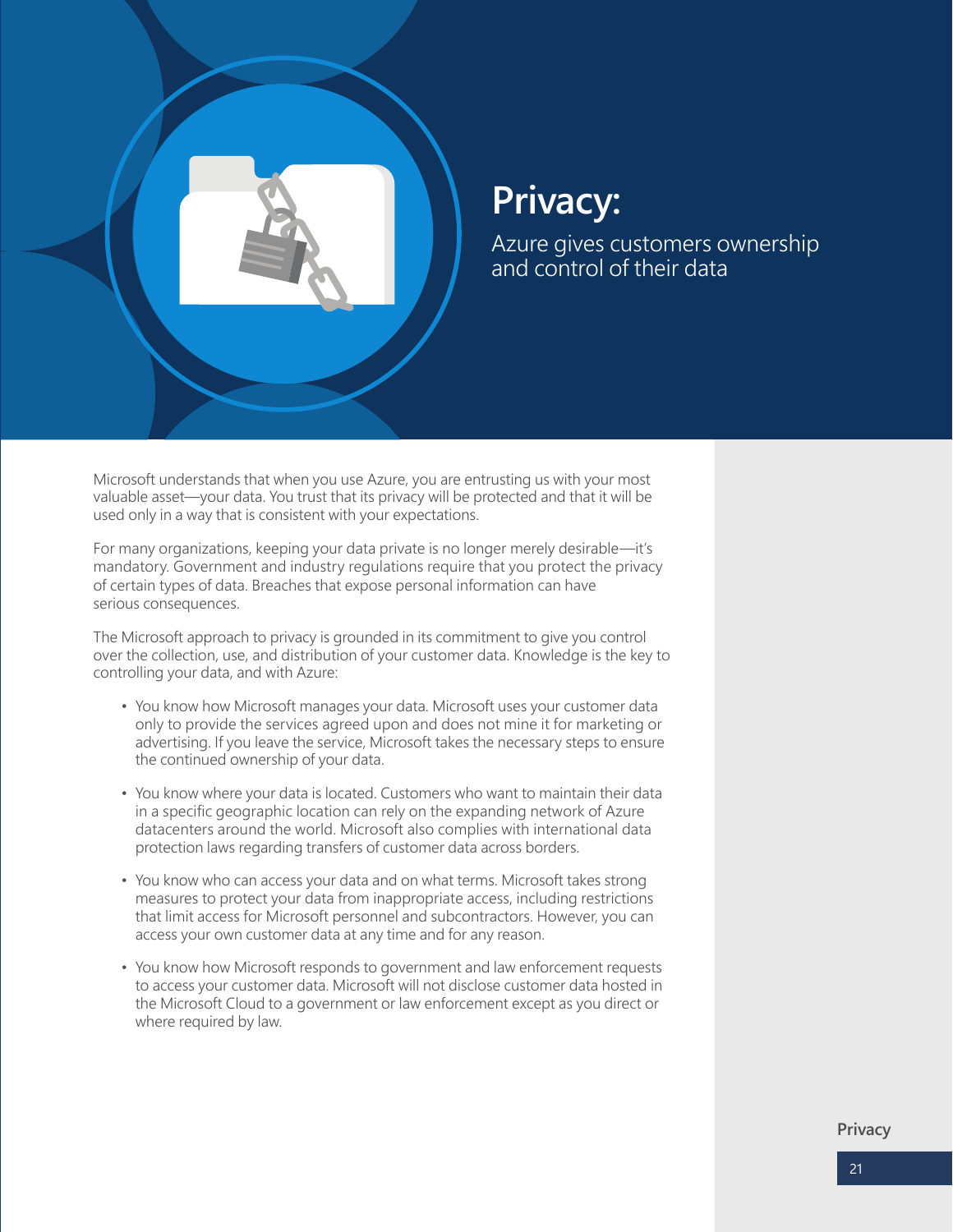## <span id="page-21-0"></span>**How Microsoft manages your data**

With Azure, you are the owner of your customer data and you retain all right, title and interest in the data. You can access your own customer data at any time and for any reason without assistance from Microsoft.

**Microsoft does not share customer data for advertising.** Your data is your business. Microsoft does not share business customer data with Microsoft advertiser-supported services, or mine it for marketing or advertising. Microsoft uses your Azure customer data only to provide the service and for purposes compatible with providing the service, including day-to-day operations and troubleshooting.

## **When Microsoft deletes your data**

If you end your Azure subscription, Microsoft will retain your customer data for a period of time as specified in the Microsoft Online Services Terms so you can extract the data. After the specified retention period ends, Microsoft will delete the customer data and personal data unless Microsoft is permitted or required by applicable law to retain such data or is authorized to do so in the agreement.

If you leave the Azure service or your subscription expires, Microsoft is governed by strict standards and follows specific processes that adhere to the contractual agreement for:

- Removing customer data from cloud systems under its control within specified time frames.
- Overwriting storage resources before reuse.
- Physical destruction of decommissioned hardware.

Learn more about [how Microsoft handles data upon service termination.](https://www.microsoft.com/en-us/trustcenter/privacy/data-management#leave) Download Data Protection in Azure and see "Data Deletion" on page 21.

## **Where your data is located**

As a customer of Azure services, you know where your data is stored. Azure offers an ever-expanding network of datacenters across the globe.

- Most Azure services permit you to specify the region where your customer data will be stored.
- Microsoft does not control or limit the locations from which you or your users may access, copy, or move customer data. Customers and their end users may move, copy, or access their customer data from any location globally.
- Microsoft may replicate customer data to other regions for data resiliency, but will not replicate or move customer data outside the geographic region.
- Microsoft complies with international data protection laws for transfers of customer data across borders.
- Microsoft will not transfer to any third party (not even for storage purposes) data that you provide to Microsoft through the use of Azure services that are covered under the [Microsoft Online Services Terms](http://www.microsoftvolumelicensing.com/DocumentSearch.aspx?Mode=3&DocumentTypeId=31).

[Find Azure datacenter locations](http://azuredatacentermap.azurewebsites.net/) and get information about data storage for both regional and global services.

**Learn more:** [Where your data is located](https://www.microsoft.com/en-us/trustcenter/privacy/data-management/data-location)

## **Who can access your data and on what terms**

Microsoft takes strong measures to help protect your customer data from inappropriate access or use by unauthorized persons. In addition to the physical and technological protections discussed in the Security section of this paper. These include restricting access by Microsoft personnel and subcontractors, and carefully defining requirements for responding to government requests for customer data.

**Microsoft defines customer data as "all data, including all text, sound, video or image files, and software that are provided to Microsoft by, or on behalf of, the customer using the online service." For example, this includes data that you upload for storage or processing and applications that you run in Azure.**

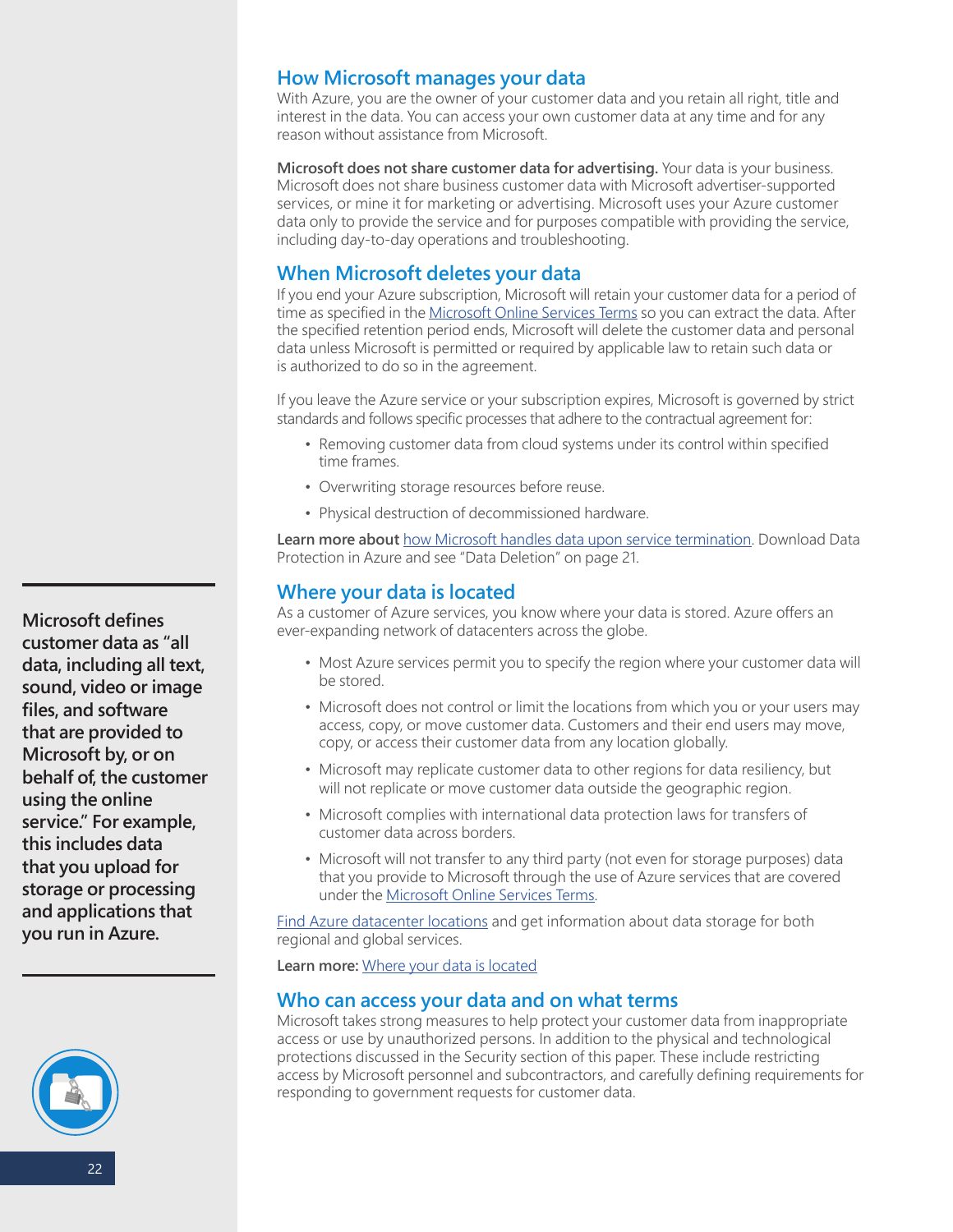<span id="page-22-0"></span>You can access your customer data at all times. You can retrieve a copy of Azure customer data at any time and for any reason without the need to notify Microsoft or ask for assistance. At all times during the term of your Azure subscription, you can access, extract, and delete your customer data stored in Azure. You can also take your customer data with you if you end your subscription.

**How Microsoft limits access to customer data.** The operational processes that govern access to customer data in Microsoft business cloud services are protected by technical and organizational measures that include strong authentication and access controls, both physical and logical.

• Access to physical datacenter facilities is guarded by outer and inner perimeters with increasing security at each level.

Learn more about [how Azure secures its datacenters.](https://docs.microsoft.com/en-us/azure/security/azure-physical-security)

• Virtual access to customer data is restricted based on business need by rolebased access control, multifactor authentication, minimizing standing access to production data, and other controls.

**Learn more** about [how Azure controls access to your data.](https://www.microsoft.com/en-us/trustcenter/privacy/data-management/data-access)

• To ensure control over encrypted data, you have the option to generate and manage your own encryption keys, determine who is authorized to use them, and revoke Microsoft copies of your encryption keys.

Learn more about [how Azure protects your data.](https://www.microsoft.com/en-us/trustcenter/privacy/data-management)

Azure is a multitenant service. This means your data, deployments, and virtual machines may be stored on the same physical hardware as that of other customers. Microsoft uses logical isolation to segregate storage and processing for each customer to help ensure that your customer data is not combined with anyone else's.

**Microsoft limits access to your customer data by its personnel.** Microsoft has automated most of its service operations so that only a small set requires human interaction.

- Microsoft engineers do not have default access to cloud customer data. Instead, they are granted access under management oversight and only when necessary.
- Microsoft personnel will use customer data only for purposes compatible with providing the contracted services. These may include troubleshooting aimed at preventing, detecting, or repairing problems affecting the operation of Azure, and the improvement of features such as protecting against threats, like malware.

**Microsoft limits access to your customer data by subcontractors** whom it hires to provide limited services on its behalf.

- Subcontractors can access and use customer data only to deliver the services they were hired to provide.
- [The Microsoft Online Services Subcontractor List](https://query.prod.cms.rt.microsoft.com/cms/api/am/binary/RE2JOJ1) discloses the names of subcontractors who have access to customer data and provides advance notice of new subcontractors.

## **Learn more:** [Who can access your data and on what terms](https://www.microsoft.com/en-us/trustcenter/privacy/data-management/data-access)

**Microsoft notifies you in case of a security breach.** If Microsoft becomes aware of a breach of security that results in unauthorized access or disclosure of your customer data, Microsoft will:

- Promptly notify you of the security incident.
- Investigate the security incident and provide you with detailed information about it.
- Take reasonable steps to mitigate the effects and to minimize any resulting damage.

**The Microsoft approach to privacy is grounded in its commitment to give you control over the collection, use, and distribution of your customer data.** 

**Privacy**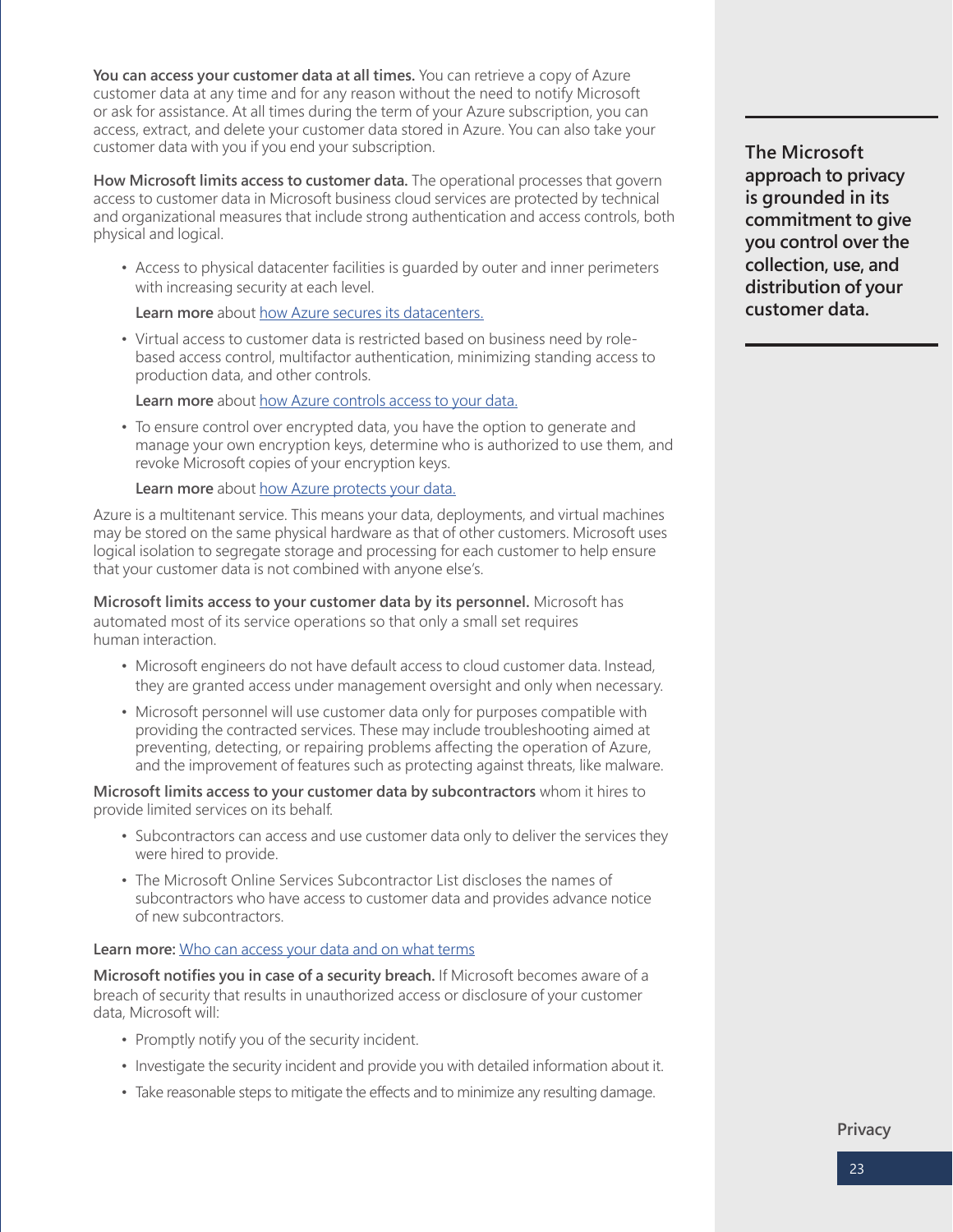## <span id="page-23-0"></span>**How Microsoft responds to government requests for customer data**

Microsoft imposes carefully defined requirements on government and law enforcement requests for customer data. Such requests for customer data must comply with applicable laws. When governments or law enforcement agencies make a lawful request for customer data, Microsoft is committed to transparency and limits what it discloses.

- Microsoft will not disclose customer data hosted in Azure to a government or law enforcement except as you direct or where required by law. Microsoft does not give any third party, including law enforcement and government entities, direct or unfettered access to customer data.
- Microsoft always attempts to redirect third-party requests to you.

If Microsoft is compelled by law to disclose customer data, you will be promptly notified and provided with a copy of the request, unless Microsoft is legally prohibited from doing so. Microsoft takes care to provide only the data specified in the legal order.

• Microsoft has taken steps to ensure that there are no "back doors" for use in government surveillance, and Microsoft does not provide any government with encryption keys or the ability to break the encryption that protects customer data.

Microsoft demonstrates its commitment to transparency by publishing semi-annual reports regarding requests for customer data made by law enforcement agencies. The Law Enforcement Requests Report site provides you with information about such requests made for customer data.

**Learn more:** [Get detailed Microsoft data privacy standards](https://www.microsoft.com/en-us/trustcenter/privacy/privacy-overview#data-privacy-standards).

## **Microsoft sets and adheres to stringent privacy standards**

Microsoft is transparent about the specific policies, operational practices, and technologies that help ensure the privacy of your data in Microsoft business cloud services.

#### **Microsoft builds privacy protections into Azure**

Privacy is built into the Azure infrastructure, governed by Microsoft privacy policies and the Microsoft Privacy Standard, the cornerstone of the Microsoft privacy program. This authoritative document delineates the general privacy requirements for developing and deploying all Microsoft products and services, including Azure.

Standards and processes that support these principles include the Microsoft Online Services [Privacy Statement](https://privacy.microsoft.com/en-US/privacystatement) (which details Microsoft core data protection policies and practices) and the [Microsoft Security Development Lifecycle](https://www.microsoft.com/en-us/securityengineering/sdl/) (which integrates privacy requirements in the software development process).

## **Microsoft contractual commitments back its privacy best practices**

Microsoft backs these privacy protections with strong contractual commitments to safeguard customer data, including:

**[ISO/IEC 27018.](https://www.microsoft.com/en-us/trustcenter/compliance/iso-iec-27018 )** Microsoft was the first major cloud provider to adopt the first international code of practice for cloud privacy. An independent audit has verified that Azure is aligned with the ISO/IEC 27018 code of practice.

**[EU Model Clauses.](https://www.microsoft.com/en-us/trustcenter/Compliance/EU-Model-Clauses)** EU data protection law regulates the transfer of EU customer personal data to countries outside the European Economic Area (EEA). Microsoft EU Standard Contractual Clauses provide specific contractual guarantees around transfers of personal data for covered services, which Europe's privacy regulators have determined meet EU standards for international transfers of data.

**EU-U.S. Privacy Shield.** Microsoft is certified to the EU-U.S. Privacy Shield Framework as set forth by the US Department of Commerce regarding the collection, use, and retention of personal information transferred from the EU to the United States. Microsoft also abides by Swiss data protection law regarding the processing of personal data from the EEA and Switzerland.

**Privacy is built into the Azure infrastructure, and is governed by Microsoft privacy policies and the Microsoft Privacy Standard, the cornerstone of the Microsoft privacy program.** 

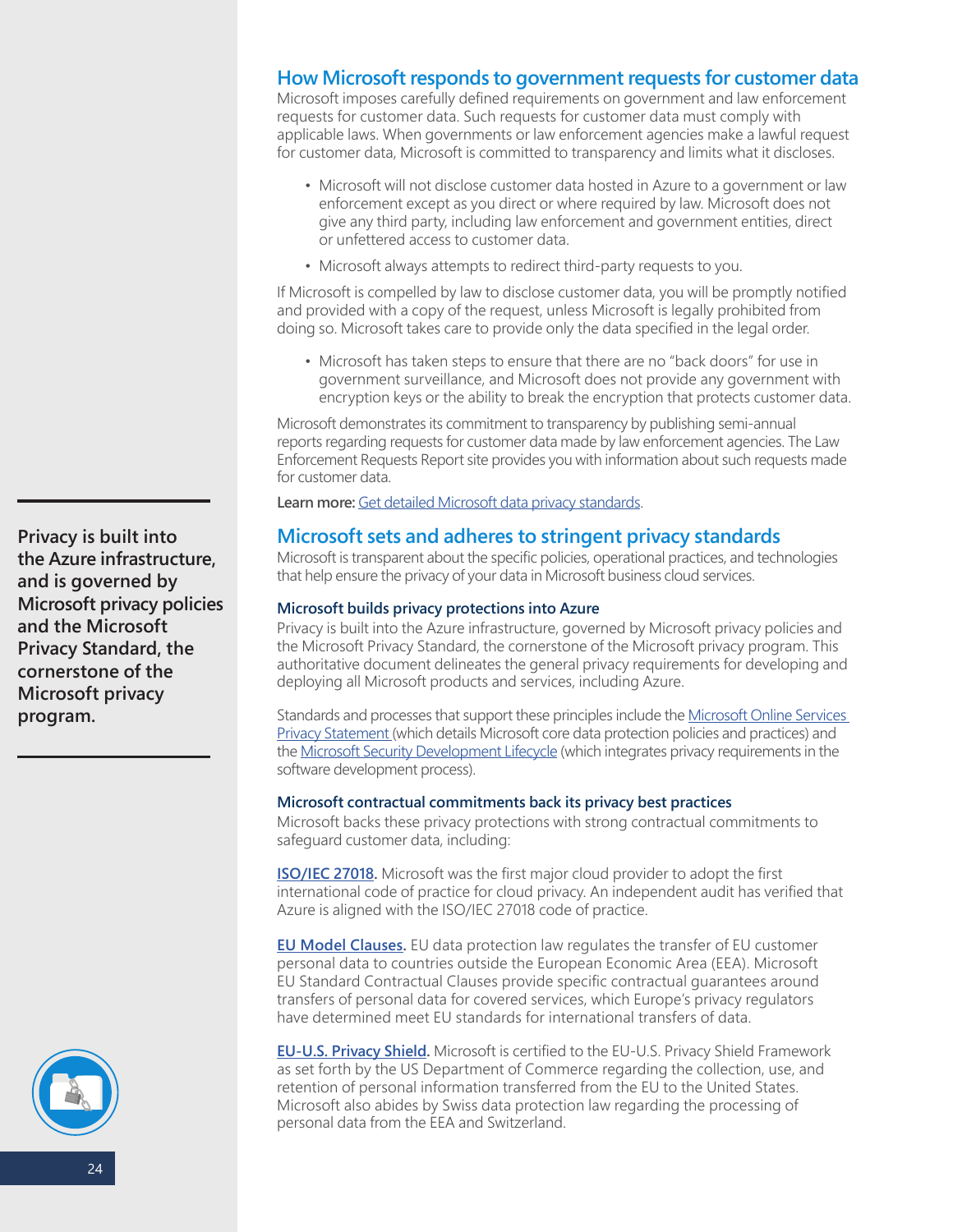<span id="page-24-0"></span>**[FERPA.](https://www.microsoft.com/en-us/trustcenter/compliance/ferpa)** The Family Educational Rights and Privacy Act (FERPA) is a US federal law that protects the privacy of student educational records. Microsoft agrees to the use and disclosure restrictions imposed by FERPA on Azure.

**[HIPAA.](https://www.microsoft.com/en-us/trustcenter/compliance/hipaa)** The Health Insurance Portability and Accountability Act (HIPAA) is a US federal law that regulates patient Protected Health Information (PHI). Azure and Azure Government offer customers a HIPAA Business Associate Agreement (BAA).

**[HITRUST.](https://www.microsoft.com/en-us/trustcenter/Compliance/HITRUST)** The Health Information Trust (HITRUST) Alliance created and maintains the Common Security Framework (CSF) to help healthcare organizations and cloud providers demonstrate their security and compliance.

**[LOPD \(Spain\).](https://www.microsoft.com/en-us/trustcenter/compliance/SpainLOPD)** Microsoft was the first hyperscale cloud service provider to receive an authorization from the Spanish Data Protection Agency for its compliance with the high standards governing international data transfer under Spanish Organic Law 15/1999 (Ley Orgánica 15/1999 de Protección de Datos, or LOPD). Microsoft is also the first hyperscale cloud service provider to obtain a third-party audit certification for its online services' compliance with the security measures set forth in Title VIII of Royal Decree 1720/2007.

My **Number Act (Japan).** The "My Number" system created by Japan's legislature establishes a personal identification number assigned to every resident, foreign and domestic. Microsoft does not have standing access to My Number data stored in Azure; however, Microsoft contractually commits that Azure has implemented technical and organizational security safeguards to help customers protect individuals' privacy.

**[PDPA \(Argentina\).](https://www.microsoft.com/en-us/trustcenter/privacy/privacy-overview)** In a data transfer agreement, Microsoft makes a contractual commitment that Azure in-scope services have implemented the applicable technical and organizational security measures stated in Regulation 11/2006 of the Argentine Data Protection Act. It also makes important commitments regarding notifications, auditing of our facilities, and use of subcontractors.

**[PIPEDA, PIPA, and BC FIPPA \(Canada\).](https://www.microsoft.com/en-us/trustcenter/privacy/privacy-overview)** The Personal Information Protection and Electronic Documents Act (PIPEDA), Alberta Personal Information Protection Act (PIPA), and British Columbia Freedom of Information and Protection of Privacy Act (BC FIPPA) are Canadian privacy laws that require organizations to take reasonable steps to safeguard information in their custody or control. Microsoft contractually commits that Azure and Intune in-scope services have implemented security safeguards to help protect the privacy of individuals, based on established industry standards.

**[EU General Data Protection Regulation \(GDPR\).](https://www.microsoft.com/en-us/trustcenter/Privacy/GDPR)** The European Union's GDPR became enforceable on May 25, 2018. The GDPR sets a new bar globally for privacy rights, security, and compliance. It imposes new rules on companies, government agencies, non-profits, and other organizations that offer goods and services to people in the EU, or that collect and analyze the personal data of everyone residing in the EU, whether or not they are citizens. The GDPR applies to such organizations no matter where they are located.

Microsoft has developed the following materials to help you prepare for compliance with the GDPR:

- [Overview of the GDPR serves as an introduction to GDPR and its key concepts](https://aka.ms/gdproverview)
- [How Azure Can Help Organizations Become Compliant with the EU GDPR](https://gallery.technet.microsoft.com/How-Azure-Can-Help-788a4979) This white paper, written for decision makers, privacy officers, and security and compliance personnel, helps organizations identify and catalog personal data in Azure systems, build more secure environments, and simplify management of GDPR compliance.

**Learn more:** [visit the Microsoft GDPR home page](https://www.microsoft.com/en-us/trustcenter/Privacy/GDPR)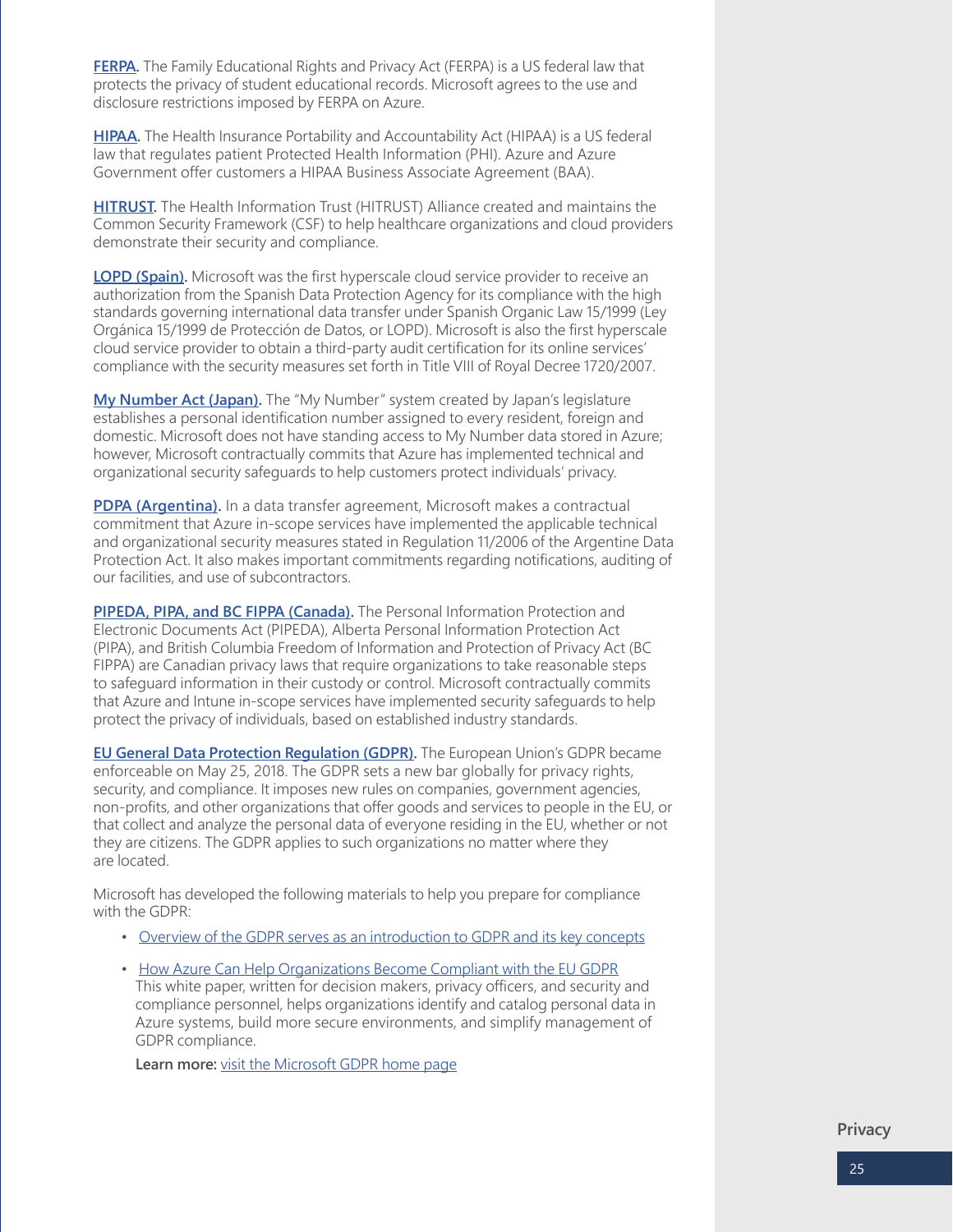## **Microsoft tools simplify your privacy burden**

Microsoft simplifies your privacy burden with tools to help you automate privacy. Built-in controls, configuration management tools, and data subject request tools accelerate your compliance and save you money.

**Azure Information Protection.** You can add classification and protection information for persistent protection that stays with your data regardless of where it's stored or with whom it's shared. [Azure Information Protection](https://azure.microsoft.com/en-us/services/information-protection/) lets you configure policies to classify, label, and protect data based on its sensitivity. Classification is fully automatic, driven by users, or based on recommendation.

You can choose how your encryption keys are managed, and you can track activities on shared data and revoke access if necessary. Data classification and protection controls are integrated into Microsoft Office and common applications.

**Azure Policy.** You can define and enforce policies that help your cloud environment become compliant with internal policies as well as external regulations using [Azure](https://azure.microsoft.com/en-us/services/azure-policy/)  [Policy.](https://azure.microsoft.com/en-us/services/azure-policy/) You can build custom policies with flexibility or apply built-in policies from Microsoft to govern your Azure resources.

**Azure Data Subject Request (DSR) Portal.** The GDPR gives data subjects specific rights to their personal data; these rights include obtaining copies of personal data, requesting corrections to it, restricting the processing of it, deleting it, or receiving it in an electronic format so it can be moved to another controller. A formal request by a data subject to a controller to take an action on their personal data is called a Data Subject Request or DSR.

[The Azure Data Subject Request \(DSR\) portal](https://docs.microsoft.com/en-us/microsoft-365/compliance/gdpr-dsr-azure) enables you to fulfill GDPR requests and shows you how to use Microsoft products, services, and administrative tools to find and act on personal data that resides in the Microsoft cloud to respond to DSRs.

Learn more about: [Azure Information Protection](https://azure.microsoft.com/en-us/services/information-protection/)

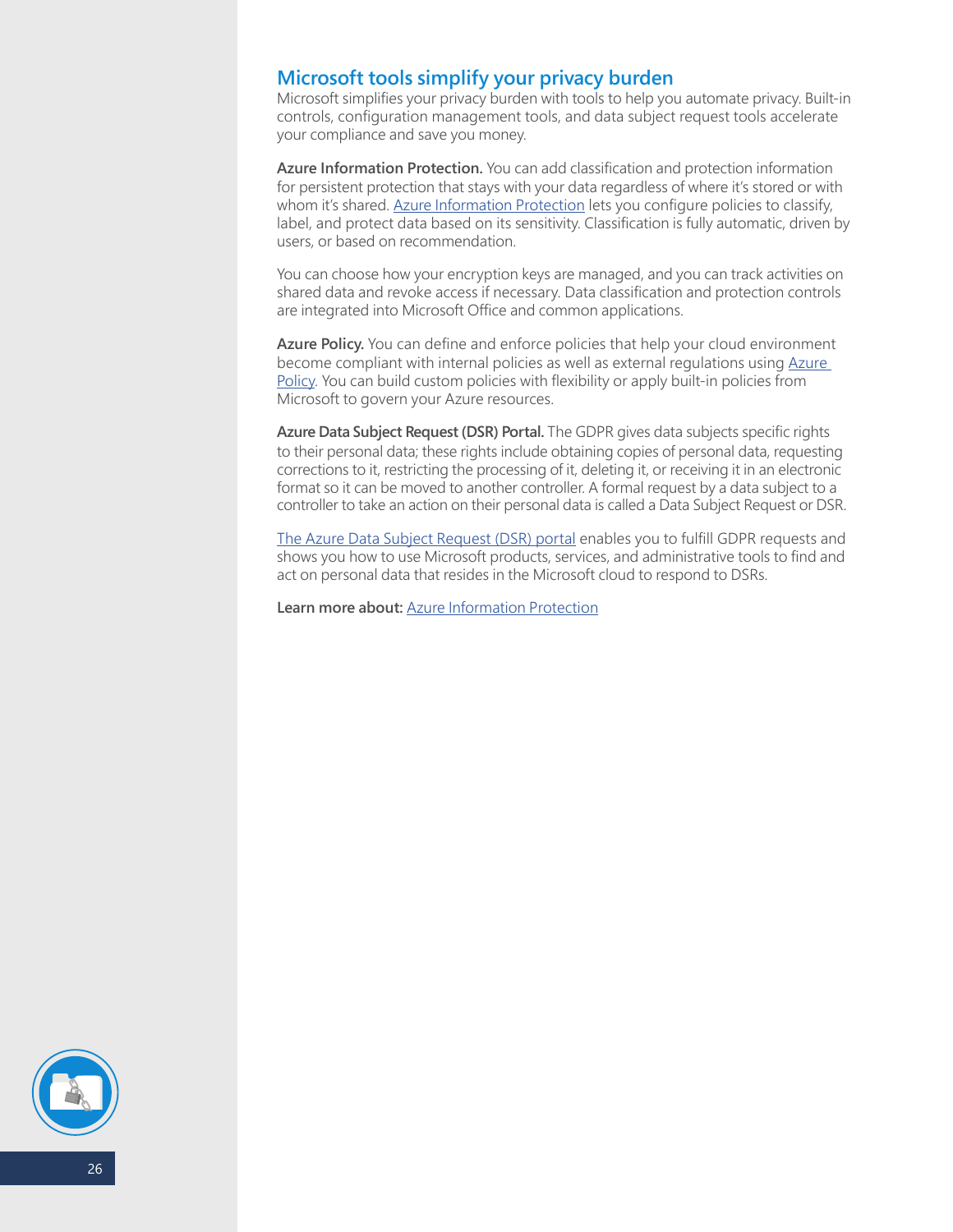<span id="page-26-0"></span>

## **Compliance:**

Azure conforms to global standards

Compliance plays a critical role in providing assurance for customers, and is an important element in the trust relationship. Through rigorous and widely recognized formal standards that are certified by independent third parties, Microsoft helps organizations comply with constantly shifting requirements and regulations governing the security, collection, and use of individuals' data.

Azure offers a broad set of key global and industry-specific standards and supporting materials for key regulations, including [ISO/IEC 27001](https://www.microsoft.com/en-us/trustcenter/Compliance/ISO-IEC-27001) and [ISO/IEC 27018,](https://www.microsoft.com/en-us/trustcenter/Compliance/ISO-IEC-27018) [FedRAMP](https://www.microsoft.com/en-us/trustcenter/Compliance/FedRAMP), and [SOC 1, 2, and 3R](https://www.microsoft.com/en-us/trustcenter/Compliance/SOC)eports. Azure also meets regional and national standards that include the [EU Model Clauses](https://www.microsoft.com/en-us/trustcenter/Compliance/EU-Model-Clauses), [EU-U.S. Privacy Shield](https://privacy.microsoft.com/en-US/microsoft-eu-us-privacy-shield), [Singapore MTCS](https://www.microsoft.com/en-us/trustcenter/Compliance/MTCS), and the [CS Mark](https://www.microsoft.com/en-us/trustcenter/Compliance/Cloud-Security-Mark) in Japan. You'll find a complete list of Azure compliance offerings below.

Rigorous audits (many of which require annual review of Azure facilities and capabilities) are conducted by independent accredited third parties such as BSI and Deloitte, which validate Azure's adherence to these standards.

Through its long-standing relationship with the legal and compliance community, Microsoft has developed a wealth of resources for professionals who need relevant information on the key regulatory and compliance considerations associated with cloud computing. This includes both privacy law requirements that apply across all industries, and sector-specific guidelines and regulations.

While it is up to you to determine whether Azure services comply with the specific laws and regulations that are applicable to your business, we help you make these assessments, by providing the specifics of our compliance programs, including audit reports and compliance packages. Your auditors can compare Azure results with your own legal and regulatory requirements, and you can verify the Azure implementation of controls by requesting detailed audit results and reports, many of which are free to Azure customers and trial customers through the [Service Trust Platform.](https://www.microsoft.com/en-us/trustcenter/STP/default.aspx)

**Learn more:** For the most current information about Azure compliance, visit the [Microsoft Trust Center compliance offerings](https://www.microsoft.com/en-us/trustcenter/compliance/complianceofferings) and choose Azure from the Product or Service list.

**Compliance**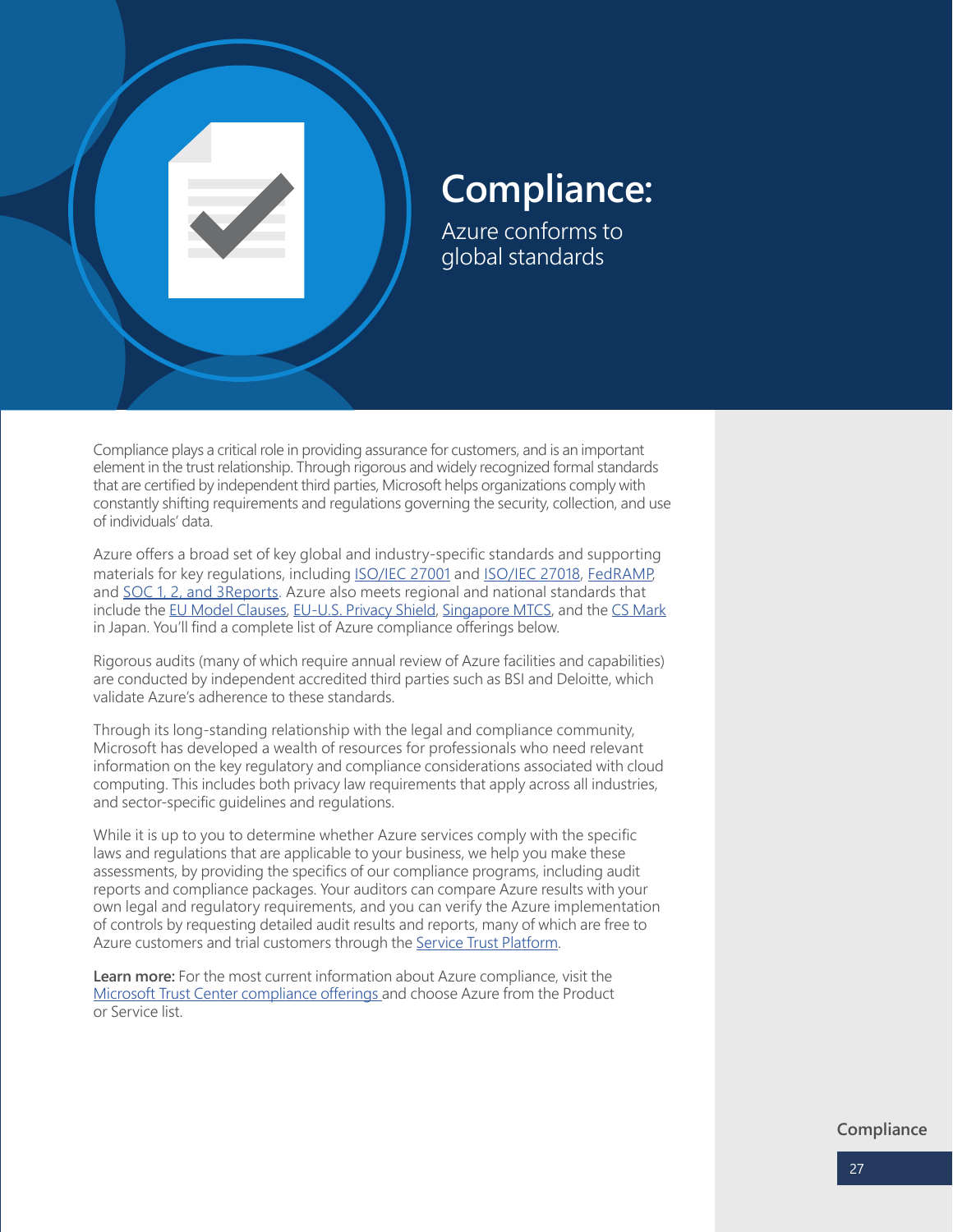## <span id="page-27-0"></span>**Azure compliance offerings**

Microsoft offers the most comprehensive set of compliance offerings of any cloud service provider to help you comply with national, regional, and industry-specific requirements governing the collection and use of individuals' data.

These include compliance offerings that are: globally applicable, US government regulations, other region- or country-specific regulations, and industry-specific requirements. Below is a list of our compliance offerings as of October 2019.

## **Globally applicable offerings**

Compliance offerings covered in this section have global applicability across regulated industries and markets. They can often be relied upon by customers when addressing specific industry and regional compliance obligations.

- **• CIS Benchmark.** The Center for Internet Security Microsoft Azure Foundations Benchmark.
- **• CSA STAR Attestation.** The Cloud Security Alliance audit of a cloud provider's security posture.
- **• CSA STAR Certification.** The Cloud Security Alliance certification that involves an independent third-party assessment of a cloud provider's security posture.
- **• CSA STAR Self Assessment.** The Cloud Security Alliance level 1 offering that is free and open to all cloud services providers.
- **• ISO/IEC 20000-1:2011.** International Organization for Standardization (ISO)/ International Electrotechnical Commission (IEC) certification in Information Technology Service Management.
- **• ISO 22301.** International Organization for Standardization (ISO) Business Continuity Management Standard.
- **• ISO/IEC 27001.** International Organization for Standardization (ISO)/International Electrotechnical Commission (IEC) Information Security Management Standards.
- **• ISO/IEC 27017.** International Organization for Standardization (ISO)/International Electrotechnical Commission (IEC) Code of Practice for Information Security Controls.
- **• ISO/IEC 27018.** International Organization for Standardization (ISO)/International Electrotechnical Commission (IEC) Code of Practice for Protecting Personal Data in the Cloud.
- **• ISO 9001.** International Organization for Standardization Quality Management Systems Standards.
- **• SOC 1, 2, and 3.** Service Organization Controls standards for operational security.
- **• WCAG 2.0.** Web Content Accessibility Guidelines 2.0.

## **US government**

The following compliance offerings are focused primarily on addressing the needs of US Government. Azure, Azure Government, and Azure Government for DoD have the same comprehensive security controls in place, as well as the same Microsoft commitment on the safeguarding of customer data.

- **• CJIS**. Criminal Justice Information Services Security Policy.
- **• DFARS.** Defense Federal Acquisition Regulation Supplement for defense contractors.
- **• DoD DISA L2, L4, L5.** US Department of Defense Provisional Authorization.
- **• DoE 10 CFR Part 810.** Department of Energy Code of Federal Regulations.
- **• EAR.** US Export Administration Regulations.
- **• FDA CFR Title 21 Part 11.** Food and Drug Administration Code of Federal Regulations.

**Microsoft offers the most comprehensive set of compliance offerings of any cloud service provider the deepest and broadest coverage in the industry.**

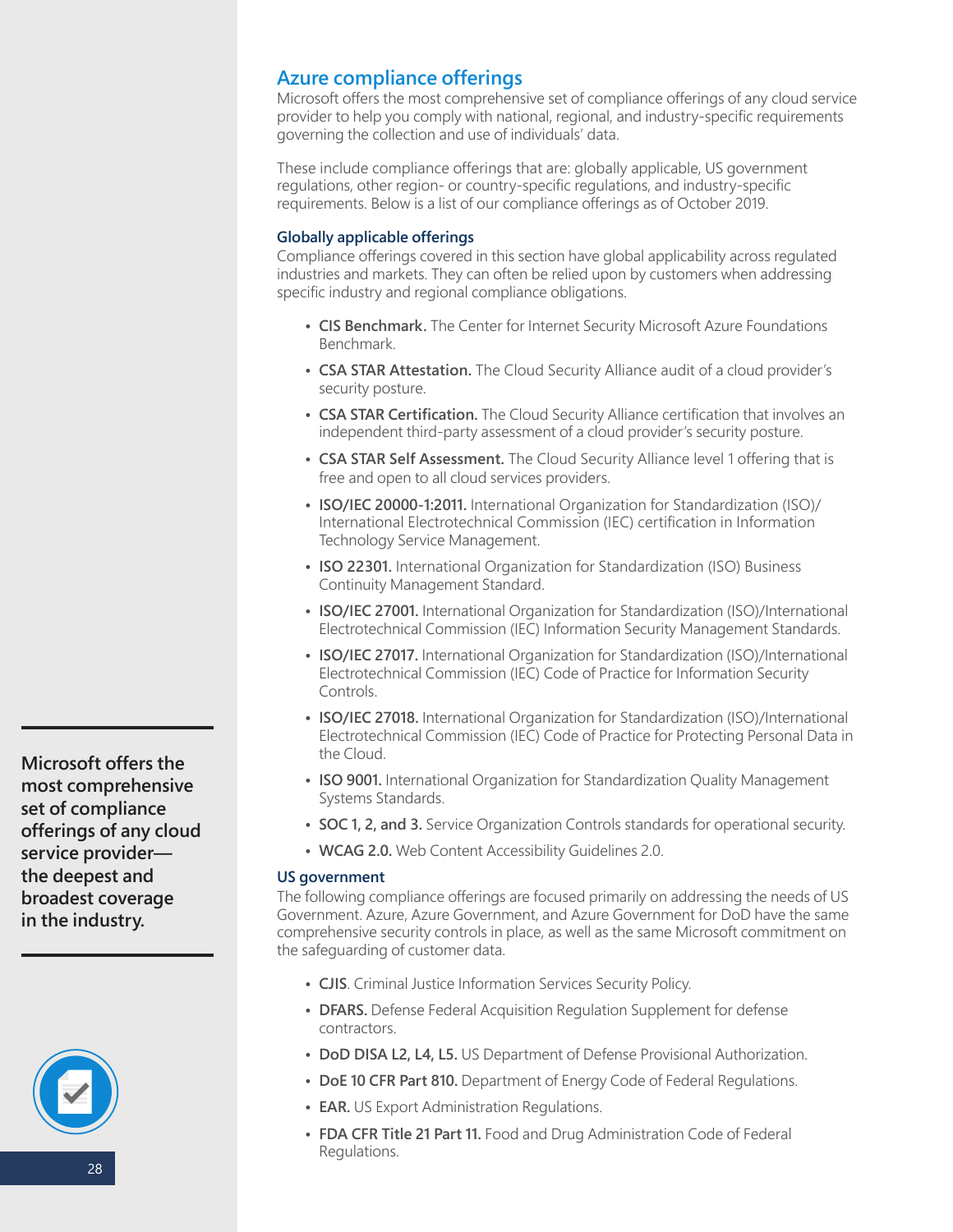- **• FedRAMP.** Federal Risk and Authorization Management Program.
- **• FERPA.** Family Educational Rights and Privacy Act.
- **• FIPS 140-2.** Federal Information Processing Standard.
- **• IRS 1075.** US Internal Revenue Service Publication.
- **• ITAR.** International Traffic in Arms Regulations.
- **• NIST 800-171.** National Institute of Standards and Technology Special Publication on Protecting Unclassified Information in Nonfederal Information Systems and Organizations.
- **• NIST Cybersecurity Framework (CSF).** National Institute of Standards and Technology Cybersecurity Framework.

## **Other region- and country-specific regulations**

The following compliance offerings are specific to various regional and national laws and regulations. Some of these offerings are based on independent third-party certifications and attestations; others provide contract amendments and guidance documentation to help customers meet their own compliance obligations.

- **• Argentina PDPA.** Personal Data Protection Act 25,326.
- **• Australia IRAP Unclassified.** Information Security Registered Assessors Program.
- **• Australia IRAP PROTECTED.** Information Security Registered Assessors Program highly sensitive data security level.
- **• Canada Privacy Laws.** Personal Information Protection and Electronic Documents Act (PIPEDA), Alberta Personal Information Protection Act (PIPA), and British Columbia Freedom of Information and Protection of Privacy Act (BC FIPPA).
- **• China GB 18030:2005.** Chinese Coded Character Set standard set by the China Electronics Standardization Institute (CESI).
- **• China DJCP (MLPS) Level 3.** Information Security Technology—Basic Requirements for Classified Protection of Information System Security (multilevel protection scheme).
- **• China TRUCS / CCCPPF.** Trusted Cloud Service Certification.
- **• EU EN 301 549.** European Union Accessibility Requirements Suitable for Public Procurement of ICT Products and Services.
- **• EU ENISA IAF.** The European Union Agency for Network and Information Security Information Assurance Framework.
- **• EU GDPR.** European Union General Data Protection Regulation.
- **• EU Model Clauses.** European Union data protection law Standard Contractual Clauses.
- **• EU-US Privacy Shield.** Designed by the U.S. Department of Commerce, and the European Commission.
- **• Germany C5.** Cloud Computing Compliance Controls Catalog.
- **• Germany IT-Grundschutz workbook.** IT-Grundschutz workbook for Internet and cloud usage.
- **• India MeitY.** Ministry of Electronics and Information Technology accreditation for public cloud, government virtual private cloud, and government community cloud.
- **• Japan CS Mark Gold.** Cloud Security Gold Mark for IaaS and PaaS.
- **• Japan My Number Act.** Social Benefits and Tax Number resident identification number system.
- **• Netherlands BIR 2012.** Baseline Informatiebeveiliging Rijksdienst standard.
- **• New Zealand Gov CC Framework.** New Zealand Government Cloud Computing Security and Privacy Considerations.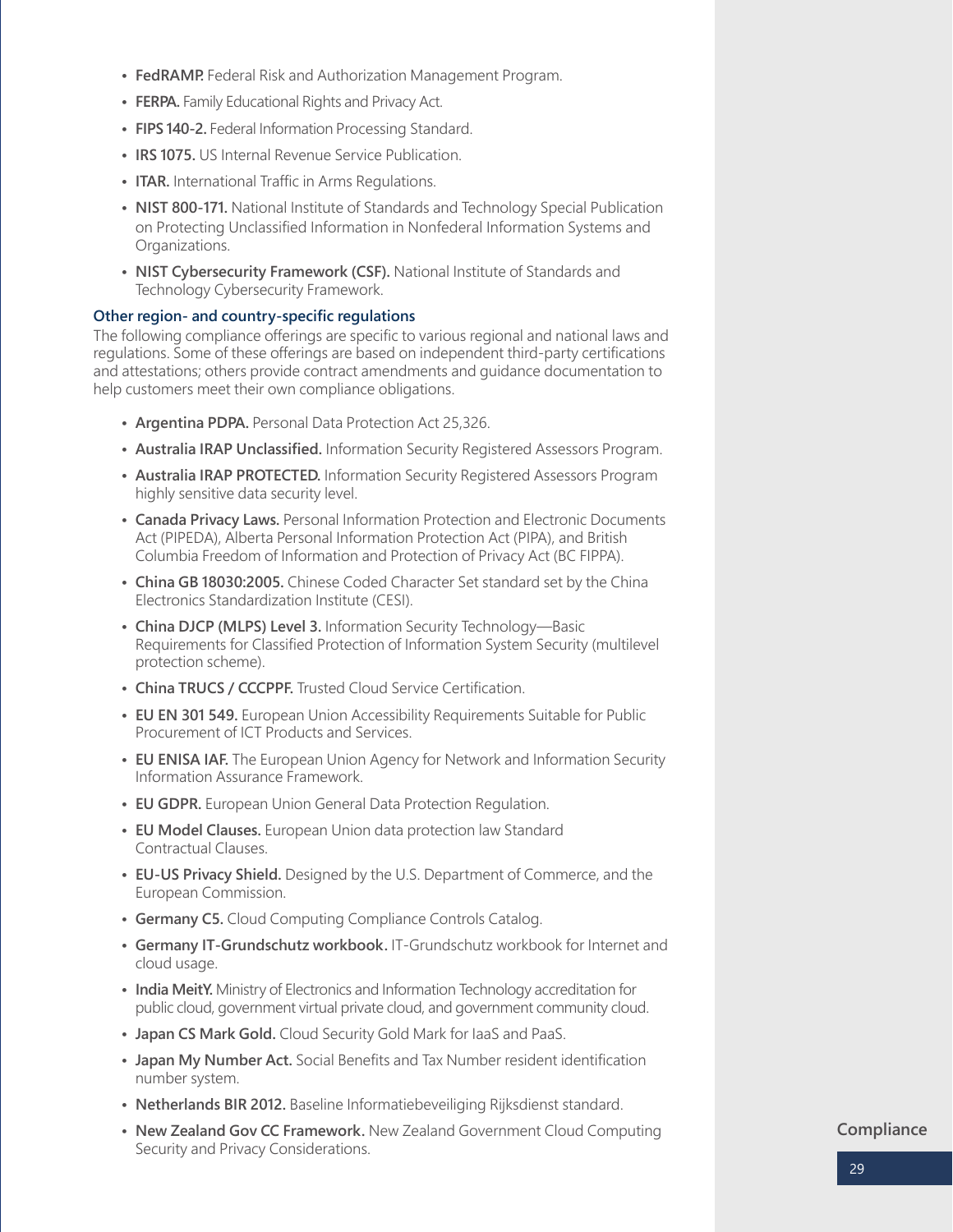- **• Singapore MTCS Level 3.** Multi-Tier Cloud Security Standard for Singapore certification for IaaS, PaaS, and SaaS.
- **• Spain ENS High.** Spain Esquema Nacional de Seguridad (ENS) High Level Security Measures.
- **• Spain DPA.** Spanish Data Protection Agency guidelines.
- **• TISAX (Germany).** Trusted Information Security Assessment Exchange.
- **• UK Cyber Essentials Plus.** Cyber Essentials PLUS requirements outlined in the Cyber Essentials Scheme Assurance Framework.
- **• UK G-Cloud.** United Kingdom Government-Cloud services classification v6.
- **• UK PASF.** United Kingdom Police Assured Secure Facility standards.

## **Industry-specific**

The following compliance offerings are intended to address the needs of customers subject to various industry regulations such as those in financial services, healthcare and life sciences, media and entertainment, and education. Azure is not subject directly to oversight by these regulators; however, Azure can help customers meet their own compliance requirements.

- **• 23 NYCRR Part 500.** New York State cybersecurity requirements for licensed financial institutions.
- **• AFM and DNB (Netherlands).** Dutch Authority for the Financial Markets (Autoriteit Financiële Markten, AFM) and the Dutch Central Bank (De Nederlandsche Bank, DNB) financial services regulations.
- **• AMF and ACPR (France).** The French Financial Authority (Autorité des Marchés Financiers, AMF) and the French Prudential Authority (Autorité de Contrôle Prudentiel et de Résolution, ACPR) financial services and insurance industry regulations.
- **• APRA (Australia).** The Australian Prudential Regulation Authority (APRA) regulations for banks, credit unions, insurance companies, and other financial services institutions.
- **• CDSA.** The Content Delivery & Security Association (CDSA) Content Protection & Security (CPS) Standard.
- **• CFTC 1.31.** The United States Commodity Futures Trading Commission (CFTC) Rule 1.31 recordkeeping requirements.
- **• DPP (UK).** The Digital Production Partnership (DPP) and North American Broadcasters Association (NABA) broadcasters cybersecurity requirements.
- **• EBA (EU).** European Banking Authority.
- **• FACT (UK).** Federation Against Copyright Theft.
- **• FCA and PRA (UK).** Financial Conduct Authority and Prudential Regulation Authority.
- **• FFIEC.** The US Federal Financial Institutions Examination Council.
- **• FINMA (Switzerland).** The Swiss Financial Market Supervisory Authority.
- **• FINRA 4511.** The Financial Industry Regulatory Authority Rule 4511.
- **• FISC (Japan).** The Center for Financial Industry Information Systems.
- **• FSA (Denmark).** The Danish Financial Supervisory Authority.
- **• GLBA.** The Gramm-Leach-Bliley Act regulating the US financial services industry.
- **• GxP.** Good Clinical, Laboratory, and Manufacturing Practices (GxP), and regulations enforced by the US Food and Drug Administration (FDA) under CFR Title 21 Part 11.
- **• HDS (France).** Health Data Hosting (Hébergeurs de Données de Santé, HDS) certification.
- **• HIPAA/HITECH.** Health Insurance Portability and Accountability Act and the Health Information Technology for Economic and Clinical Health.

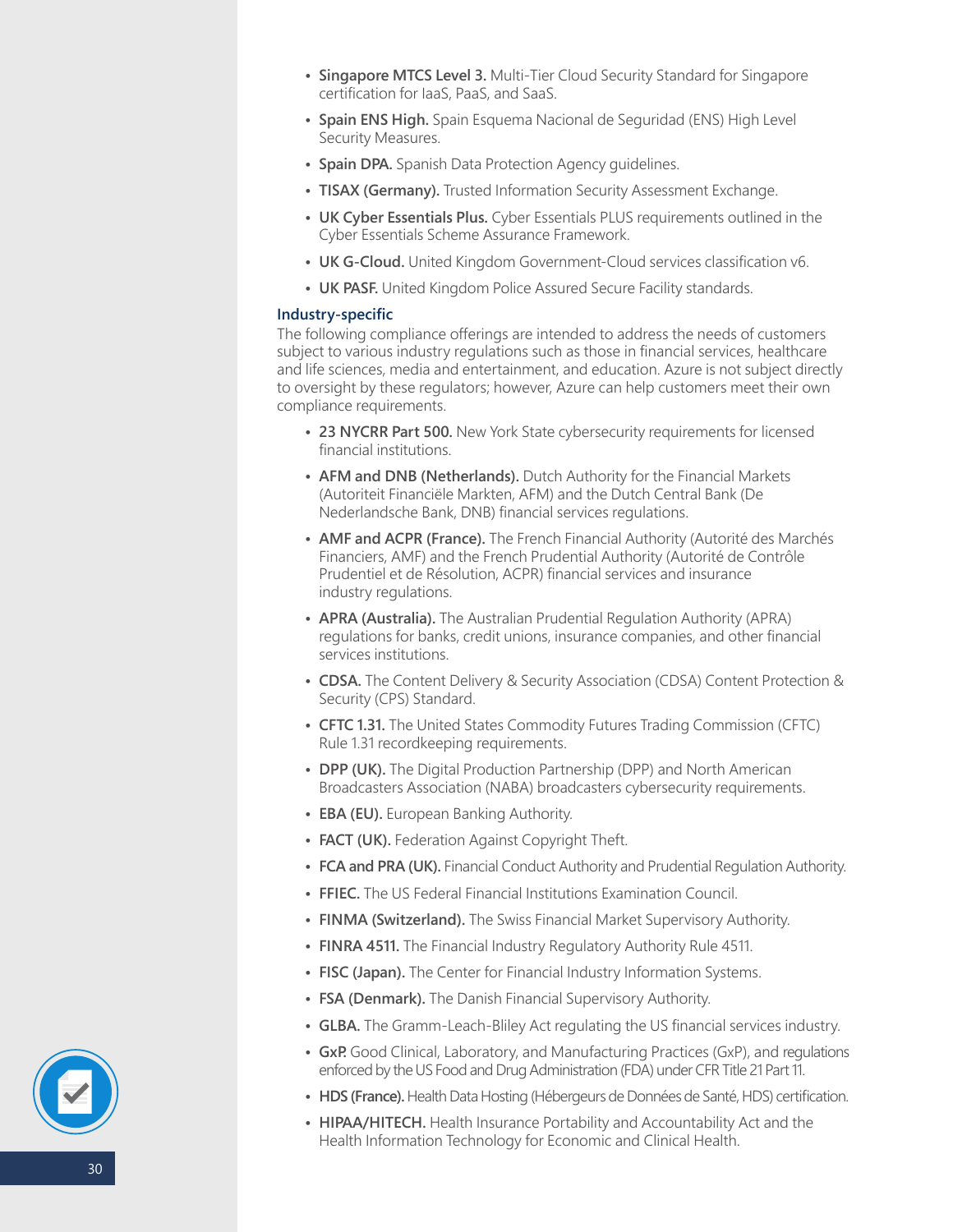- **• HITRUST.** Health Information Trust Alliance.
- **• KNF (Poland).** The Polish Financial Supervision Authority (Komisja Nadzoru Finansowego).
- **• MARS-E.** The Center for Medicare and Medicaid Services Minimum Acceptable Risk Standards for Exchanges.
- **• MAS + ABS (Singapore).** Monetary Authority of Singapore (MAS) and the Association of Banks in Singapore.
- **• MPAA.** Motion Picture Association of America.
- **• NBB and FSMA (Belgium).** National Bank of Belgium (NBB) and the Financial Services and Markets Authority.
- **• NEN-7510 (Netherlands).** Dutch Standardisation Institute healthcare standard.
- **• NERC.** North American Electric Reliability Corporation.
- **• NHS IG Toolkit (UK).** National Health Service Information Governance toolkit.
- **• OSFI (Canada).** Office of the Superintendent of Financial Institutions.
- **• PCI DSS.** Payment Card Industry Data Security Standards.
- **• RBI and IRDAI (India).** The Reserve Bank of India and Insurance Regulatory and Development Authority of India.
- **• SEC 17a-4.** United States Securities and Exchange Commission.
- **• Shared Assessments.** Shared Assessment Program formerly known as BITS Shared Assessments, used in the banking industry.
- **• SOX.** Sarbanes-Oxley Act of 2002, administered by the Securities and Exchange Commission.
- **• TISAX (Germany).** Trusted Information Security Assessment Exchange for the automotive industry.

## **Compliance tools and guidance**

Frequent updates to the laws and rules from the many regulatory bodies around the world create a challenge for organizations. Compliance personnel need assistance to help meet evolving requirements. Microsoft helps customers meet compliance obligations by providing an extensive repository of resources that include tools, documentation, and guidance.

## **Microsoft Trust Center**

The [Microsoft Trust Center](http://www.microsoft.com/trustcenter) is your resource for learning how we implement and support security, privacy, compliance, and transparency in all our cloud products and services. The Trust Center features a comprehensive set of all current certifications, attestations, and other compliance offerings.

## **Service Trust Center**

[The Service Trust Portal](https://servicetrust.microsoft.com/ComplianceManager) contains additional guidance and tools to help meet your security, compliance, and privacy needs when using Azure and other Microsoft Cloud services. These audit reports, Azure Security and Compliance Blueprints, and trust documents to help you understand cloud features, and to verify technical compliance and control requirements.

## **Azure Blueprints**

**The** Azure Blueprint service helps customers build Azure applications that are secure and comply with many regulations, including the GDPR and HIPAA, both internally and externally. They also help simplify large scale Azure deployments by packaging key environment artifacts, such as Azure Resource Manager templates, resource groups, role-based access controls, and policies, in a single blueprint definition.

**Microsoft helps customers meet compliance obligations by providing an extensive repository of resources that include tools, documentation, and guidance.**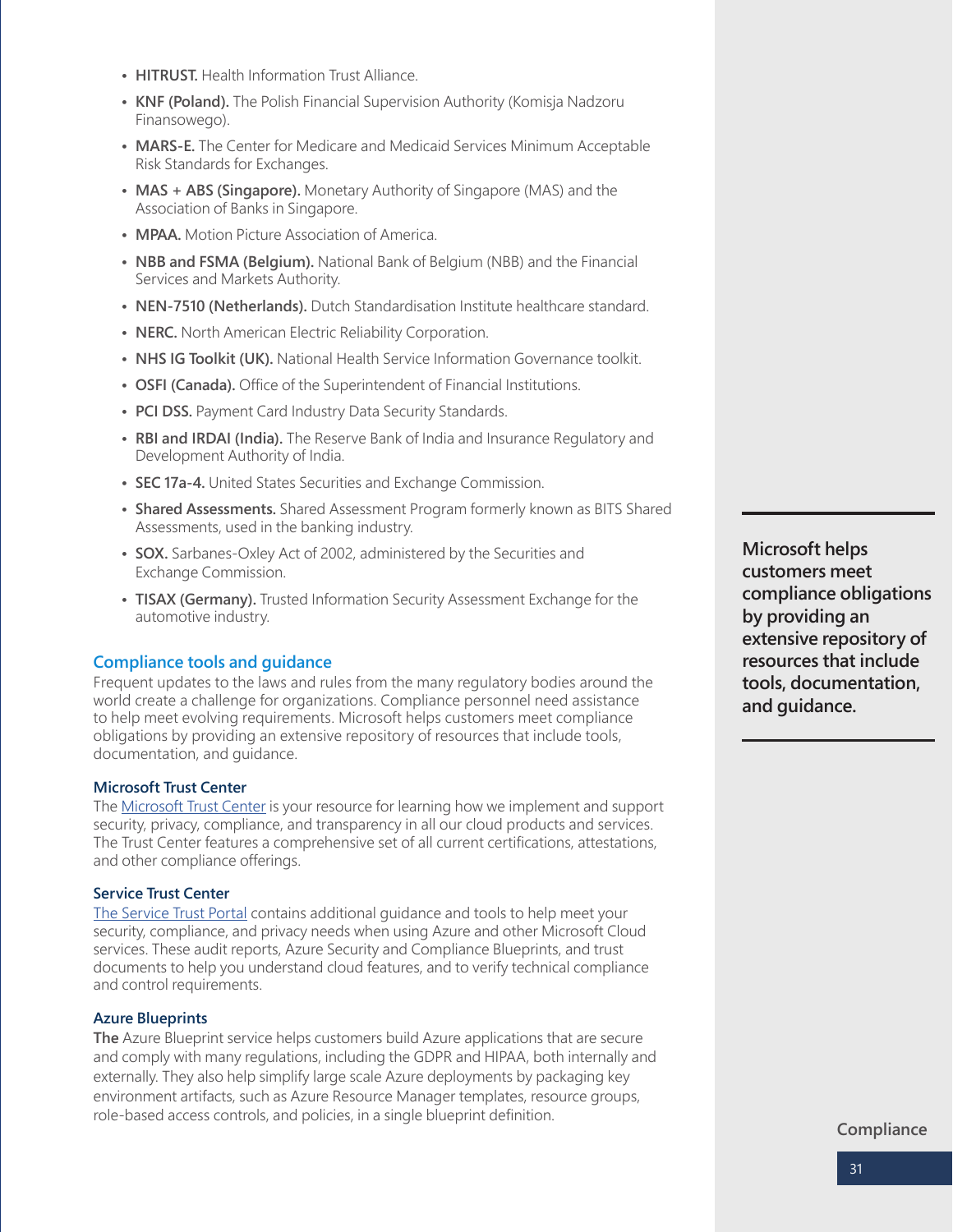<span id="page-31-0"></span>This free service provides you with templates to create, deploy, and update fully governed cloud environments to consistent standards and comply with regulatory requirements. It differs from Azure Resource Manager (ARM) and Azure Policy in that Blueprints is a package that contains different types of artifacts—including Resource Manager templates, resource groups, policy assignments, and role assignments—all in one container, so you can quickly and easily deploy all these components in a repeatable configuration.

You can use the built-in blueprints or create your own custom blueprints. Blueprints can be created in the Azure portal or using the REST API with tools such as PowerShell. If the latter method is used, you can define blueprint parameters to prevent conflicts when reusing certain blueprints.

#### **Implementation guidance**

Organizations face many challenges in achieving their compliance goals. Microsoft provides guidance to help Azure customers reach those goals and comply with industry and government regulations in the cloud:

- [Overview of Microsoft Azure Compliance](https://gallery.technet.microsoft.com/Overview-of-Azure-c1be3942)
- [How Microsoft Azure Can Help Organizations Become Compliant with](https://gallery.technet.microsoft.com/How-Azure-Can-Help-788a4979)  [the EU GDPR](https://gallery.technet.microsoft.com/How-Azure-Can-Help-788a4979)
- [A Practical Guide to Designing Secure Health Solutions using Microsoft Azure](https://gallery.technet.microsoft.com/Azure-A-Practical-Guide-to-5ebdc8bd)
- [Microsoft Azure HIPAA/HITECH Act Implementation Guide](https://gallery.technet.microsoft.com/Azure-HIPAAHITECH-Act-1d27efb0)

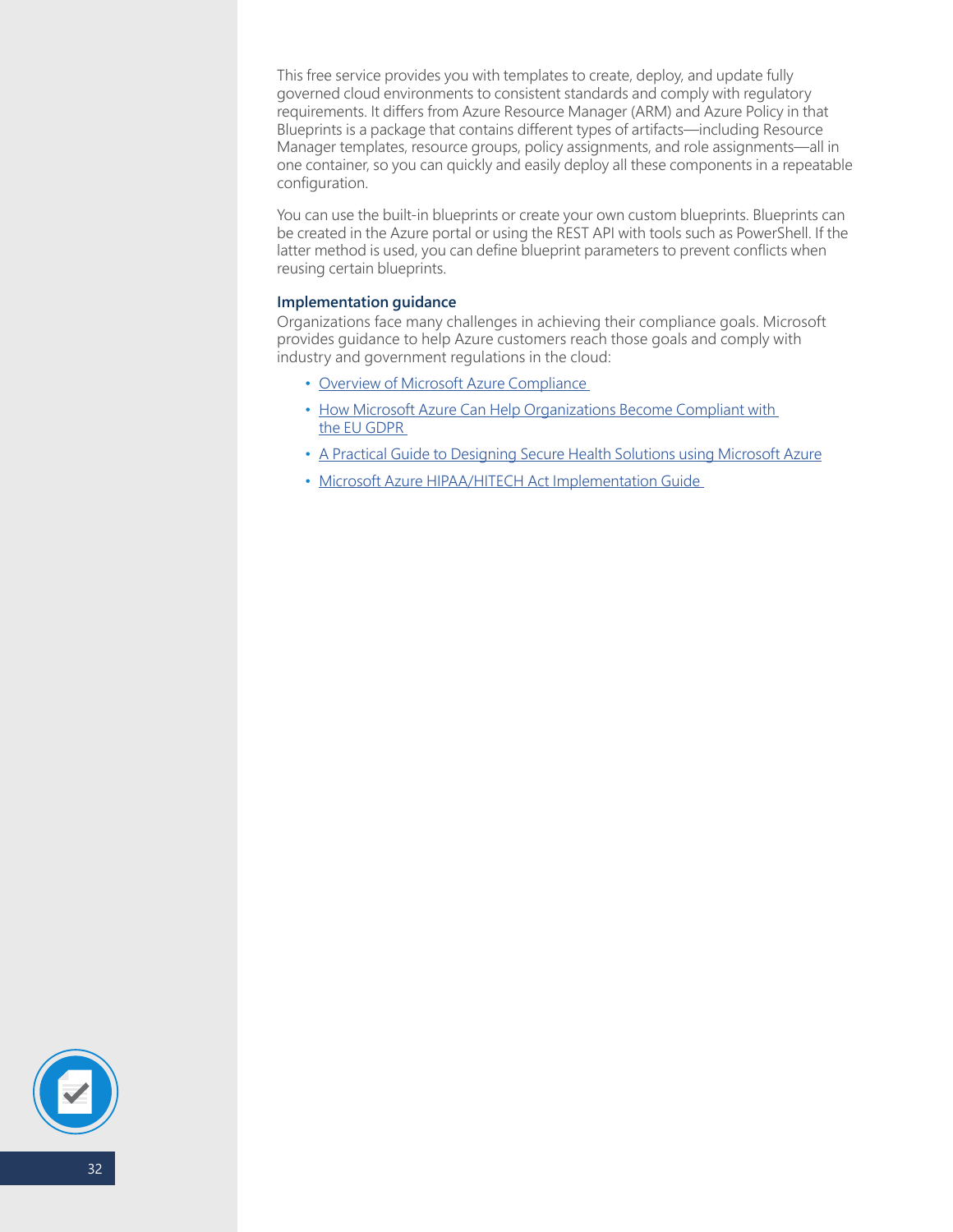## **Resiliency/Reliability:**

Azure keeps your applications up and running and your data available

Resiliency is not about avoiding failures but responding to failures. The objective is to respond to failure in a way that avoids downtime and data loss. Business continuity and data protection are critical issues for today's organizations, and business continuity is built on the foundation of resilient systems, applications, and data.

Reliability and resiliency are closely related. Reliability is defined as dependability and performing consistently well. Resiliency is defined as the capacity to recover quickly. Together, these two qualities are key to a trustworthy cloud service.

Despite your best efforts, disasters happen; they are inevitable but mostly unpredictable, and vary in type and magnitude. There is almost never a single root cause of a major issue. Instead, there are several contributing factors, which is the reason an issue is able to circumvent various layers of mitigations/defenses.

There is no way to always prevent bad things from happening. All we can do is add layers and minimize gaps.

## **Making systems reliable**

Making systems reliable in the public cloud is not the same as in your own datacenter. The cloud is an ever-changing, constantly evolving platform, unlike the usual onpremises IT model where you can achieve greater availability by avoiding change. In the public cloud, change is both inevitable and beneficial, but you must plan for it.

Complex systems can fail in complex ways, and you need resilience to deliver reliability. Reliability is the goal, whereas resilience is the method by which you achieve that goal.

## **Achieving resilience**

Resilience begins with availability. Reducing the amount of downtime and the number of disruptions to service is important to the continued operation of your core business functions. Organizations today are dependent on their online presence for communications with vendors, sales to customers, financial transactions, and more. Downtime means lost revenue and can damage your business reputation.

High availability is about providing undisrupted continuity of operations whereas disaster recovery is about recovering from a natural or human-induced outage and providing continuity of operations. Disaster recovery usually involves some amount of downtime.

The direct and indirect monetary cost of down time for your organization depends on several factors, including your field of business, how you do business (percentage of sales made online), total revenues, time of day or day of week, and so forth. According to the

**Azure was the first cloud platform to provide a built-in backup and disaster recovery solution.** 

> **Resiliency/ Reliability**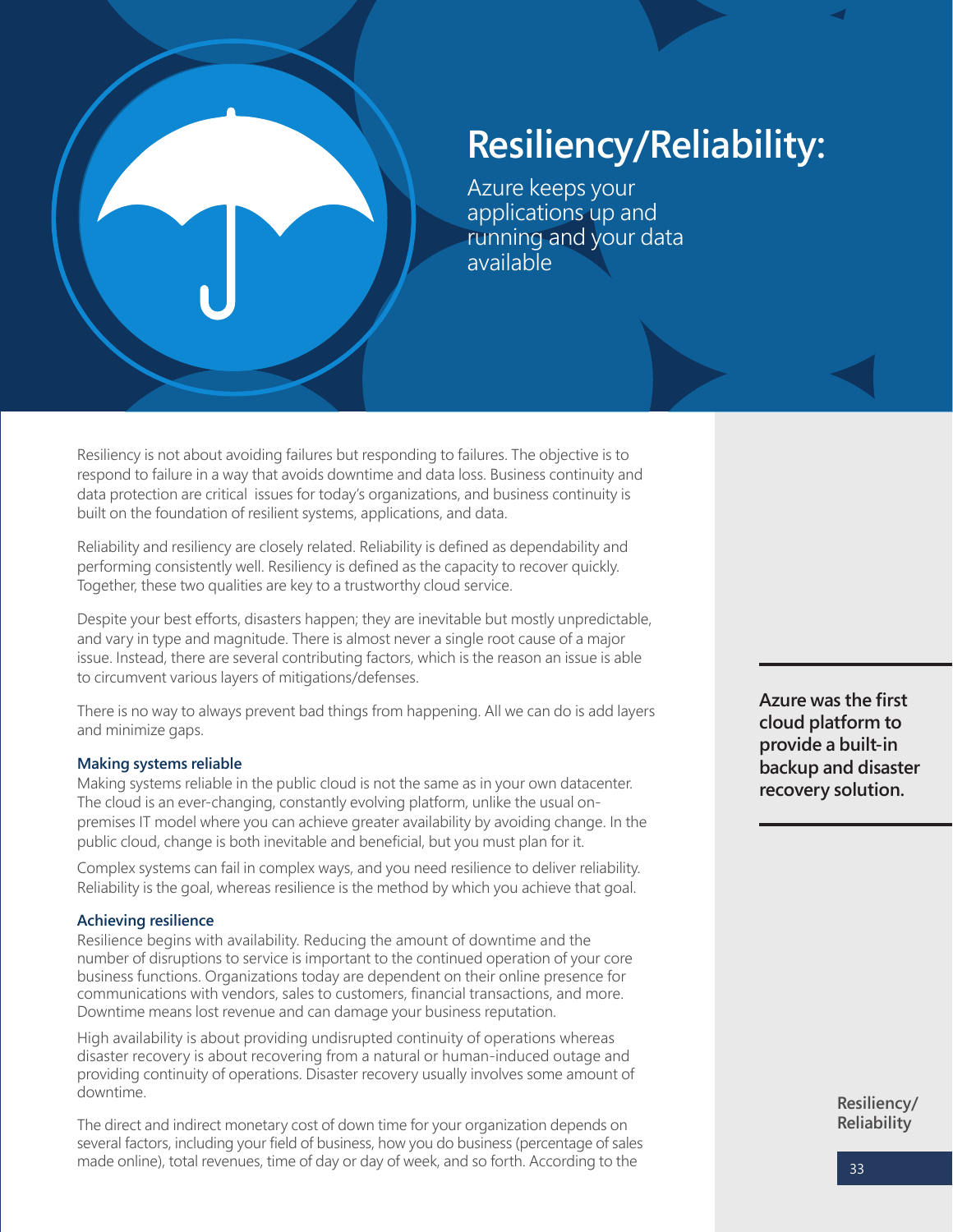<span id="page-33-0"></span>Ponemon Institute, the average cost of a datacenter outage can be \$9000 per minute.

An effective disaster recovery strategy has two parts: preparedness and recovery. The two are closely related but are not the same. Preparedness is the theoretical plan for the procedures you will follow in response to a catastrophic event, whether it's physical destruction of systems due to a natural disaster or a devastating cyberattack. Recovery is the actual implementation of the processes that make up that plan.

Your data is a valuable asset. According to multiple studies, the leading cause of data loss is human error, attributable to both users and IT professionals. Better training and tighter access controls can help reduce the incidence, but data loss can still occur. To implement a full recovery, you need a good backup system so that if your data is lost or corrupted, you can restore it.

Azure helps you to avoid many potential disasters and quickly recover if your organization does get hit by disaster. Azure offers resiliency for your cloud-based applications and data by providing for business continuity in the following ways:

- High availability
- Disaster recovery
- Backup
- Resilient app design best practices

## **Shared responsibility**

Just as security is a responsibility that's shared between cloud provider and customer, building systems that will survive failure is also a shared responsibility. Microsoft builds and operates the resilient foundation, then you choose to enable relevant services to help with your resiliency needs. Your apps and workloads sit on top of both.

#### **Azure resilient foundation**

Everything is built on top of the resilient foundation, which is a requirement for any application to achieve resiliency. To achieve resilience—the application on top has to take advantage of the resilient services built on the foundation.

The three pillars of the Azure resilient foundation are:

- Design: How Microsoft designs its global fiber network, evolving datacenters, and storage protections built into the Azure platform.
- Operate: How Microsoft rolls out releases into the environment, performs maintenance (planned and unplanned), and uses machine learning to predict failures and protect customer workloads.
- Observe: How customers can observe what's happening in their environment(s), inform people and systems to make informed decisions before/during issues, and determine their own availability requirements.

IT systems are subject to failure. If all your systems and data are located on your premises, a fire, flood, tornado, or other natural disaster can bring your operations to a halt for weeks or months. When your applications and data are hosted on a cloud service, you have redundant, distributed implementations of your IT resources across physical locations.

Even in the cloud, however, hardware can fail, the network can have transient failures, and rarely, an entire service or region may experience a disruption. Thus, your cloud service provider's dedication to business continuity is vital. Azure provides a comprehensive set of native business continuity solutions that protect you against failures within datacenters and even the failure of entire datacenters.

Business continuity is based on the ability to perform essential business functions during and after adverse conditions, such as a natural disaster or a downed service. Azure is the first hyperscale cloud provider to be certified under ISO-22301, the first international standard to demonstrate the ability to prevent, mitigate, respond to, and recover from disruptive incidents.

**Availability is often expressed as percentage of uptime, using a "table of nines." For example, if the level of availability over a year is 99.99%, it is said to be "four nines." This translates to average downtime of 1.01 minutes per week, 4.32 minutes per month, or a total of 52.56 minutes per year.**

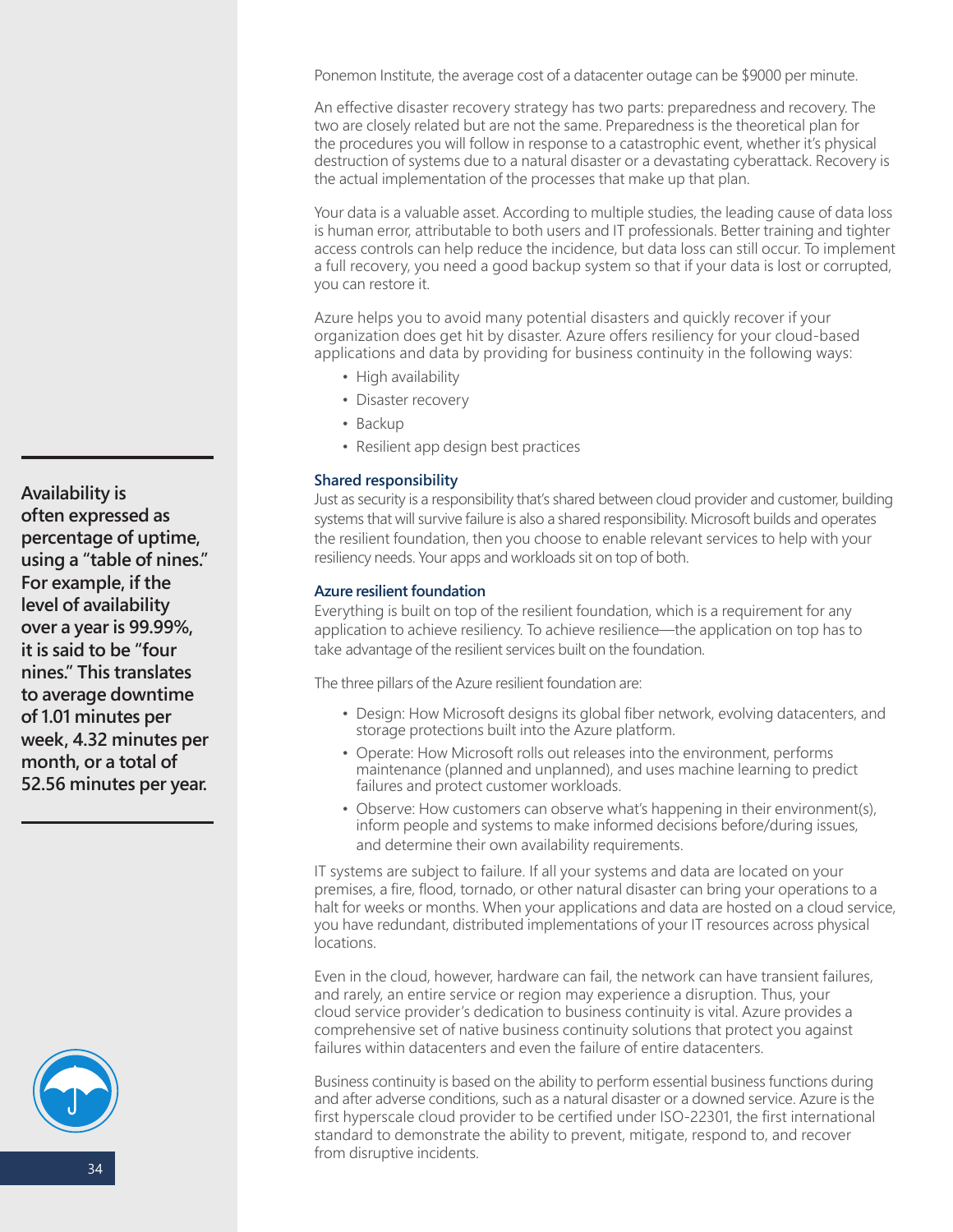<span id="page-34-0"></span>The reliability and performance of cloud services are determined in part by the network and (in addition to having more datacenter regions than any of our competitors) the Microsoft network is also one of the largest in the world. Unlike with many other public cloud providers, data that traverses between Azure datacenters and regions doesn't go through the public internet—it stays in the Microsoft network.

## **High availability**

A key aspect of a resilient foundation is availability. High availability is all about maintaining acceptable continuous performance despite temporary failures in services, hardware, or datacenters, or fluctuations in load. Highly available systems are consistently operational over long periods of time.

Azure uptime, expressed as a rolling 12 month average to June 2019, was 99.996%, or approximately 26 minutes of downtime per year. Availability can never be 100% because hardware and software failures happen, and human error occurs. But the Service Level Agreement (SLA) describes our commitment for uptime and connectivity. Microsoft provides SLAs that define the guaranteed availability levels for each Azure service. Microsoft also provides support for high availability at the virtual machine, datacenter, and regional levels, through a number of features and functions across the categories of compute, storage, and networking.

**[Azure Availability Zones](https://docs.microsoft.com/en-us/azure/availability-zones/az-overview)**. This provides redundancy at the regional level. It is a highavailability offering that protects your applications and data from datacenter failures. Availability Zones are unique physical locations within an Azure region. The physical separation of Availability Zones within a region protects applications and data from datacenter failures. With Availability Zones, Azure offers industry best 99.99% virtual machine uptime SLA.

Learn more about **Azure Availability Zones**.

**Availability Sets.** This provides redundancy at the datacenter level. An Availability Set is a logical grouping capability that you can use in Azure to ensure that the VM resources you place within it are isolated from each other when they are deployed within an Azure datacenter. If a hardware or Azure software failure occurs, only a subset of your VMs are impacted, and your overall application stays up and continues to be available to your customers.

**Learn more about** [deploying highly available VMs by creating an Availability Set](https://docs.microsoft.com/en-us/azure/virtual-machines/windows/tutorial-availability-sets#availability-set-overview ).

**Data residency boundary.** This provides redundancy across two regions that share the same regulatory requirements for data replication and storage. Your data is protected from loss of an entire region with geo-redundant storage and Azure Site Recovery.

## **Learn more about** [Azure Regions.](https://azure.microsoft.com/en-us/global-infrastructure/regions/)

**Azure Load Balancer.** Load Balancer can scale your applications and create high availability for your services. Load Balancer automatically scales with increasing application traffic, and you can use the internal load balancer for traffic between virtual machines inside your private network.

**Learn more** about [Azure Load Balancer.](https://docs.microsoft.com/en-us/azure/load-balancer/load-balancer-overview)

**Azure Traffic Manager.** This is a DNS-based traffic load balancer that enables you to distribute traffic optimally to services across global Azure regions, while providing high availability and responsiveness.

Learn more about choosing the correct Azure load balancing solution.

**Azure compute resiliency solutions.** You can apply autoscaling to virtual machines for high availability and easily spread your workloads across the virtual machines in your virtual machine scale set.

**Network support for high availability.** You can deploy VPN and ExpressRoute gateways in Azure Availability Zones. This brings resiliency, scalability, and higher availability to virtual network gateways. Deploying gateways in Azure Availability Zones physically and

**Traffic Manager and Load Balancer can be used individually, or you can use them together or in combination with Azure Application Gateway to create a deployment that is geographically redundant.**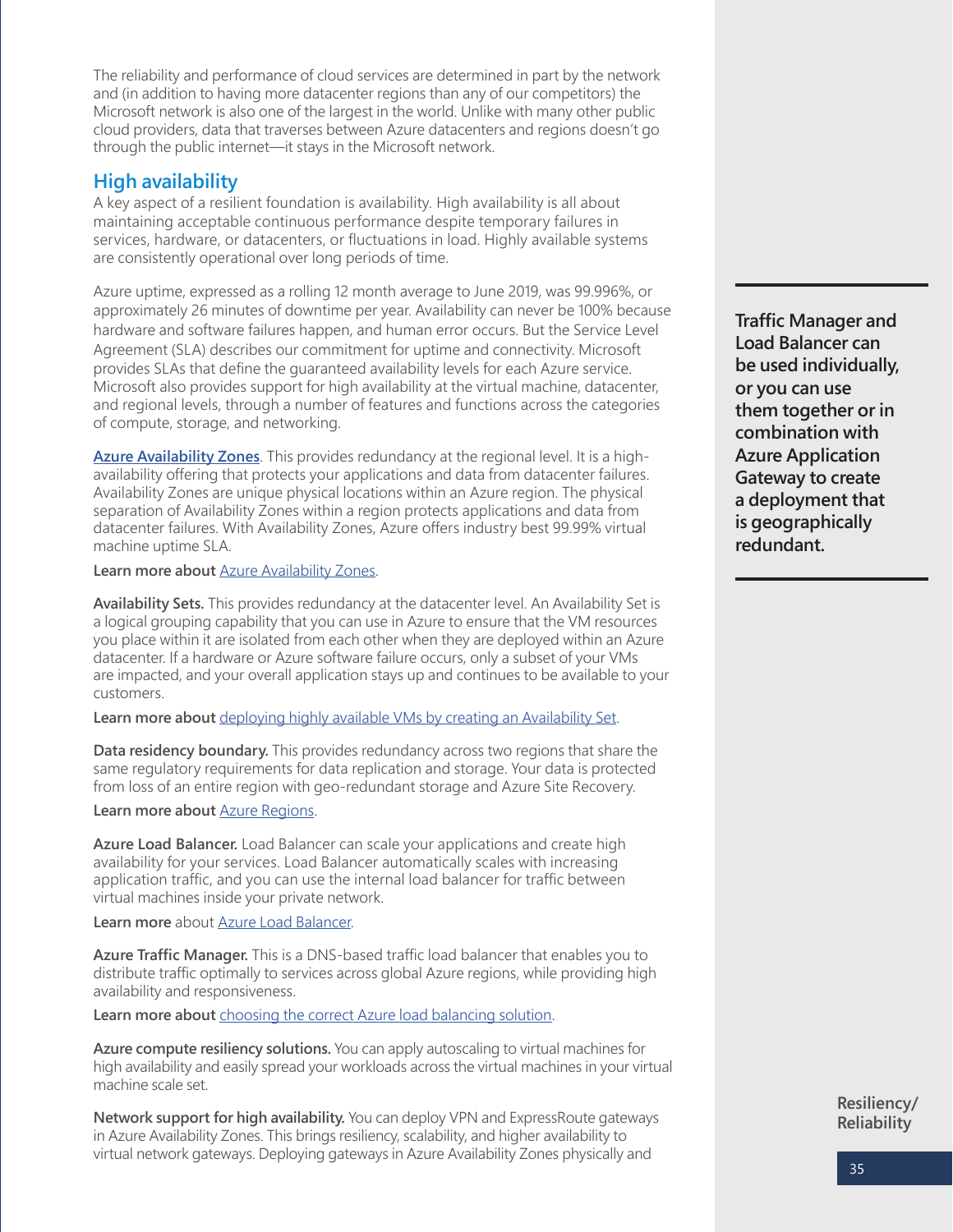<span id="page-35-0"></span>logically separates gateways within a region, while protecting your on-premises network connectivity to Azure from zone-level failures.

**Highly available storage options.** The data in your Azure storage account is always replicated to ensure durability and high availability. Azure Storage replication copies your data so that it is protected from planned and unplanned events ranging from transient hardware failures, to network or power outages, to massive natural disasters, and so on. You can choose to replicate your data within the same datacenter, across zonal datacenters within the same region, and even across regions.

When you create a storage account, you can select one of the following replication options:

- Locally redundant storage (LRS) replicates your data within a storage scale unit that is hosted in a datacenter in the region in which you created your storage account.
- Zone-redundant storage (ZRS) replicates your data synchronously across three storage clusters in a single region, where each storage cluster is physically separated from the others and resides in its own availability zone.
- Geo-redundant storage (GRS) replicates your data to a secondary region that is hundreds of miles away from the primary region.
- Read-access geo-redundant storage (RA-GRS) provides read-only access to the data in the secondary location, in addition to geo-replication across two regions.

**Learn more about** [these Azure storage replication options.](https://docs.microsoft.com/en-us/azure/storage/common/storage-redundancy) 

## **Disaster recovery**

Your disaster recovery strategy is key to business continuity. Site recovery and data backup are elements of a disaster recovery plan. Organizations using the cloud tend to take the reliability of the public cloud for granted, not recognizing that they may be responsible for choosing and implementing backup and recovery mechanisms.

As a cloud customer, you will confront more opportunities to spend extra time and money on optional backup than you can ever take advantage of, so you need to make explicit and careful choices as to what you will and will not do.

Your disaster recovery plan should:

- **1. Identify** and classify the threats and risks that may lead to disasters.
- **2.Define** the resources and processes that ensure business continuity during the disaster.
- **3.Define** the reconstitution mechanism to get the business back to normal from the disaster recovery state, after the effects of the disaster are mitigated.

An effective disaster recovery plan plays its role in all stages of operations and it is continuously improved by disaster recovery mock drills and feedback capture processes.

Disaster recovery happens in the following sequential phases:

- **1. Activation Phase:** In this phase, the disaster effects are assessed and announced.
- **2.Execution Phase:** In this phase, the actual procedures to recover each of the disaster-affected Azure services are executed. Business operations are restored into the Azure paired region.
- **3.Reconstitution Phase:** In this phase the original Azure region hosted system/ service is restored, and execution phase procedures are stopped.

Microsoft provides tools and services to help you implement and test your disaster recovery plan.

**Azure Site Recovery** is the Azure built-in disaster recovery as a service (DRaaS) solution that can help keep your applications up and running during an IT outage. You can ensure compliance by testing your disaster recovery plan without impacting production workloads

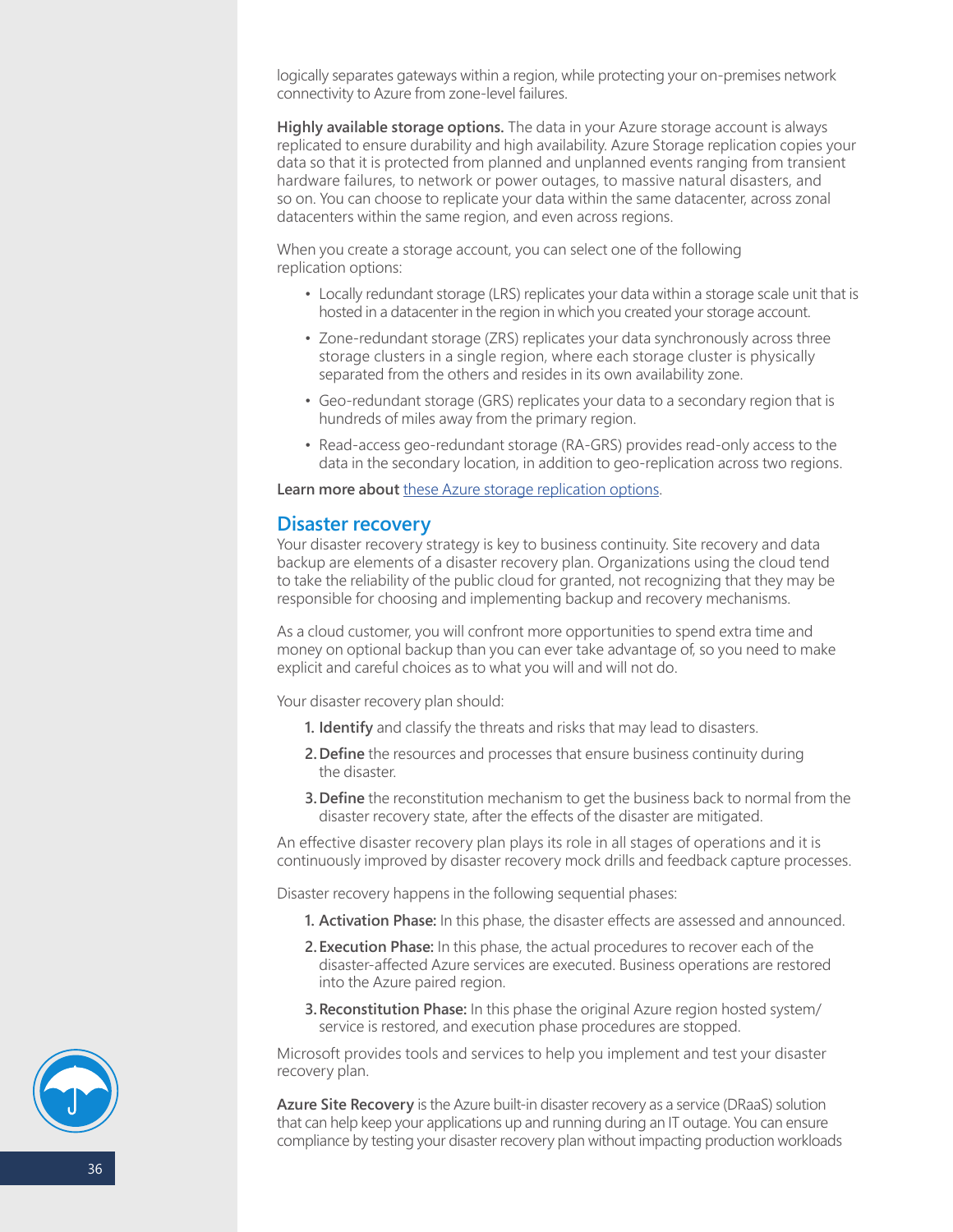<span id="page-36-0"></span>or end users and keep applications available during outages with automated recovery from on-premises to Azure or Azure to another Azure region.

Azure helps you to reduce the cost of deploying, monitoring, patching, and maintaining on-premises disaster recovery infrastructure by eliminating the need for building or maintaining a costly secondary datacenter. You pay only for the compute resources you need to support your applications in Azure.

Several different types of disaster scenarios can affect a customer's current Azure infrastructure topology. Region-wide service disruptions are not the only cause of application-wide failures. Poor design and administrative errors can also lead to outages. It's important to consider the possible causes of a failure during both the design and testing phases of your disaster recovery plan. A good plan takes advantage of Azure features and augments them with application-specific strategies.

## **Learn more about** [Azure Site Recovery.](https://azure.microsoft.com/en-us/services/site-recovery/)

## **Backup**

Azure Backup helps you reduce data restoration time and reliability challenges. It's built into the Azure platform, with seamless support for virtual machines running in Azure and on-premises. It's cost effective because it doesn't require any additional infrastructure. Multiple authentication layers help to keep your data safe and guard against loss from ransomware.

Data backup is a critical part of disaster recovery. If the stateless components of an application fail, you can always redeploy them. If data is lost, the system can't return to a stable state. Data must be backed up, ideally in a different region in case of a region-wide disaster.

Azure provides resiliency for your databases. Azure Backup automatically discovers if a selected virtual machine is running SQL and backs up your SQL database natively with support for fifteen-minute recovery time objective (RTO). Azure also provides data resiliency. You can back up important files natively in Azure, with item-level restore. Azure Backup supports full, differential, and incremental backup.

Backup is distinct from data replication. Data replication involves copying data in near real time, so that the system can fail over quickly to a replica. Data replication can reduce the length of time it takes to recover from an outage by ensuring that a replica of the data is always standing by. However, data replication won't protect against human error. If data is corrupted because of human error, the corrupted data just gets copied to the replicas.

Thus, you still need to include long-term backup in your disaster recovery strategy.

**Learn more about** [Azure Backup](https://azure.microsoft.com/en-us/services/backup/).

## **Resilient app design best practices**

Your mission-critical applications and data should be built for resiliency. One of the primary ways to make an application resilient is through redundancy. You need to plan for this redundancy when you design the application. The level of redundancy that you need depends on your business requirements; in general, there is a tradeoff between greater redundancy and reliability versus higher cost and complexity.

Azure has a number of features to make an application redundant at every level of failure, from an individual VM to an entire region. These include Availability Sets and Availability Zones as well as Azure Site Recovery and Azure Backup.

The Azure Architecture Center provides detailed information to get started quickly and build apps correctly the first time. This includes guidance on building for security, scalability, performance, cost, and manageability—including tested deployment scripts and verified recommendations for your production workloads.

**Resiliency/ Reliability**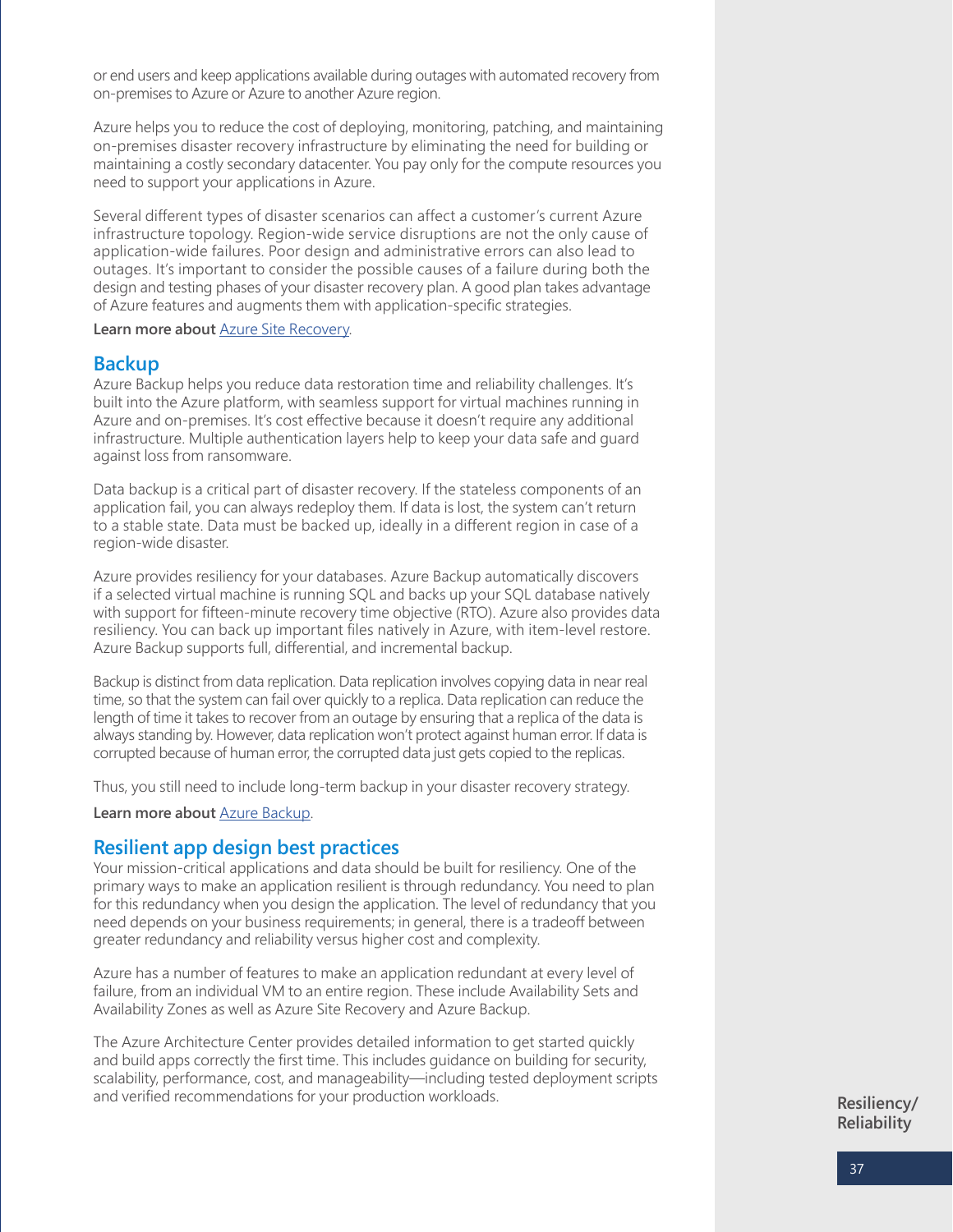<span id="page-37-0"></span>

## **Managing IP risks:**

Azure helps protect your IP

**Learn more about** [designing resilient applications for Azure.](https://docs.microsoft.com/en-us/azure/architecture/resiliency/)

In today's business world, companies produce not only tangible goods but also intellectual property (IP), including concepts, ideas, inventions, original artistic works, software code, logo designs, and identifying names.

Copyright, patent, trademark, and other intellectual property protections are designed to safeguard the IP owner's rights to derive the value from such creations of the human mind. This encourages creativity and innovation and allows creators and investors to benefit from their efforts and receive a return on their investment of time, mental energy, and/or money.

Business method and software patents provide a lucrative opportunity for non-practicing entities (NPEs), who stockpile large numbers of patents with no intention of developing products, but for the purpose of suing companies and individuals for infringement. This type of cloud-based patent litigation is increasing, and lawsuits and countersuits can cost your organization money and time and damage your reputation. The aggressive tactics of NPEs discourage innovation.

Trust in the cloud encompasses not only the assurance of security, privacy, compliance, and resiliency, but also clarity and confidence that your innovations will be protected against frivolous infringement claims, including when you co-develop innovative solutions working together with a cloud provider. Microsoft Azure IP Advantage and the Shared Innovation Initiative can help offer that assurance.

The following steps will get you started on the road to protecting your innovations and developing with confidence:

- Assess your cloud IP protection and business risks.
- Identify a plan to protect your innovation in the cloud.
- Continue your digital transformation with Microsoft Cloud as a trusted partner.

## **IP in the cloud**

As computing shifts to the cloud, new risks to innovation emerge. These include risks to developers, to Azure customer organizations working in the cloud, and to customers who co-create intellectual property with Microsoft as part of their digital transformation.

Microsoft trust and IP initiatives build on one another to provide protections to all three of these categories.

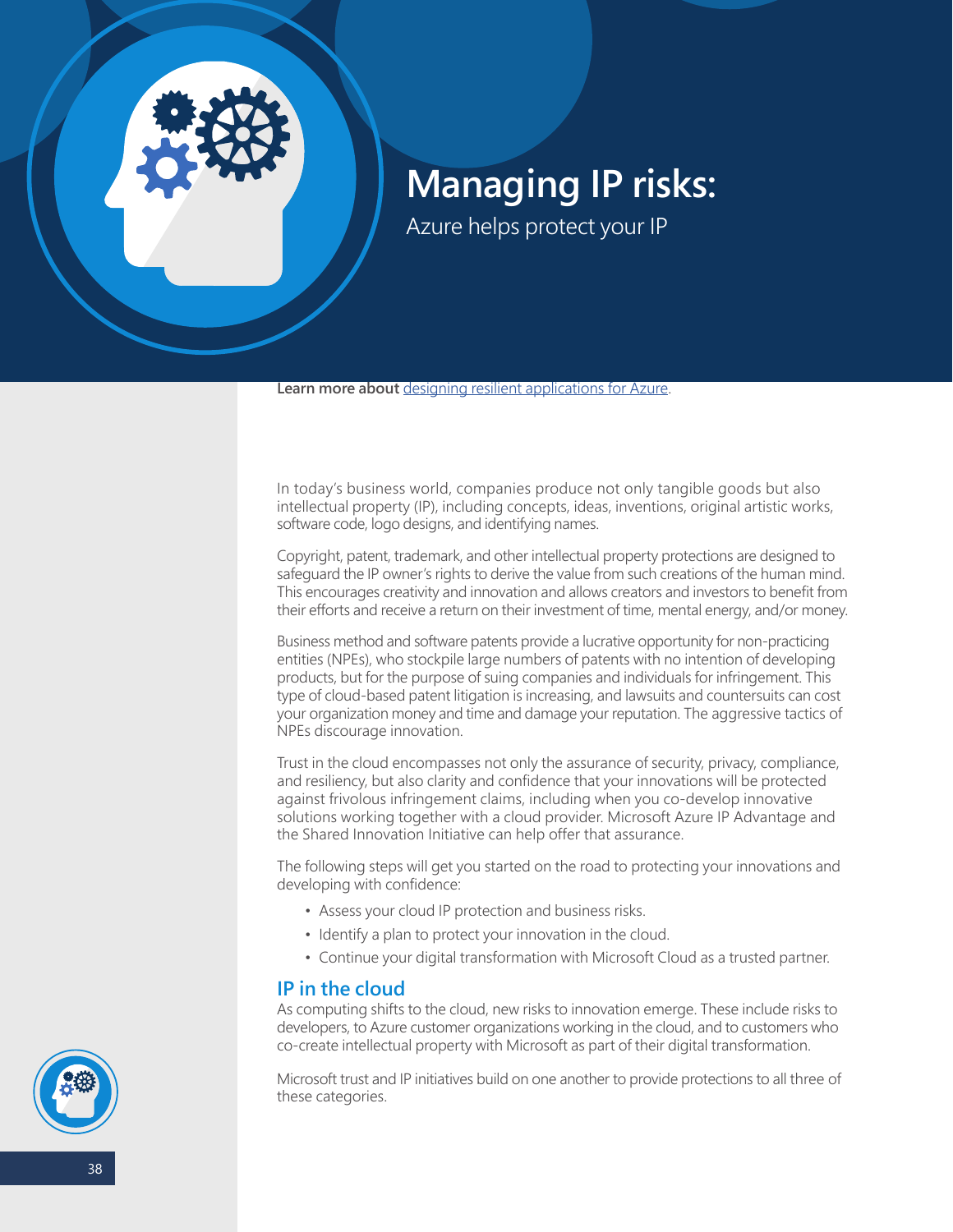<span id="page-38-0"></span>

## **Azure IP Advantage**

Intellectual property is increasingly being created, stored, and shared in digital form. Digital transformation has brought a paradigm shift to the business environment as companies embrace new approaches to creating, communicating, and interacting with customers, partners, and the public.

NPEs see this as an opportunity; they collect and hoard patents and then assert patent infringement against innovators. This is a growing concern for cloud services customers, and the fear of a patent suit discourages innovation in the cloud. Cloud providers can help their customers reduce the risk to be able to innovate with confidence, and Microsoft Azure offers best-in-industry protection against IP risks. Azure IP Advantage includes:

- **• Uncapped indemnification.** This covers claims for IP infringement and extends to open source software (OSS) incorporated by Microsoft in Azure services (for example, Apache Hadoop used for Azure HDInsight). It is provided by default for all Microsoft cloud customers.
- **• Patent Pick.** Microsoft provides a portfolio of 10,000 patents that customers can pick from and use to deter and defend against patent lawsuits. It is available to consuming Azure customers with an Azure usage of \$1k/m over the last three months who have not filed a patent infringement lawsuit against another Azure customer for their Azure workloads in the last two years. This helps to discourage excessive litigation.
- **• Springing license.** This provides peace of mind with future patent protection; if Microsoft sells any of its patents to an NPE in the future, its customers will receive a license, so the NPE won't have an infringement suit against the customer. This is available to all consuming Azure customers with an Azure usage of \$1k/m over the last three months. Unlike other cloud providers, Microsoft does not require a reciprocal commitment from the customer for its patents. In addition, Microsoft is a member of the LOT Network, a non-profit community of companies that was formed to preserve the traditional uses of patents while providing immunization against the patent troll problem.

These protections help free companies to concentrate more on building their businesses, leveraging open source software, and serving their customers, and less on dealing with patent litigation.

## **Shared Innovation Initiative**

Every company today is becoming in part a software company. Companies are increasingly collaborating with their cloud providers to co-create intellectual property to transform their business operations. There is growing concern that without an approach

**Managing IP Risks**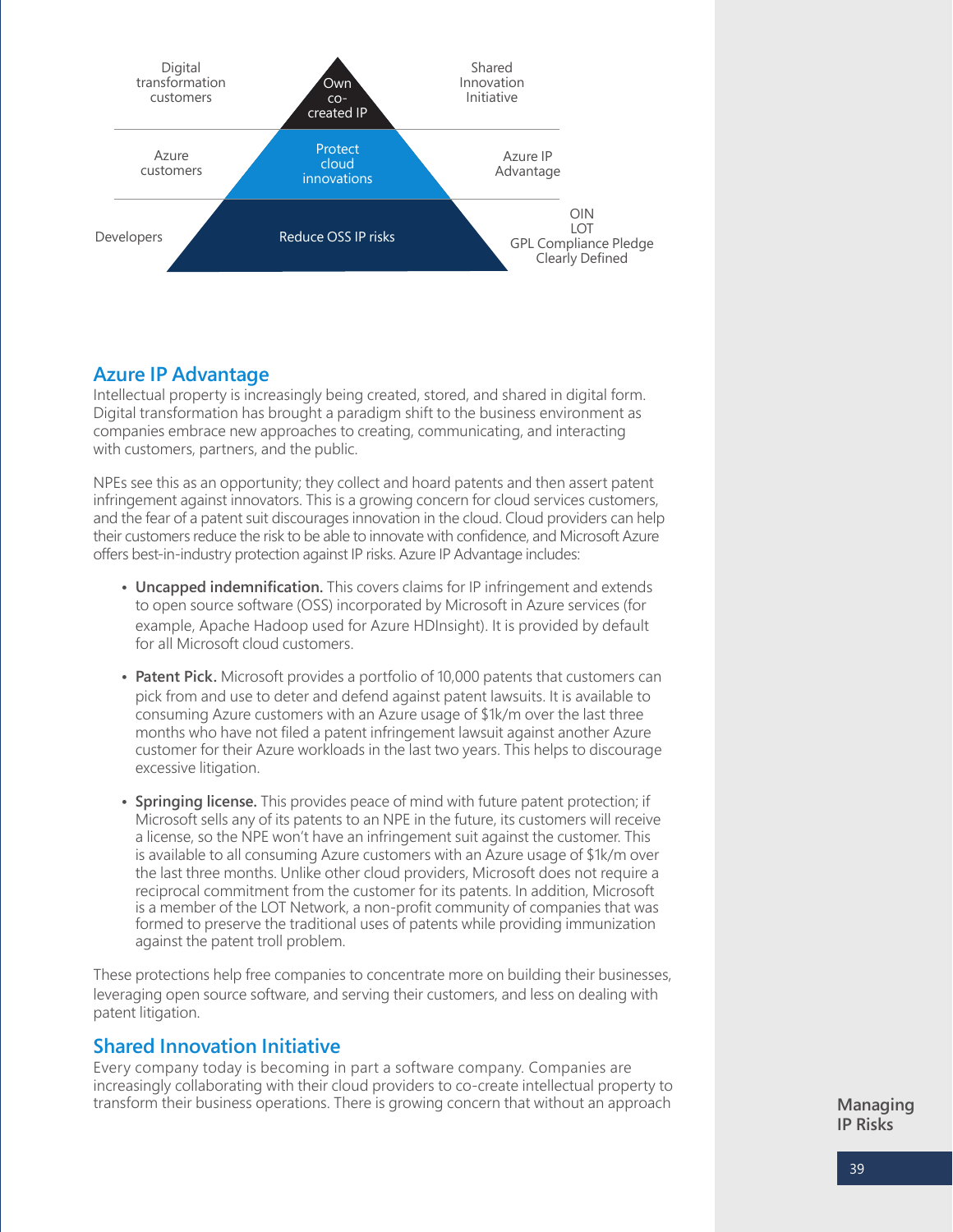that ensures customers own key patents to these new solutions, tech companies will use the knowledge to enter their customers' market and compete against them—perhaps even using the IP that customers helped create.

Microsoft developed its Shared Innovation Initiative in response to these concerns when customers collaborate with Microsoft to develop new products and services that run on the Azure platform. We've created contract terms that lay out these principles for engagements where the parties are co-creating new IP. Shared Innovation builds on our approach outlined in the AIPA, and is based on seven guiding principles:

**1. Respect for ownership of existing technology.** We each own the existing technology and IP that we bring to the table when we partner together. As we work with customers, we'll ensure that we similarly will each own the improvements made to our respective technologies that result from our collaboration.

The co-creation of new technology in the world today seldom starts from scratch. At Microsoft we bring our existing products, IP, and expertise, and our customers do the same thing, often reflecting their world-leading expertise in their particular field. Our ability to co-create relies on both companies respecting each other's IP.

**2.Assuring customer ownership of new patents and design rights.** As we work together to create new technology, our customers, rather than Microsoft, will own any patents that result from our shared innovation work.

Among other things, this means that Microsoft will cooperate in the filing of any patent applications resulting from the new invention work. This also means that Microsoft will assign to the customer all of the rights, titles, and interest in the patents we create together.

- **3.Support for open source.** If our shared innovation results in the creation of source code and our customers so choose, Microsoft will work with them to contribute to an open source project any code the customer is licensed to use.
- **4.Licensing back to Microsoft.** Microsoft will receive a license back to any patents and design rights in the new technology that results from the shared innovation, but the license will be limited to improving our platform technologies.

For this purpose, our own platforms include existing and future versions of Azure, Azure Services (e.g., Cognitive Services), Office 365, Windows, Dynamics, Enterprise Mobility Solution, Cortana, Bing, Xbox, Xbox Live, HoloLens, System of Intelligence, and code and tools developed by or on behalf of Microsoft that are intended to provide technical assistance to customers in their respective businesses.

**5.Portability.** We won't impose contractual restrictions that prevent customers from porting to other platforms the new, shared innovations they own.

In the world today, customers want to retain the contractual freedom to move the work they co-create to an alternative platform in the future if they so choose. We respect their right to do so. We're committed to retaining our customers' business by offering better performance and value than anyone else, not by locking customers in to something they no longer want to use.

**6.Transparency and clarity.** We will work with customers to ensure transparency and clarity on all IP issues as the shared innovation project moves forward.

IP issues can get complicated, and shared innovation works well only if there is transparency and clarity for customers throughout the process. We're committed to well-organized and defined processes that ensure that our customers always

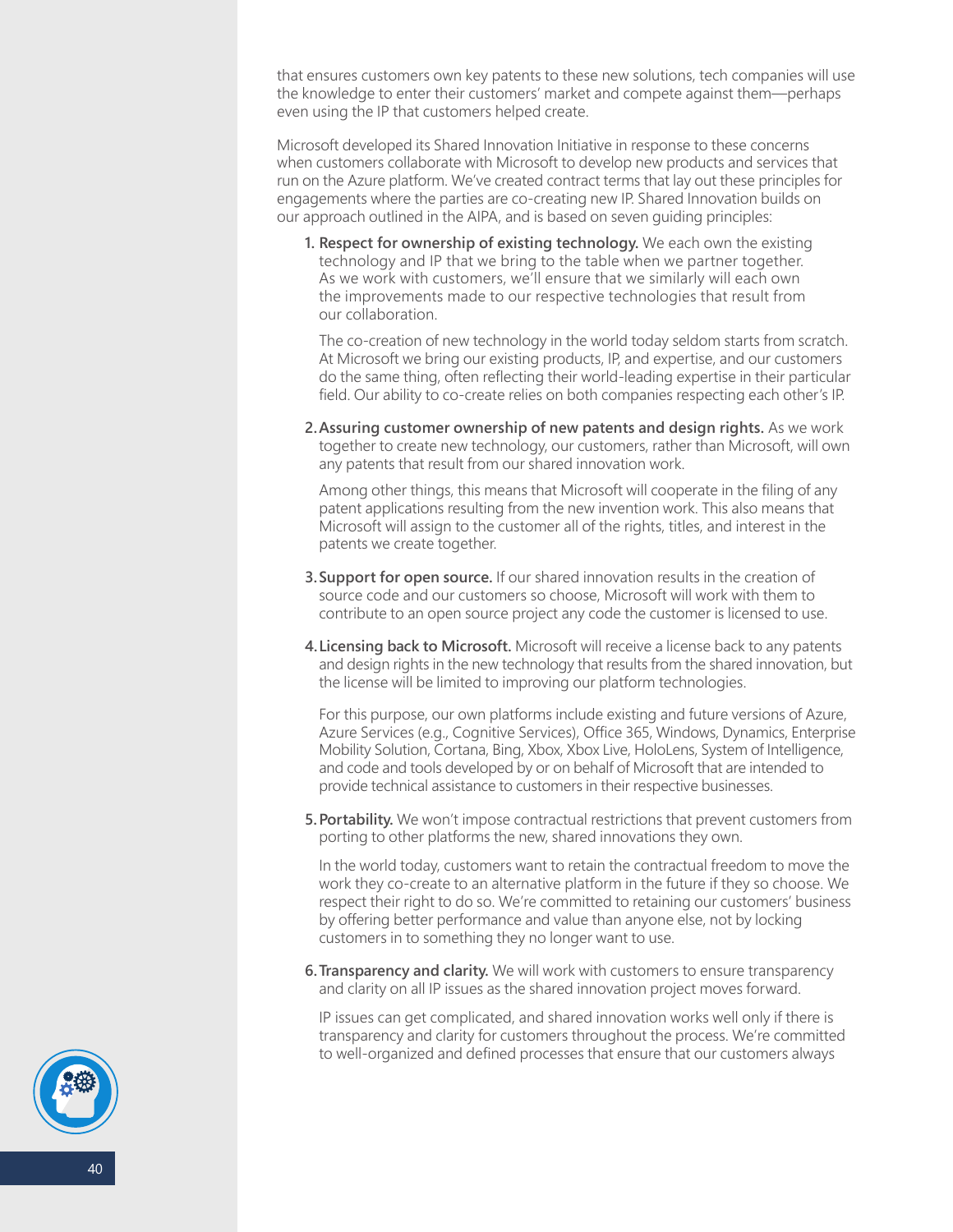have clear and complete information. We'll also each appoint executive sponsors to help address quickly any questions or issues that may arise during shared innovation work.

**7. Learning and improvement.** We'll continue to learn from this work and use this learning to improve further our shared innovation work.

We look forward to listening to and learning with our customers as we do more of this important work. We look forward to using what we learn to make future improvements to these principles.

Shared innovation projects represent the next frontier in developing cutting-edge technology, and the ability to co-create relies on both companies respecting each other's IP. These principles offer a path that will ensure that the co-creation of digital technologies creates new economic value to companies throughout the economy and around the world, and strikes a balance that enables Microsoft and its customers to focus on what each does best and work together with trust and confidence to help each other become more successful.

> **Managing IP Risks**